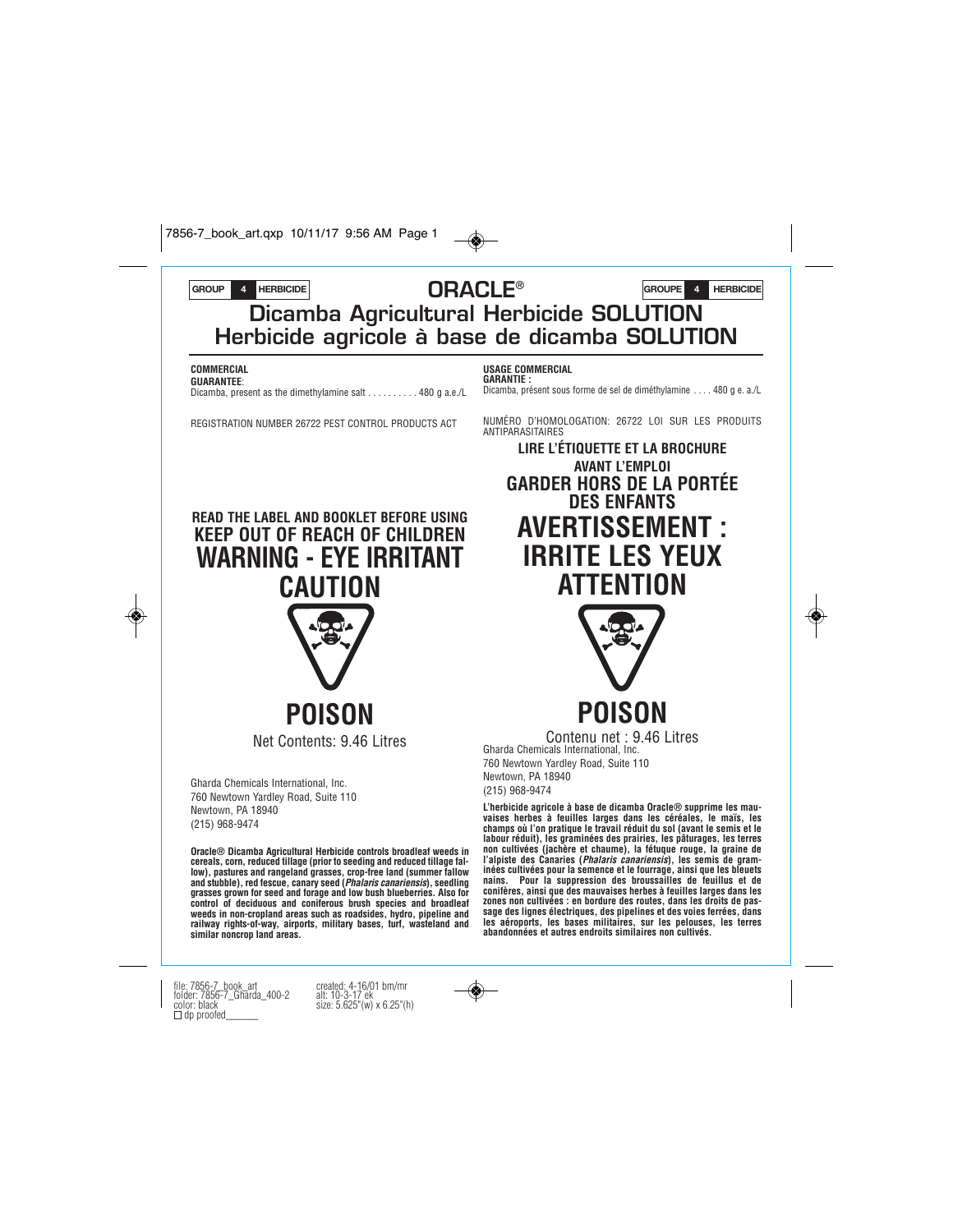# **GENERAL PRECAUTIONS:**

- *1. Oracle Dicamba Agricultural Herbicide should not be applied on or near desirable trees or plants.*
- *2. Apply Oracle Dicamba Agricultural Herbicide when air temperature is between 10 - 25°C. Do not apply when there is a risk of severe fall in night temperature after use.*
- *3. Do not contaminate domestic or irrigation water. Thoroughly clean application equipment.*
- *4. Do not treat areas where movement of the chemical into the soil or surface washing may bring Oracle Dicamba Agricultural Herbicide into contact with roots of desirable plants.*
- *5. Crop damage can occur if the chemical is applied at any time other than the recommended crop stage. (NOTE: Crops growing under stress from adverse environmental conditions such as excess moisture, drought, disease, etc., may suffer a further setback and exhibit more pronounced injury symptoms if Oracle Dicamba Agricultural Herbicide is applied. However, the crop injury that may occur is usually offset by the weed control obtained).*
- *6. Do not use additives such as oil, wetting agents, emulsifiers, detergents, spreaders, sticking agents or dispersing agents with Oracle Dicamba Agricultural Herbicide on crops.*
- *7. For information on feeding and grazing of beef and dairy cattle on treated vegetation and for recommendations on treatment/harvest intervals, refer to specific grazing restrictions in Directions for Use sections.*
- *8. If Oracle Dicamba Agricultural Herbicide is tank mixed with anoth-er product, such as 2,4-D, consult that product's label for additional safety precautions, restrictions, application rates, timings and additional weeds controlled.*

◈

- *9. Ensure that spray equipment used to apply Oracle Dicamba Agricultural Herbicide is properly cleaned before reusing to apply any other chemicals. See section on suggested procedure for cleaning spray equipment.*
- *10. If this pest control product is to be used on a commodity that may be exported to the U.S. and you require information on acceptable residue levels in the U.S., visit CropLife Canada's web site at: www.croplife.ca*

### **ENVIRONMENTAL HAZARDS**

*TOXIC to aquatic organisms and non-target terrestrial plants. Observe buffer zones specified under DIRECTIONS FOR USE.*

### **RESISTANCE-MANAGEMENT RECOMMENDATIONS**

*For resistance management, Oracle Dicamba Agricultural Herbicide is a* Group 4 herbicide. Any weed population may contain or develop plants<br>naturally resistant to Oracle Dicamba Herbicide and other Group 4 her-<br>bicides.The resistant biotypes may dominate the weed population if *these herbicides are used repeatedly in the same field. Other resistance mechanisms that are not linked to site of action, but specific for individual chemicals, such as enhanced metabolism, may also exist. Appropriate resistance management strategies should be followed.*

*To delay herbicide resistance:*

 $\overline{\bullet}$ 

- *Where possible, rotate the use of Oracle Dicamba Agricultural Herbicide or other Group 4 herbicides with different herbicide groups that control the same weeds in a field.*
- *Use tank-mixtures with herbicides from a different group when such use is permitted.*
- *Herbicide use should be based on an IPM program that includes scouting, historical information related to herbicide use and crop rotation, and considers tillage ( or other mechanical), cultural, biological and other chemical control practices.*
- *Monitor treated weed populations for resistance development.*
- *Prevent movement of resistant weed seeds to other fields by cleaning havesting and tillage equipment and planting clean seed.*
- *Contact your local extension specialist or certified crop advisors for any additional pesticide resistance-management and/or integrated weed-management recommendations for specific crops and weed biotypes.*
- *For further information or to report suspected resistance, contact Gharda Chemicals International, Inc. at 215-968-9474.*

# **PRECAUTIONS:**

- *1. KEEP OUT OF REACH OF CHILDREN.*
- *2. Harmful if swallowed or absorbed through the skin. 3. Avoid contact with skin, eyes and clothing.*
- *4. Thaw if frozen. Shake before use.*
- *5. Applicators must wear a long-sleeved shirt, long pants and chemi-*
- *cal-resistant gloves. 6. For non-crop areas (roadsides, hydro, pipeline and railway rightsof-way, airports, military bases, turf, wasteland), applicators must wear coveralls over long pants, a long-sleeved shirt and chemical-*
- *resistant gloves. 7. DO NOT enter treated fields until 12 hours after application.*
- *8. DO NOT use in residential areas, which are defined as sites where bystanders may be present during or after spraying, including homes, schools, parks, playgrounds, playing fields and public buildings.*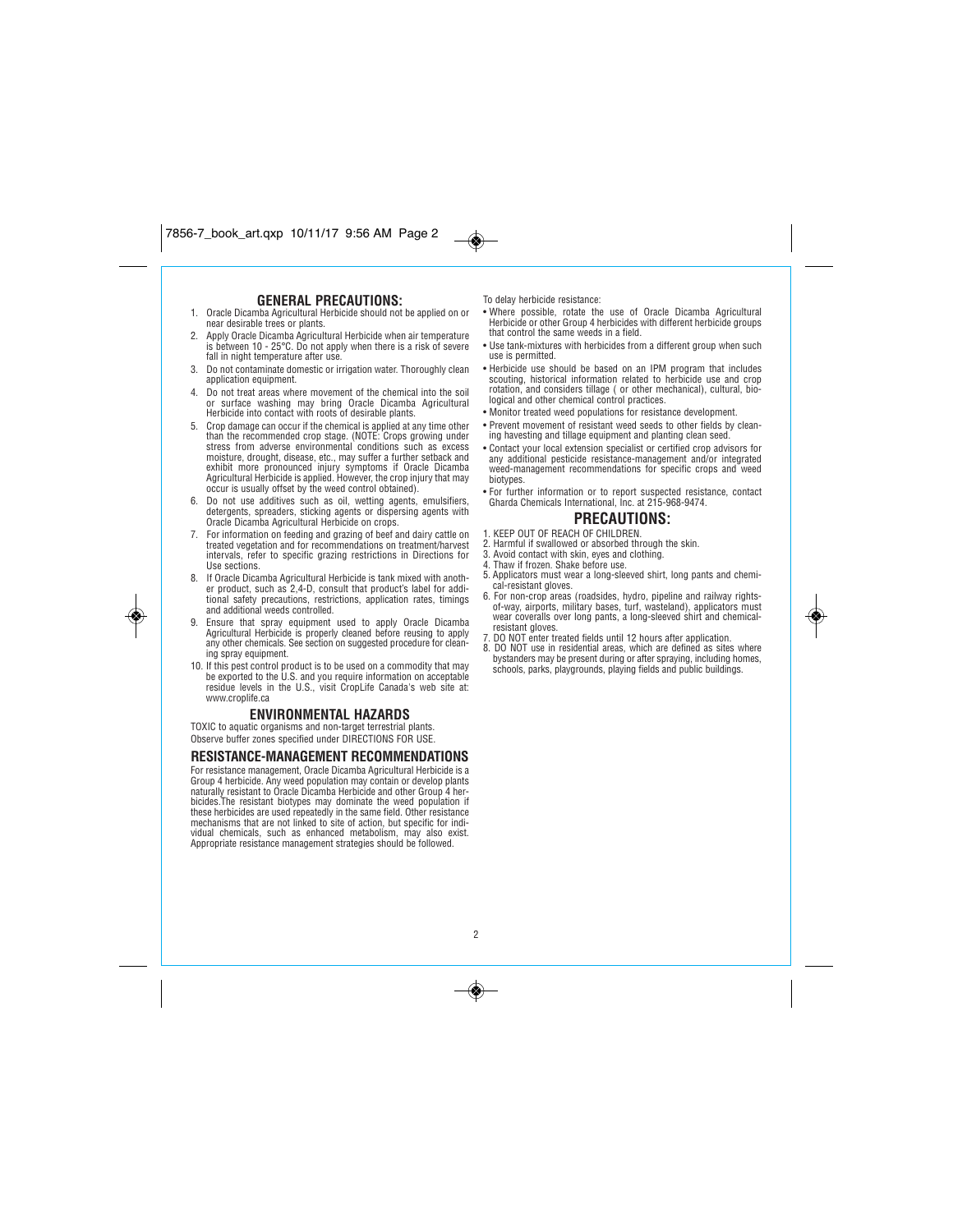**FIRST AID** *(Substituted Benzoic acid)* **If Inhaled:** *• Move person to fresh air. • If person is not breathing, call 911 or an ambulance, then give artificial respiration, preferably by mouth-to-mouth, if possible. • Call a poison control center or doctor for further treatment advice.* **If on Skin or Clothing:** *• Take off contaminated clothing. • Rinse skin immediately with plenty of water for 15-20 minutes. • Call a poison control centre or doctor for treatment advice.* **If in Eyes:** *• Hold eye open and rinse slowly and gently with water for 15-20 minutes. • Remove contact lenses, if present, after the first 5 minutes, then continue. • Call a poison control centre or doctor for further treatment advice.* **If Swallowed:** *• Call a poison control center or doctor immediately for treatment advice. • Have person sip a glass of water if able to swallow. • Do not induce vomiting unless told to do so by a poison control centre or doctor. • Do not give anything by mouth to an unconscious person.*

# **HOT LINE NUMBER**

*(Substituted Benzoic acid) Take container, label or product name and Pest Control Product Registration number with you when seeking medical attention. For emergency medical treatment information call: 1-866-359-5660.* **NOTE TO PHYSICIAN**

*Probable mucosal damage may contraindicate the use of gastric lavage.*

### **TOXICOLOGICAL INFORMATION:**

*Dicamba may cause severe irritation to the eyes, and irritation to the skin, and mucous membranes. Symptoms of overexposure to dicam-ba may include dizziness, muscle weakness, loss of appetite, weight loss, vomiting, decreased heart rate, shortness of breath, excitement, tenseness, depression, incontinence, cyanosis, muscle spasms, exhaustion and loss of voice. Treat symptomatically.*

### **DIRECTIONS FOR USE**

*DO NOT apply this product directly to freshwater habitats (such as lakes, rivers, sloughs, ponds, prairie potholes, creeks, marshes, streams, reservoirs and wetlands), estuarine or marine habitats.*

*DO NOT contaminate irrigation or drinking water supplies or aquatic habitats by cleaning of equipment or disposal of wastes.*

### **Surface Runoff**

◈

*To reduce runoff from treated areas into aquatic habitats, consider the characteristics and conditions of the site before treatment. Site characteristics and conditions that may lead to runoff include but are not limited to heavy rainfall, moderate to steep slope, bare soil, poorly draining soil (e.g. soils that are compacted, fine textured, or low in organic matter such as clay).*

*Potential for contamination of aquatic areas as a result of runoff may be reduced by including an untreated vegetative strip between the treated area and the edge of the water body.*

*Avoid applying this product when heavy rain is forecast.*

### **Leaching**

 $\rightarrow$ 

*The use of the chemical may result in contamination of groundwater, particularly in areas where soils are permeable (e.g. sand, loamy sand and sandy loam soils) and/or the depth to the water table is shallow.*

# **SPRAY DRIFT PRECAUTIONS:**

*Oracle Dicamba Agricultural Herbicide may cause injury to desirable trees and plants, particularly soybeans, flowers, fruit trees, grapes, ornamentals, peas, potatoes, tomatoes, tobacco and other broadleaf plants especially in their developmental and growing stage. Follow these precautions when spraying in the vicinity of sensitive*

*crops:*

- *1.Avoid spraying when winds are gusty or in excess of 8 km/h and moving towards sensitive crops. Leave an adequate buffer zone between areas to be treated and sensitive plants.*
- *2.Use coarse sprays since they are less likely to drift than fine sprays. Select nozzles which minimize amounts of the fine spray particles. Keep the spray pressure below 150 kPa and the spray volume above 220 L/ha unless otherwise required by the nozzle manufacturer.*
- *3.Do not spray when the temperature is expected to exceed 30°C. 4.Avoid spraying under conditions of high humidity or fog.*

### **SPRAY DRIFT MANAGEMENT:**

### **Field Sprayer Application**

DO NOT apply during periods of dead calm. Avoid application of this<br>product when winds are gusty. DO NOT apply with spray droplets<br>smaller than the American Society of Agricultural Engineers (ASAE)<br>coarse classification. B *crop or ground.*

### **Aerial Application**

*DO NOT apply during periods of dead calm. Avoid application of this* product when winds are gusty. DO NOT apply when wind speed is<br>greater than 16 km/h at flying height at the site of application. DO NOT<br>apply with spray droplets smaller than the American Society of<br>Agricultural Engineers ( **Buffer Zones**

*Use of the following spray methods or equipment DOES NOT require a buffer zone: hand-held or backpack sprayer, spot treatment, interrow hooded sprayer, soil drench and soil incorporation.*

For application to rights-of-way, buffer zones for protection of sensi-<br>tive terrestrial habitats are not required; however, the best available<br>application strategies to minimize off-site drift, including meteorolog*ical conditions (e.g. wind direction, low wind speed) and spray equip-ment (e.g. coarse droplet sizes, minimizing height above canopy), should be used. Applicators must, however, observe the specified buffer zones for protection of sensitive aquatic habitats.*

*The buffer zones specified in the tables below are required between the point of direct application and the losest downwind edge of sensitive terrestrial habitats (such as grasslands, forested areas, shelter belts, woodlots, hedgerows, riparian areas and shrublands), sensitive freshwater habitats (such as lakes, rivers, sloughs, ponds, prairie potholes, creeks, marshes, streams, reservoirs and wetlands) and estuarine/marine habitats.*

*When a tank mixture is used, consult the labels of the tank-mix part-ners and observe the largest (most restrictive) buffer zone of the products involved in the tank mixture.*

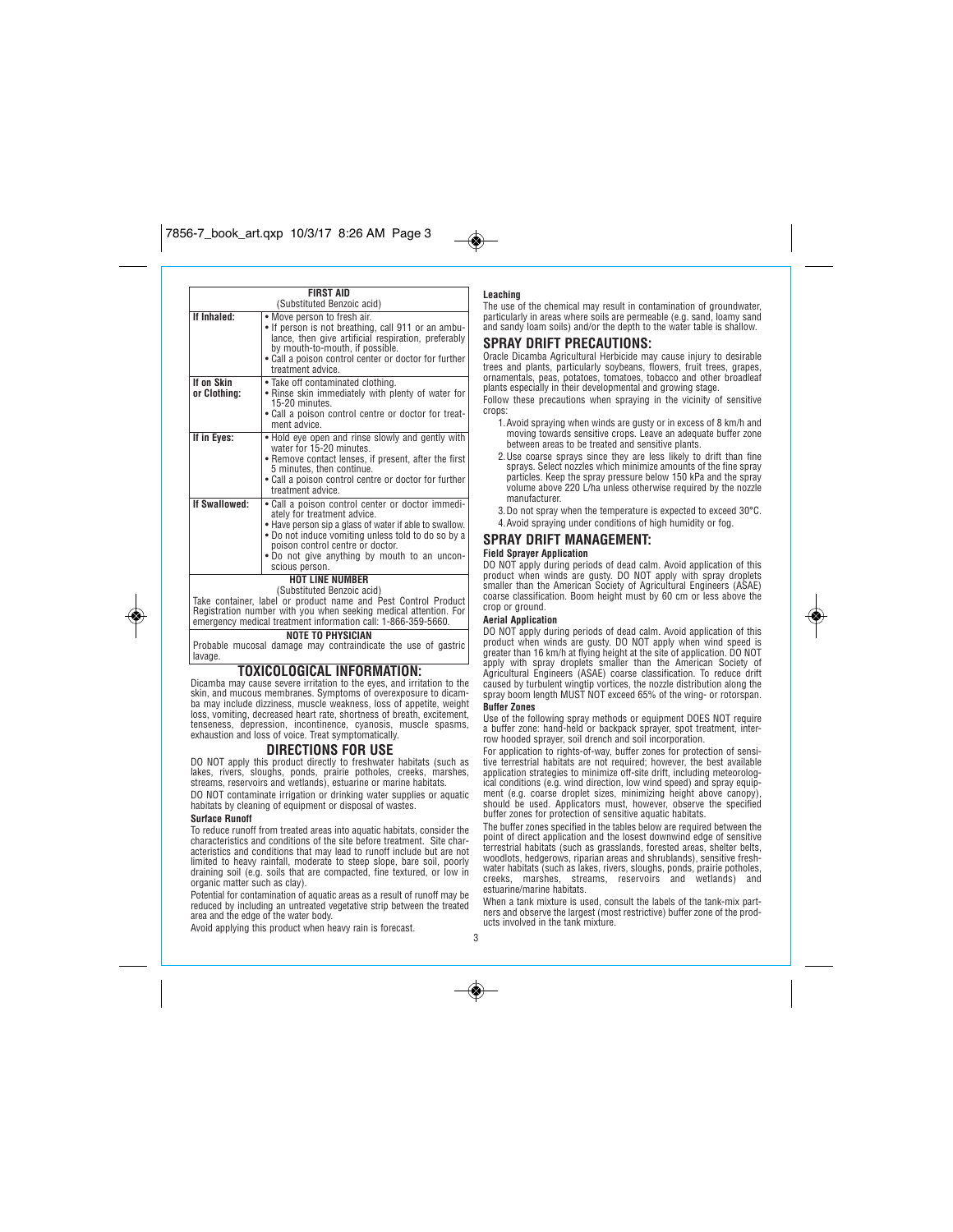# **Buffer Zones for Uses in Agriculture and Non-cropland Sites Using ASAE Coarse Applications**

|                                 |                                                                                                                          | Buffer zones (metres) Required for the Protection of: |          |                                             |                |                    |         |
|---------------------------------|--------------------------------------------------------------------------------------------------------------------------|-------------------------------------------------------|----------|---------------------------------------------|----------------|--------------------|---------|
| <b>Method of</b><br>Application | Crop                                                                                                                     | Freshwater habitats of depths:                        |          | <b>Estuarine/marine habitats of depths:</b> |                | <b>Terrestrial</b> |         |
|                                 |                                                                                                                          | Less than 1 m                                         |          | Greater than 1 m                            | Less than 1 m  | Greater than 1 m   | habitat |
| Field sprayer*                  | Barley, oats, rye, wheat,<br>canary seed, forage<br>grass (seedlings)                                                    | $\mathbf{0}$                                          |          | 0                                           | 0              | $\theta$           | 1       |
|                                 | Corn, forage grass<br>(established), red fescue                                                                          |                                                       |          | 1                                           | 0              | $\theta$           | 4       |
|                                 | Stubble fields.<br>fallow land                                                                                           |                                                       |          | 1                                           | 0              | $\mathbf{0}$       | 5       |
|                                 | Pasture and rangeland,<br>non-cropland<br>(including rights-of-<br>way**and brush control)<br>$(2.2 \text{ kg a.i./ha})$ |                                                       |          |                                             | $\theta$       | $\theta$           | 10      |
|                                 | Blueberry (lowbush)                                                                                                      | 1                                                     |          | 1                                           | $\overline{1}$ | $\mathbf{0}$       | 15      |
|                                 | non-cropland<br>(including rights-of-<br>way**and brush control)<br>$(4.4 \text{ kg a.i./ha})$                           |                                                       |          |                                             | 1              | $\theta$           | 20      |
| Aerial                          | Barley, oats, rye, wheat                                                                                                 | Fixed<br>wing                                         | $\Omega$ | $\theta$                                    | $\mathbf{0}$   | $\theta$           | 50      |
|                                 | (Western Canada Only)                                                                                                    | Rotary<br>wing                                        | $\Omega$ | $\theta$                                    | 0              | $\theta$           | 45      |
|                                 | non-cropland                                                                                                             | Fixed<br>wing                                         | 45       | 30                                          | 0              | $\theta$           | 800     |
|                                 | (including rights-of-<br>way**and wasteland)**                                                                           | Rotary<br>wina                                        | 30       | 20                                          | $\theta$       | 0                  | 525     |

 $\bigcirc$ 

*\*For field sprayer application, buffer zones can be reduced with the use of drift-reducing spray shields. When using a spray boom fitted with a full shield (shroud, curtain) that extends to the crop canopy, the labelled buffer zone can be reduced by 70%. When using a spray boom where individual nozzles*

are fitted with cone-shaped shields that are no more than 30 cm above the crop canopy, the labelled buffer zone can be reduced by 30%.<br>\*\*Buffer zones for the protection of terrestrial habitats are not required for use on r *ity easements, roads, and training grounds and firing ranges on military bases.*

۱

**CEREALS** *(not underseeded to legumes)*

*Treatment notes:*

- *1. For best performance, spray when weeds are in the 2 to 3 leaf stage and rosettes are less than 5 cm across. 2. Use the higher level of listed rate ranges when treating more*
- *mature weeds or dense vegetative growth.*
- *3. Crop damage can occur if application is made at any time other than the recommended crop stage.*
- *4. Do not apply Oracle Dicamba Agricultural Herbicide or Oracle Dicamba Agricultural Herbicide tank mixes if crop is under-seeded to legumes.*

**RE-ENTRY INTERVAL:** *DO NOT enter treated field until 12 hours after application.*

**Ground Application:** *Apply Oracle Dicamba Agricultural Herbicide or Oracle Dicamba Agricultural Herbicide tank mixes in at least 110 litres of water/ha. Applicators must wear a long-sleeved shirt, long pants, and chemicalresistant gloves.*

### **Aerial application (Western Canada only):**

*Apply only by fixed-wing or rotary aircraft equipment which has been functionally and operationally calibrated for the atmospheric conditions of the area and the application rates and conditions of this label.* Label rates, conditions and precautions are product specific. Read<br>and understand the entire label before opening this product. Apply<br>only at the rate recommended for aerial application on this label<br>Where no rate for aeri *product cannot be applied by any type of aerial equipment. Ensure uniform application. To avoid streaked, uneven or overlapped application, use appropriate marking devices.*

*4*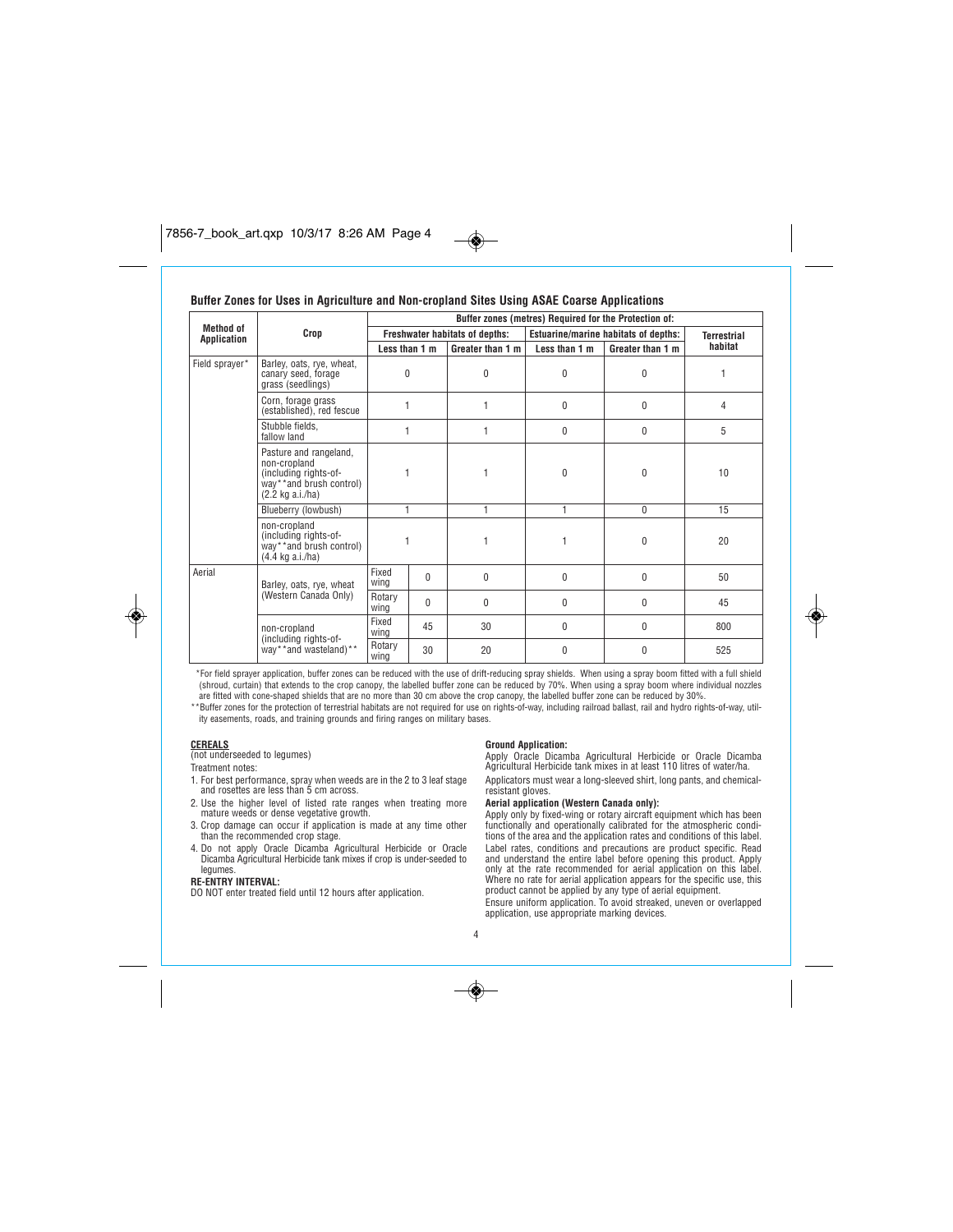### **Use Precautions**

Apply only when meteorological conditions at the treatment site allow<br>for complete and even crop coverage. Apply only under conditions of<br>good practice specific to aerial application as outlined in the "National<br>Aerial – P *Pesticides."*

*Do not apply to any body of water. Avoid drifting of spray onto any body of water or other non-target areas. Specified buffer zones should be observed.*

Coarse sprays are less likely to drift, therefore, avoid combinations of<br>pressure and nozzle type that will result in fine particles (mist). Do not<br>apply during periods of dead calm or when wind velocity and direction<br>pose *towards a nearby sensitive crop, garden, terrestrial habitat (such as shelter-belt) or aquatic habitat.*

#### **Operator Precautions**

*Do not allow the pilot to mix chemicals to be loaded onto aircraft. Loading of premixed chemicals with a closed system is permitted. It is desirable that the pilot have communication capabilities at each*

*treatment site at the time of application.*

*The field crew and the mixer/loaders must wear chemical resistant gloves, coveralls and goggles or face shield during mixing/loading, cleanup and repair. Follow the more stringent label precautions in cases where the operator precautions exceed the generic label recommendations on the existing ground boom label.*

*All personnel on the job site must wash hands and face thoroughly before eating and drinking. Protective clothing, aircraft cockpit and vehicle cabs must be decontaminated regularly.*

### **Product Specific Precautions**

◈

Read and understand the entire label before opening this product. If<br>you have questions, call the manufacturer at 1-215-968-9474 or<br>obtain technical advice from the distributor or your provincial agricul*tural representative. Application of this specific product must meet and/or conform to the following:*

- *1. Oracle Dicamba Agricultural Herbicide or Oracle Dicamba Agricultural Herbicide phenoxy herbicide tank mixes may be aerial-ly applied in not less than 20 litres of water/ha.*
- *2. Apply Oracle Dicamba Agricultural Herbicide alone at 230 mL/ha or tank mix Oracle Dicamba Agricultural Herbicide at 230 mL/ha with the recommended rate of the phenoxy herbicides specified on this label. 3. Do not spray when wind velocities are greater than 15 km/hour.*
- 
- *4. Do not use nozzle pressure above 200 kPa.*
- *5. Do not spray when the wind is blowing towards a nearby sensitive crop, garden, or shelterbelt.*

| <b>Weeds Controlled</b><br>(in alphabetical order)                                                                                                                                                                                                          | Oracle Dicamba<br><b>Agricultural</b><br>Herbicide Rate              | <b>Tank Mix</b>                           |
|-------------------------------------------------------------------------------------------------------------------------------------------------------------------------------------------------------------------------------------------------------------|----------------------------------------------------------------------|-------------------------------------------|
| buckwheat, Tartary,<br>buckwheat, wild<br>cockle, cow<br>cleavers<br>(higher rate only)<br>lady's thumb,<br>sow-thistle, perennial<br>(top growth only)<br>smartweed, green<br>spurry, corn<br>thistle, Canada<br>(top growth only)                         | Oracle Dicamba<br>Agricultural<br>Herbicide alone at<br>230-290mL/ha | none                                      |
| All of the above plus:<br>burdock<br>(young seedlings)<br>canola, volunteer*<br>cocklebur<br>flixweed<br>hemp-nettle**<br>kochia<br>pigweed, redroot<br>pigweed, Russian<br>radish, wild<br>shepherd's-purse<br>sunflower, volunteer***<br>thistle, Russian | Oracle Dicamba<br>Agricultural<br>Herbicide at 230<br>$mL/ha +$      | 2.4-D amine or<br>MCPA amine or<br>MCPA K |
| All of the above plus:<br>chickweed<br>hemp-nettle**<br>spurry, corn; stinkweed;<br>sunflower, volunteer***                                                                                                                                                 | Oracle Dicamba<br>Agricultural<br>Herbicide at 230<br>$mL/ha +$      | Sencor or Lexone                          |
| All of the above plus:<br>buckwheat, wild; canola,<br>volunteer;* sow-thistle,<br>perennial (top growth<br>only);<br>thistle. Canada<br>(top growth only)                                                                                                   | Oracle Dicamba<br>Agricultural<br>Herbicide at 230<br>$mL/ha +$      | Ally                                      |

◈

*\* Best results will be obtained if application is made prior to bolting of canola, when this weed is at the 2 to 4 leaf stage.*

\*\* Use Oracle Dicamba Herbicide + MCPA K for hemp-nettle control.<br>Apply at the 2 to 3 leaf stage of weed for best control. Hemp-net-<br>tle may not be controlled if application is made at a more<br>advanced stage of crops and we

*\*\*\* Depending on the growing conditions, control may be slightly delayed.*

 $\bigcirc$ 

 $\overline{\bullet}$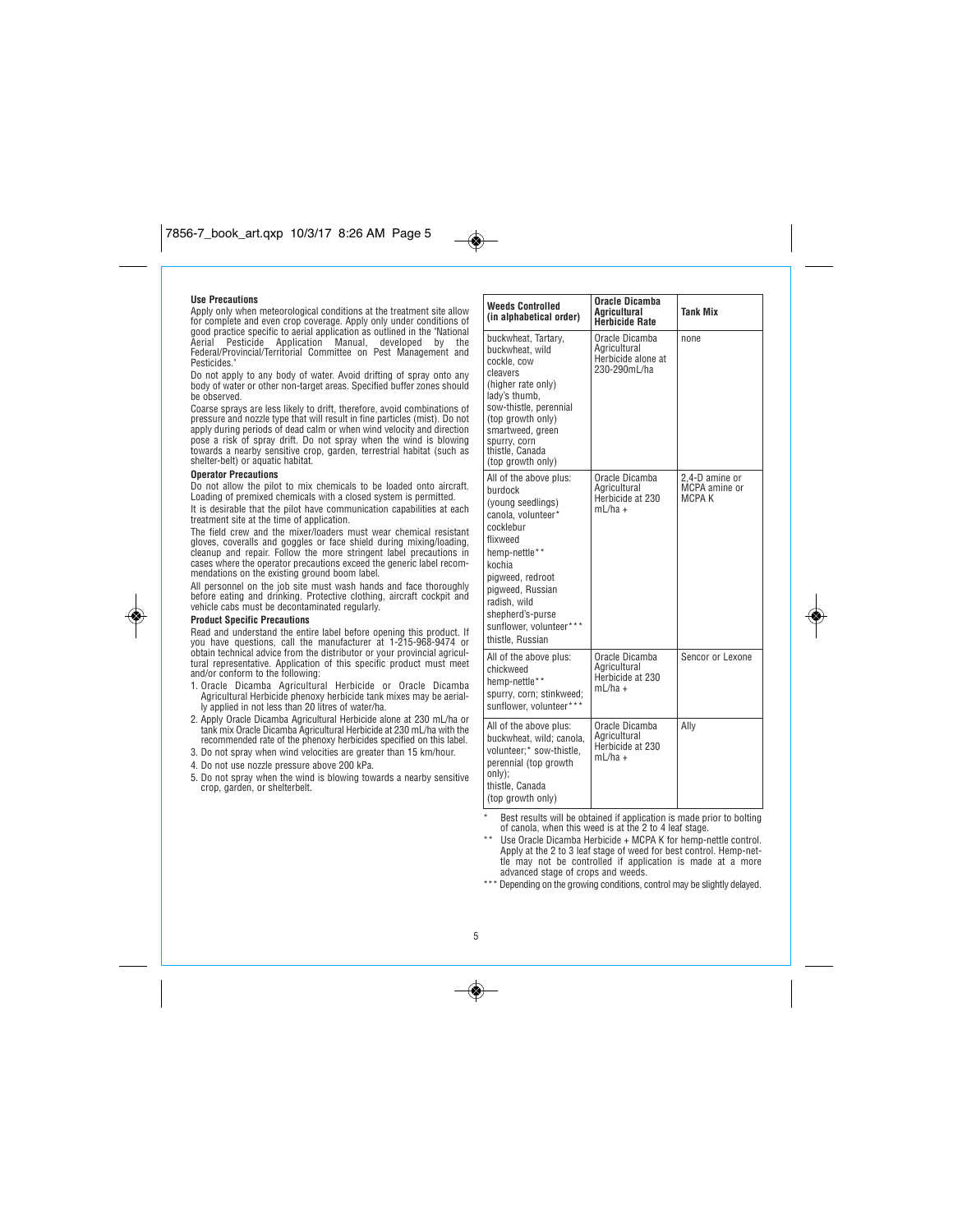# $7856 - 7.17$  art.

# **APPLICATION DIRECTIONS FOR CEREALS:**

*Oracle Dicamba Agricultural Herbicide may be applied to:*

- *Spring Wheat*
- *Spring Barley*
- *Winter Wheat*
- *Oats*

◈

*• Spring Rye The following sections describe application directions for these crops.* **Spring Wheat:**

| <b>Herbicide Mix</b>                              | Rate/ha                         | <b>Crop Stage</b> |  |  |
|---------------------------------------------------|---------------------------------|-------------------|--|--|
| Oracle Dicamba<br>Agricultural<br>Herbicide alone | 230-290 mL/ha                   | $2 - 5$ leaf      |  |  |
| $+ 2,4 - D$ amine                                 | 850 mL/ha (500 g/L formulation) | $2 - 5$ leaf      |  |  |
| or MCPA amine                                     | 850 mL/ha (500 g/L formulation) | 12 - 5 leaf       |  |  |
| or MCPA K                                         | 1.1 L/ha (400 g/L formulation)  | l2 - 5 leaf       |  |  |
| or Sencor ® 500*                                  | 275-425 mL/ha**                 | 12 - 3 leaf       |  |  |
| or Lexone ® DF*                                   | 275 g/ha                        | l2 - 3 leaf       |  |  |
| or Ally***                                        | $5$ g/ha                        | l2 - 5 leaf       |  |  |

\* Sencor/Lexone tank mixes apply to Western Canada only.<br>Application may be delayed until the 4-leaf stage of the crop, how-<br>ever, crop tolerance may be reduced. Apply Oracle Dicamba<br>Agricultural Herbicide at 230 mL/ha wit

- Use the higher rate of Sencor 500 for control of volunteer sun*flowers.*
- \*\*\* Ally tank mixes apply to Western Canada only. Apply Oracle<br>Dicamba Agricultural Herbicide at 230 ml./ha with Ally. Ensure that<br>Ally ® is completely in suspension in the spray tank before adding<br>Oracle Dicamba Herbicide

| <b>OPHING HYG.</b>                                |                                               |                   |  |
|---------------------------------------------------|-----------------------------------------------|-------------------|--|
| <b>Herbicide Mix</b>                              | Rate/ha                                       | <b>Crop Stage</b> |  |
| Oracle Dicamba<br>Agricultural<br>Herbicide alone | 1230-290 mL/ha                                | l 2 - 3 leaf      |  |
| $+2,4$ -D amine                                   | [850 mL/ha (500 g/L formulation)   2 - 5 leaf |                   |  |

| <b>Spring Barley:</b>                             |                                 |                   |  |  |
|---------------------------------------------------|---------------------------------|-------------------|--|--|
| <b>Herbicide Mix</b>                              | Rate/ha                         | <b>Crop Stage</b> |  |  |
| Oracle Dicamba<br>Agricultural<br>Herbicide alone | 230-290 mL/ha                   | $2 - 5$ leaf      |  |  |
| $+ 2.4 - D$ amine                                 | 850 mL/ha (500 g/L formulation) | $2 - 5$ leaf      |  |  |
| or MCPA amine                                     | 850 mL/ha (500 g/L formulation) | $2 - 5$ leaf      |  |  |
| or MCPA K                                         | 1.1 L/ha (400 g/L formulation)  | 2 - 5 leaf        |  |  |
| or Sencor 500*                                    | 275-425 mL/ha**                 | $2 - 3$ leaf      |  |  |
| or Lexone DF*                                     | 275 g/ha                        | $2 - 3$ leaf      |  |  |
| or Ally***                                        | $5$ g/ha                        | $2 - 5$ leaf      |  |  |

- *\* Sencor/Lexone tank mixes apply to Western Canada only. NOTE: Do not use on Klondike barley.*
- Use the higher rate of Sencor 500 for control of volunteer sun*flowers.*
- \*\*\* Ally tank mixes apply to Western Canada only. Apply Oracle<br>Dicamba Agricultural Herbicide at 230 mL/ha with Ally. Ensure that<br>Ally ® is completely in suspension in the spray tank before adding<br>Oracle Dicamba Agricultur

**Winter Wheat:**

| <b>Herbicide Mix</b>                                | Rate/ha                            | <b>Crop Stage</b>                                |  |
|-----------------------------------------------------|------------------------------------|--------------------------------------------------|--|
| l Oracle Dicamba<br>Agricultural<br>Herbicide alone | 230-290 mL/ha                      | 15 - 25 cm tall<br>or before shot<br>blade stage |  |
| $+2,4$ -D amine                                     | 850 mL/ha (500 g/L<br>formulation) | 15 - 25 cm tall<br>or before shot<br>blade stage |  |
| or MCPA amine                                       | 850 mL/ha (500 g/L<br>formulation) |                                                  |  |
| or MCPA K                                           | 1.1 L/ha (400 g/L<br>formulation)  |                                                  |  |
| Oats:                                               |                                    |                                                  |  |
| .                                                   |                                    | $\sim$                                           |  |

| <b>Herbicide Mix</b>                              | Rate/ha                                    | <b>Crop Stage</b> |
|---------------------------------------------------|--------------------------------------------|-------------------|
| Oracle Dicamba<br>Agricultural<br>Herbicide alone | 230-290 mL/ha                              | l 2 - 5 leaf      |
| + MCPA amine                                      | 850 mL/ha (500 g/L formulation) 2 - 5 leaf |                   |
| or MCPA K                                         | 1.1 L/ha (400 g/L formulation)             | $ 2 - 5 $ eaf     |

### **GRAZING AND HARVESTING RESTRICTIONS:**

Do not graze cattle on treated crop, or harvest for silage until 7 days<br>following the application of Oracle Dicamba Agricultural Herbicide<br>alone and at least 12 weeks following treatment with Oracle Dicamba *Agricultural Herbicide tank mixes.*

*DO NOT harvest forage or cut hay within 30 days after application. Withdraw meat animals from treated field at least 3 days before slaughter.*

# **FIELD CORN:**

*Treatment Notes*

*6*

 $\bigcirc$ 

- *1. Apply Oracle Dicamba Agricultural Herbicide or Oracle Dicamba Agricultural Herbicide tank mixes in 220 to 350 litres of water/ha at a pressure of 150 to 275 kPa. Use coarse sprays.*
- *2. Keep spray mixture in suspension at all times. If mixture is allowed to settle, thoroughly agitate the mixture before spraying. 3. Do not apply to sweet corn.*
- *4. Do not use additives. Oils, wetting agents, emulsifiers, detergents, spreaders, sticking agents, or dispersing agents are not recom-mended with Oracle Dicamba Agricultural Herbicide.*
- 5. Corn height refers to the crop as it stands, not leaf-extended.<br>6. When using drop pipes (drop nozzles), direct the spray beneath the<br>Iower leaves of the corn and onto the weeds and soil. Do not apply

*to corn over 50 cm in height.*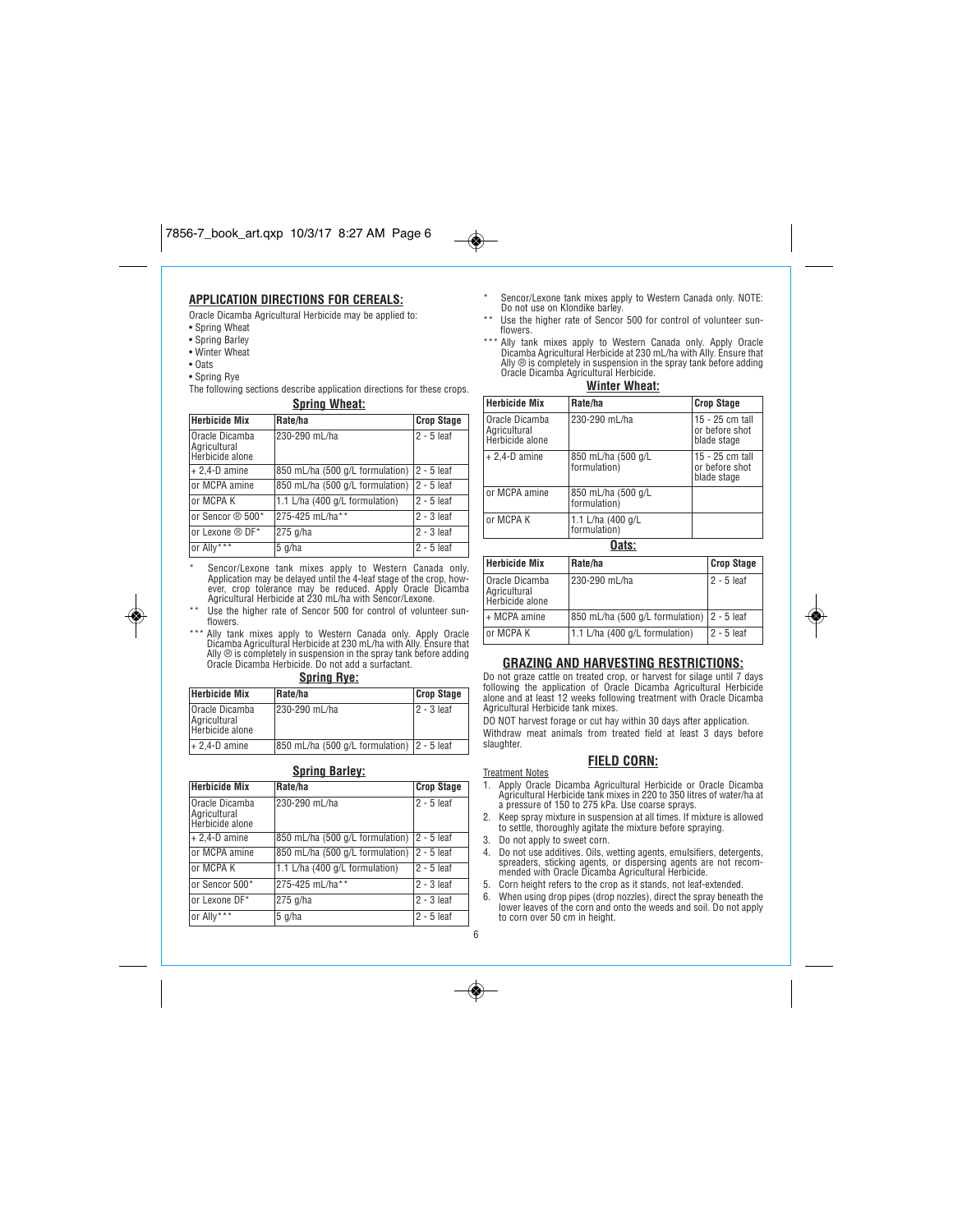# $7856 - 7.17$  art.

- *7. Apply no later than 2 weeks prior to tassel emergence when using Oracle Dicamaba Agricultural Herbicide alone up to 50 cm.*
- *8. For the best control of annuals, spray when they are actively grow-ing and in the seedling stage. Poor results may occur if weeds are well advanced at the time of application.*
- *9. When applying Oracle Dicamba Agricultural Herbicide adjacent to sensitive crops, apply as a pre-emergent or early post-emergent treatment to avoid potential drift onto these sensitive crops.*
- *10. If this pest control product is to be used on a commodity that may be exported to the U.S. and you require information on acceptable residue levels in the U.S., visit CropLife Canada's web site at: www.croplife.ca*

*Applicators must wear a long-sleeved shirt, long pants, and chemicalresistant gloves.*

### **RE-ENTRY INTERVAL:**

*DO NOT enter treated field until 12 hours after application.*

*DO NOT APPLY BY AIR.*

◈

### **ORACLE DICAMBA AGRICULTURAL HERBICIDE / LIQUID NITROGEN:**

*Pre-emergent applications of Oracle Dicamba Agricultural Herbicide are generally compatible with most liquid nitrogen fertilizers. To determine compatibility, mix all components of the finished spray in proportionate quantities in a small jar before mixing in the spray tank. If the herbicides do not ball-up or form flakes, sludge, jelly, oily films or layers, or other pre-cipitates within 5 minutes after mixing, the tested spray-mix is compatible.*

| <b>Weeds Controlled</b><br>(in alphabetical order)                                                                                                                                                                                                                                                                                                                                                                                | Oracle Dicamba<br>Agricultural<br><b>Herbicide Rate</b>    | Tank Mix |
|-----------------------------------------------------------------------------------------------------------------------------------------------------------------------------------------------------------------------------------------------------------------------------------------------------------------------------------------------------------------------------------------------------------------------------------|------------------------------------------------------------|----------|
| bindweed, field**<br>buckwheat, Tartary<br>buckwheat, wild<br>cleavers<br>cockle, cow<br>lady's-thumb.<br>lamb's-quarters*<br>mustard, hare's-ear<br>mustard, Indian<br>mustard, tumble<br>mustard, wild<br>mustard, wormseed<br>pigweed, redroot*<br>pigweed, Russian<br>ragweed, common*<br>ragweed, false<br>ragweed, giant<br>sow-thistle, perennial**<br>spurry, corn<br>smartweed, green<br>thistle, Canada**<br>velvetleaf | Oracle Dicamba<br>Herbicide alone at<br>600 mL - 1.25 L/ha | none     |

*\* Including atrazine-resistant species.*

*\*\* Apply Oracle Dicamba Agricultural Herbicide annually for three years at the flowering stage of bindweed and the budding stage of thistles.*

# **PRE-EMERGENCE TREATMENT**

### *EASTERN CANADA ONLY*

 $\bullet$ 

*Oracle Dicamba Agricultural Herbicide can be used alone at 1.25 L/ha or in tank mixes with the following herbicides for additional broadleaf and grassy weed control.*

| Herbicide               | Rate/ha          |
|-------------------------|------------------|
| Dual                    | $2.0 - 2.75$ L   |
| Dual II                 | $2.0 - 2.75$ L   |
| Frontier                | $1.1 - 1.4$ L    |
| Primextra Light         | $5.80 - 7.70$ L  |
| Atrazine 480*           | 2.10L            |
| Prowl 400**             | 4.20L            |
| Atrazine 480* + Dual II | $2.10 L + 2.0 L$ |

*\* Other atrazine formulations will require a rate calculation adjustment according to percent active ingredient.* 

*\*\* Other pendimethalin formulations will require a rate calculation adjustment according to percent active ingredient.*

# **Pre-emergence treatment notes:**

*• Apply Oracle Dicamba Agricultural Herbicide tank mixes as broadcast ground treatments after planting but before weeds and corn emerge. • Apply to medium to fine textured soils containing more than 2.5%*

- *organic matter.*
- *Do not use on sandy or sandy loam soils.*
- *Avoid direct chemical contact with the corn seed. If you plan to apply Oracle Dicamba Agricultural Herbicide prior to corn emergence, be sure to place the corn seeds 4 cm or more below the soil surface. If seeds are planted less than 4 cm below the soil surface, delay application of Oracle Dicamba Herbicide until the spike stage.*
- *Do not incorporate. If applications are made during planting, apply Oracle Dicamba Agricultural Herbicide far enough behind the planting equipment to avoid incorporation by the planter wheel or other covering device. If soil crusting makes it necessary to use a rotary hoe after a pre-emergence treatment, delay hoeing the soil more than 1.3 cm deep.*
- *Always consult the tank mix partner label for further limitations and restrictions (especially re: soil type).*

### **POST-EMERGENCE TREATMENT:**

Oracle Dicamba Agricultural Herbicide or Oracle Dicamba Agricultural<br>Herbicide tank mixes can be applied as "overlay" to corn previously<br>treated with any other broadleaf or grass herbicide. The 1.25 L rate of<br>Oracle Dicamb *other late germinating, deep rooted annuals.*

*Note: Do not use additives such as oils, wetting agents, or sticking agents.* **Oracle Dicamba Agricultural Herbicide alone, Spike to 5-leaf corn, Eastern and Western Canada**

| Herbicide                                                     | Rate/ha | <b>Corn Stage</b>        | <b>Weed Stage</b>           |
|---------------------------------------------------------------|---------|--------------------------|-----------------------------|
| Oracle Dicamba   1.25 L/ha<br>Agricultural<br>Herbicide alone |         | Emergence to<br>l 5-leaf | Pre-emergence<br>to 2-leaf* |

*\* For best performance, spray when the broadleaf weeds are emerged and up to the 2-leaf stage of their development.*

*7*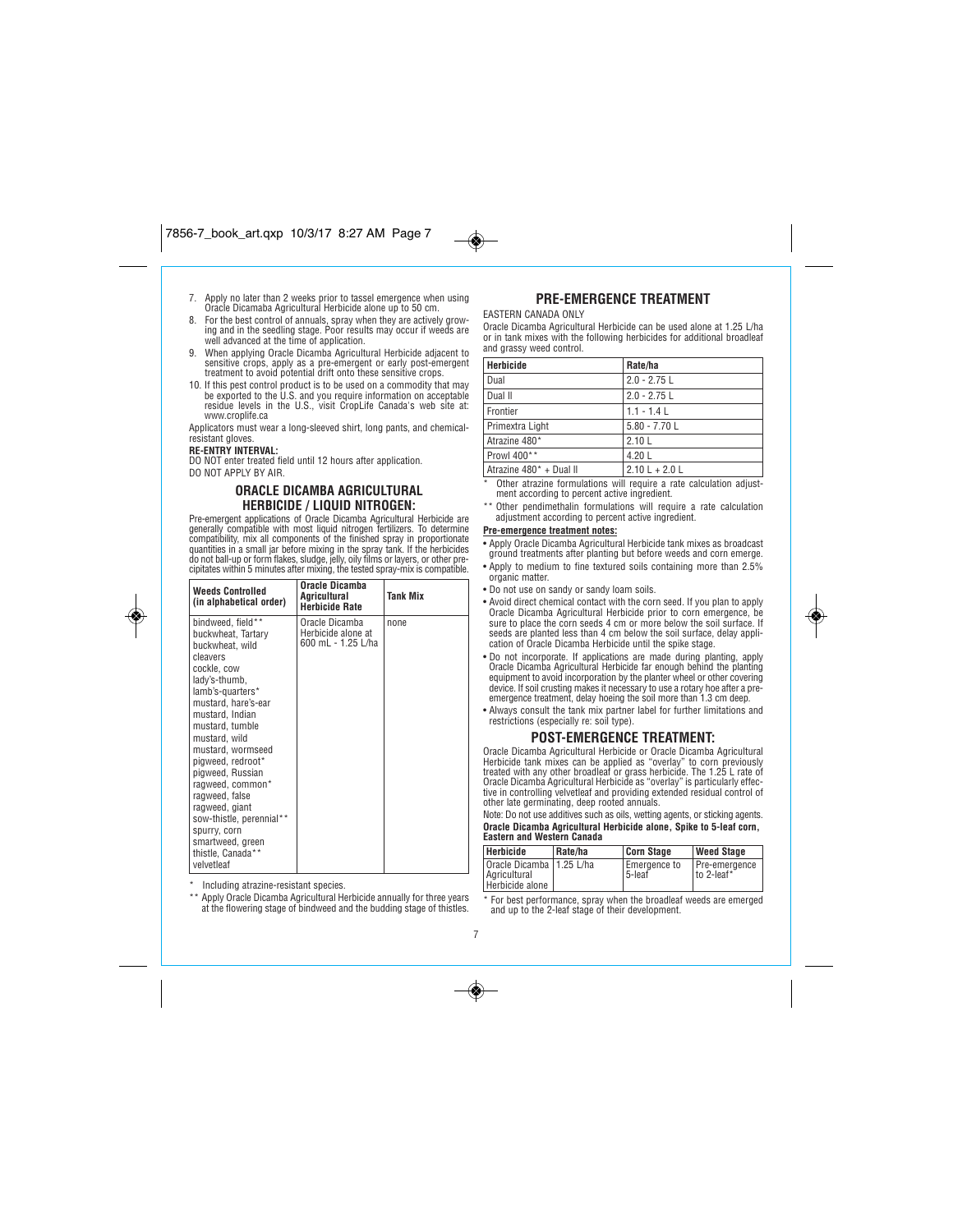### **Oracle Dicamba Agricultural Herbicide tank mixes: Eastern Canada only**

| <b>Herbicide</b>                                                                                         | Rate/ha                                          | <b>Corn Stage</b> | <b>Weed Stage</b>              |
|----------------------------------------------------------------------------------------------------------|--------------------------------------------------|-------------------|--------------------------------|
| Oracle Dicamba<br>Aaricultural<br>Herbicide +<br>Frontier ®                                              | 1.25 L/ha +<br>$1.1 - 1.4$ L                     | Spike to 3-leaf   | Pre-emergence<br>to 2-leaf *** |
| Oracle Dicamba<br>Agricultural<br>Herbicide $+$<br>Atrazine 480*                                         | $1.25 L +$<br>2.10 L                             | Spike to 5-leaf   | Pre-emergence<br>to 2-leaf     |
| Oracle Dicamba<br>Agricultural<br>Herbicide +<br>Atrazine 480*+<br>Dual II                               | $0.6 - 1.25 L +$<br>$2.3 L +$<br>$2.0 - 2.75$ L  | Spike to 2-leaf   | Emergence<br>to 2-leaf         |
| Oracle Dicamba<br>Agricultural<br>Herbicide +<br>Primextra ®<br>Light                                    | $0.6 - 1.25 L +$<br>$5.80 + 7.70$ L              | Spike to 2-leaf   | Emergence to<br>2-leaf         |
| Oracle Dicamba<br>Agricultural<br>Herbicide +<br>Prowl ® 400**                                           | $0.6 - 1.25 L +$<br>4.20L                        | Spike to 4-leaf   | Pre-emergence<br>to 2-leaf     |
| Oracle Dicamba<br>Agricultural<br>Herbicide +<br>Ultim $@37.4$<br>$DF + non-ionic$<br>surfactant         | $0.6 L +$<br>1 bag $+$<br>$0.2\%$ v/v            | Spike to 6-leaf   | Emergence to<br>6-leaf         |
| Oracle Dicamba<br>Agricultural<br>Herbicide +<br>Elim $\bigcirc$ EP +<br>non-ionic<br>surfactant         | $0.6\overline{L+}$<br>$60q +$<br>$0.2\%$ v/v     | Spike to 3-leaf   | Emergence to<br>4-leaf         |
| Oracle Dicamba<br>Agricultural<br>Herbicide +<br>Dual II                                                 | $0.6 - 1.25$ L +<br>2.0 - 2.75 L                 | Spike to 2-leaf   | <b>Emergence to</b><br>2-leaf  |
| Oracle Dicamba<br>Agricultural<br>Herbicide +<br>Prowl ® 400**<br>Elim $EP +$<br>non-ionic<br>surfactant | $0.625L +$<br>$2.5L +$<br>$50q +$<br>$0.2\%$ v/v | Spike to 3-leaf   | <b>Emergence to</b><br>4-leaf  |

*\* Other atrazine formulations will require a rate calculation adjustment according to percent active ingredient.* 

*\*\* Other pendimethalin formulations will require a rate calculation adjustment according to percent active ingredient.*

*\*\*\* For annuals, apply before 2-leaf stage.*

۱

# **Spike to 50 cm standing corn Eastern and Western Canada only**

 $\bigcirc$ 

| Herbicide                                                    | Rate/ha              | <b>Corn Stage</b>                                             | <b>Weed Stage</b>          |
|--------------------------------------------------------------|----------------------|---------------------------------------------------------------|----------------------------|
| Oracle<br>Dicamba<br>Agricultural<br>Herbicide alone         | 600 mL               | Emergence to<br>50 cm (drop<br>nozzles from<br>20-50 cm corn) | Pre-emergence<br>to 2-leaf |
| Oracle Dicamba<br>Agricultural<br>Herbicide +<br>2.4-D amine | $290$ mL +<br>850 mL | Emergence to<br>50 cm (drop<br>nozzles from<br>20-50 cm corn) | Pre-emergence<br>to 2-leaf |

### **Sequential Oracle Dicamba Agricultural Herbicide applications Eastern and Western Canada**

Oracle Dicamba Agricultural Herbicide may be applied sequentially to a<br>Oracle Dicamba Agricultural Herbicide application to control late-emerg-<br>ing weeds such as field bindweed, Canada thistle and velvetleaf. Follow *application directions as outlined for the Oracle Dicamba Agricultural Herbicide alone post-emergence treatments up to 50 cm tall corn.*

**GRAZING and HARVESTING RESTRICTIONS:**<br>Do not graze cattle on treated crop, or harvest for silage until 7 days fol-<br>lowing the application of Oracle Dicamba Agricultural Herbicide alone<br>and at least 12 weeks following trea *Agricultural Herbicide tank mixes.*

*DO NOT harvest forage or cut hay within 30 days after application.* 

*Withdraw meat animals from treated field at least 3 days before slaughter.*

# **WEED CONTROL IN REDUCED TILLAGE (PRIOR TO SEEDING)**

*Treatment notes:*

- *1. Oracle Dicamba Agricultural Herbicide + Roundup ® applications may be applied to emerged annual grass and annual broadleaf weeds in reduced tillage systems prior to seeding of wheat, barley, rye, oats and field corn only.*
- *2. Do not apply prior to seeding sweet corn.*
- *3. Planting should follow soon after application since this tank mix does not provide residual weed control.*
- *4. Delayed planting following chemical application will allow weeds to emerge between application and crop emergence.*
- *5. For field corn, apply to medium to fine textured soils containing more than 2.5% organic matter. Do not use on sandy or sandy loam soils.*
- *6. Certain broadleaf crops such as sweet corn, lentils, peas, canola and flax can be injured by a pre-seeding application of this tank mix and should not be planted after the use of this tank mix.*
- *7. Under certain stress conditions, such as drought, cool temperatures where extremely hard water (>700ppm CA+ Mg) will be used, use 50L/ha of water with this tank mix to help improve results.*

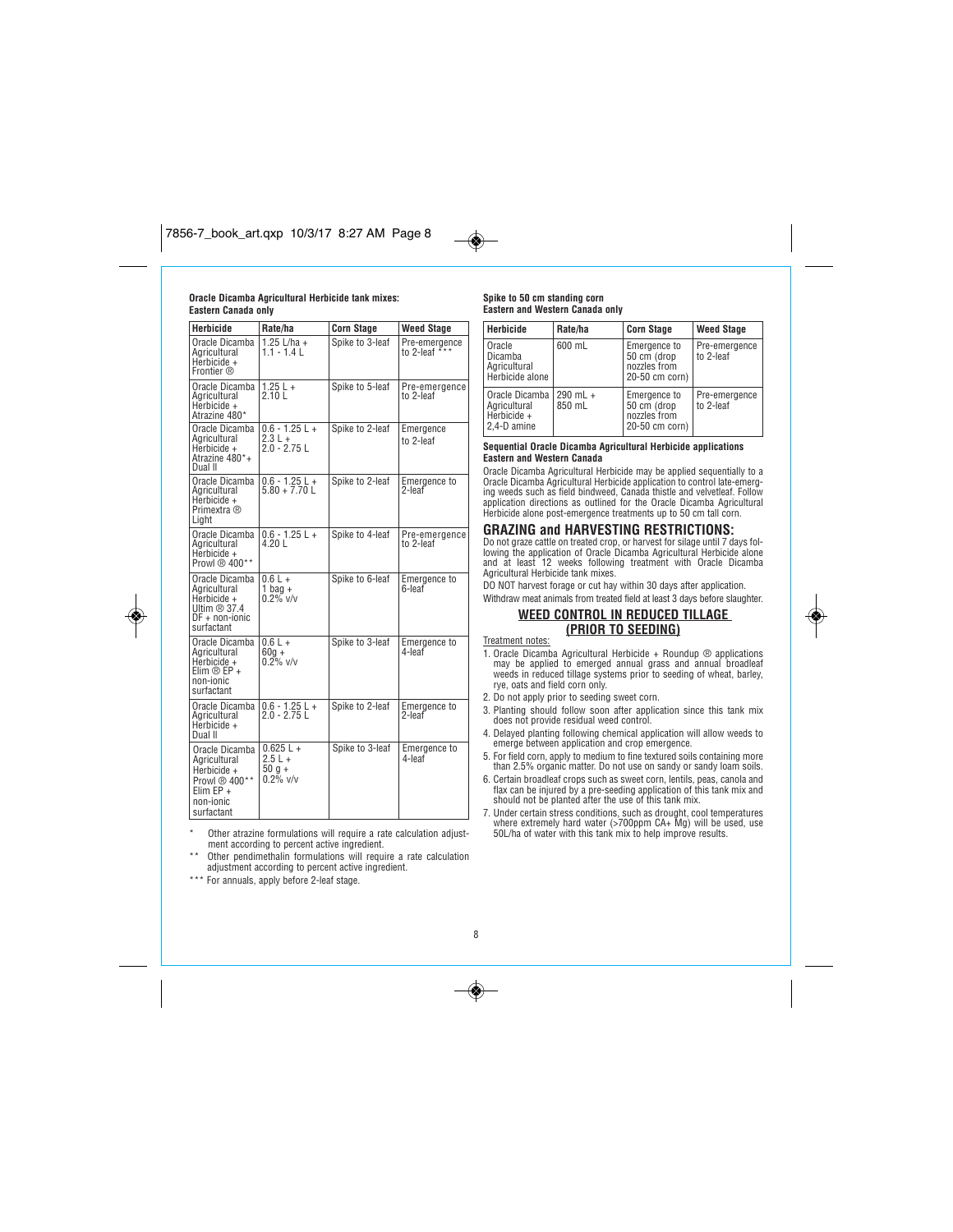| <b>Weeds Controlled</b>                                                                                                                                                                                                                                            | Oracle Dicamba                                                  | <b>Tank Mix</b>                                                                                  |
|--------------------------------------------------------------------------------------------------------------------------------------------------------------------------------------------------------------------------------------------------------------------|-----------------------------------------------------------------|--------------------------------------------------------------------------------------------------|
| (in alphabetical<br>order)                                                                                                                                                                                                                                         | <b>Agricultural</b><br><b>Herbicide Rate</b>                    |                                                                                                  |
| Annual grasses<br>(Apply any time<br>between emergence<br>and heading)<br>brome, downy<br>cereals, volunteer<br>darnel. Persian<br>foxtail, green<br>oats, wild                                                                                                    | Oracle Dicamba<br>Aaricultural<br>Herbicide at 315<br>$ml/ha +$ | Roundup <sup>®</sup> at 935<br>$mL/ha + 0.5 L$ of a<br>non-ionic surfactant<br>in 100 L of water |
| <b>Annual broadleaves</b><br>(Apply up to 15 cm<br>height)<br>buckwheat, wild*<br>canola, volunteer<br>cockle, cow<br>flixweed**<br>kochia<br>lady's-thumb<br>lamb's-quarters<br>mustard, wild<br>pigweed, redroot<br>smartweed<br>stinkweed**<br>thistle. Russian | Oracle Dicamba<br>Agricultural<br>Herbicide at 315<br>$mL/ha +$ | Roundup <sup>®</sup> at 935<br>mL/ha $+$ 0.5 L of a<br>non-ionic surfactant<br>in 100 L of water |
| <b>Perennials</b><br>(Apply before initia-<br>tion of seed head or<br>browning of<br>lower leaves)<br>barley, foxtail (sup-<br>pression only)<br>Apply at the 1 to 4-leaf stage.                                                                                   | Oracle Dicamba<br>Agricultural<br>Herbicide at 315<br>$mL/ha +$ | Roundup <sup>®</sup> at 935<br>mL/ha $+$ 0.5 L of a<br>non-ionic surfactant<br>in 100 L of water |

*\*\* For optimal control of winter annual broadleaf weeds such as* flixweed and stinkweed, 2,4-D should be applied to emerged,<br>actively growing weeds in the fall the year prior to the Oracle<br>Dicamba Agricultural Herbicide + Roundup spring pre-seeding tank<br>mix. Refer to the 2,4-D product l

### **WEED CONTROL IN REDUCED TILLAGE FALLOW** *Treatment notes:*

- *1. Apply Oracle Dicamba Agricultural Herbicide tank mixes in the spring to fallow land when seedling weeds have emerged, and are actively growing at the 2 to 4-leaf stage.*
- *2. Reduced control may occur if applications are made at an advanced stage of weed development.*

*Applicators must wear a long-sleeved shirt, long pants, and chemicalresistant gloves.*

# **RE-ENTRY INTERVAL:**

◈

*DO NOT enter treated field until 12 hours after application. DO NOT APPLY BY AIR.*

| <b>Weeds Controlled</b><br>(in alphabetical<br>order)                                                                                                                                                                                                                                         | Oracle Dicamba<br>Aaricultural<br><b>Herbicide Rate</b> | <b>Tank Mix</b>                                                                                                                   |
|-----------------------------------------------------------------------------------------------------------------------------------------------------------------------------------------------------------------------------------------------------------------------------------------------|---------------------------------------------------------|-----------------------------------------------------------------------------------------------------------------------------------|
| buckwheat, wild<br>buckwheat, Tartary<br>cockle, cow<br>flixweed<br>kochia<br>lady's-thumb<br>lamb's-quarters<br>mustard, wild<br>pigweed, redroot<br>shepherd's-purse<br>smartweed, green<br>sow-thistle<br>perennial<br>(top growth)<br>thistle, Canada<br>(top growth)<br>thistle, Russian | 230 - 290 mL/ha +                                       | 1.1 L/ha of 2,4-D<br>amine 500<br>ΩR<br>920 mL/ha of 2,4-D<br>L.V. ester 600 in 50-<br>100 L of water                             |
| barley, foxtail**<br>buckwheat, wild**<br>cereals, volunteer<br>cockle, cow<br>flixweed*<br>foxtail, green<br>kochia<br>lady's-thumb<br>lamb's-quarters<br>mustard, wild<br>oats, wild<br>pigweed, redroot**<br>canola, volunteer<br>stinkweed<br>thistle, Russian                            | 290 mL/ha +                                             | 750 mL -1.0 L/ha<br>Roundup $@ + 350$<br>mL of non-ionic<br>surfactant<br>registered for use in<br>$50 - 100$ L of water          |
| buckwheat, wild                                                                                                                                                                                                                                                                               | 600 mL/ha +                                             | 750 mL -1.0 L/ha<br>Roundup <sup>®</sup> + 350<br>mL of non-ionic<br>surfactant<br>registered for use in<br>$50 - 100$ L of water |

◈

*\* For control of flixweed use 1.0 L/ha of Roundup® \*\* Suppression only.*

# **Oracle Dicamba Agricultural Herbicide/Roundup® application notes:**

- *1. These tank mixes should be applied to emerged actively growing annual weeds from 8-15 cm in height.*
- *2. Use the higher rate of Roundup when weeds are at a more advanced stage of growth.*
- *3. For perennial weed control, refer to the appropriate section of this label for proper stages of growth and recommended stages of application.*

# *9*

◈

 $\overline{\bullet}$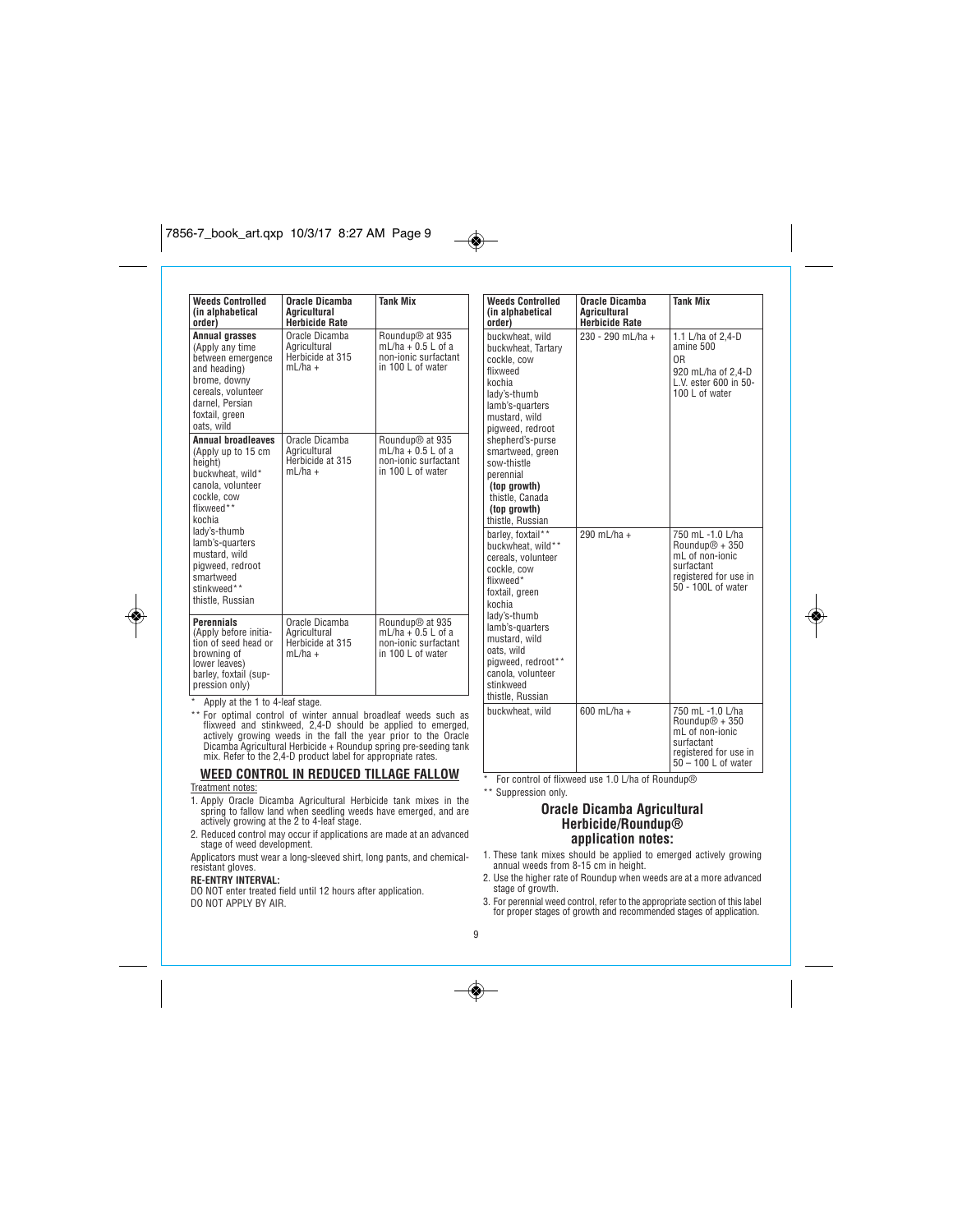*4. Reduced control may occur if muddy water is used, such as water from dug-outs, ponds and unlined ditches.*

# **PERENNIAL WEED CONTROL IN SUMMERFALLOW AND STUBBLE**

# *Treatment notes:*

- *1. Apply Oracle Dicamba Agricultural Herbicide in 110-220 litres of water/ha. 2. For the most effective control of Canada thistle, follow a long-term*
- *approach that includes in-crop, post-harvest, and summer fallow treatments, in conjunction with tillage operations.*
- *3. If application is made after September 1st, or if soil moisture levels are extremely low after application, crop injury may occur in the spring following application.*
- *Applicators must wear a long-sleeved shirt, long pants, and chemicalresistant gloves.*

# **RE-ENTRY INTERVAL:**

*DO NOT enter treated field until 12 hours after application. DO NOT APPLY BY AIR.*

| <b>Weeds Controlled</b><br>(in alphabetical<br>order)                                                                                         | Rate                                                                                                                                                            | Recropping in year<br>following                                |  |
|-----------------------------------------------------------------------------------------------------------------------------------------------|-----------------------------------------------------------------------------------------------------------------------------------------------------------------|----------------------------------------------------------------|--|
| bindweed, field<br>daisv. English<br>dock, curled (top<br>growth)<br>aoldenrod<br>ragwort, tansy<br>sow thistle, perennial<br>thistle, Canada | Oracle Dicamba<br>Agricultural<br>Herbicide alone at<br>$2.5$ L/ha                                                                                              | cereals<br>sovbeans<br>field corn<br>white beans<br>sweet corn |  |
| thistle, Canada<br>sow-thistle, perennial                                                                                                     | Oracle Dicamba<br>Agricultural herbicide<br>at 1.25 L/ha +<br>Roundup <sup>®</sup> at 1.7<br>$L/ha + 350$ mL of a<br>non-ionic surfactant<br>per 100 L of water | All of the above plus<br>canola                                |  |

# **Application directions**

*Summerfallow treatment notes: 1. Cultivate in the spring and apply Oracle Dicamba Agricultural Herbicide when:*

| Weed           | <b>Weed Stage</b>                                                                 |  |
|----------------|-----------------------------------------------------------------------------------|--|
| thistles       | the majority of thistles are up and before<br>the early bud stage (15-25 cm tall) |  |
| field bindweed | in the flowering stage                                                            |  |
| other weeds    | in the early bud stage of growth                                                  |  |

*2. Cultivate three weeks after application.*

*Stubble treatment notes:*

*1. Apply to regrowth after harvest and at least 2 weeks prior to a killing frost.*

### **Perennial rosette control in summerfallow** *Treatment notes:*

- *1. For the most effective control of Canada thistle, follow a long-term approach that includes in-crop, post-harvest, and summerfallow treatments, in conjunction with tillage operations.*
- *2. Commence early spring cultivation and continue as required throughout the summer. Note: The final cultivation must occur by the end of July between July 15 - August 1 and the final cultivation should cut the thistle off 5 to 7.5 cm below the soil surface.*
- *3. Spray in 110-220 L of water/ha when the majority of thistles have emerged as low growing rosettes 15 to 25 cm across.*
- *4. Apply at least two weeks prior to a killing frost. 5. Cultivate three weeks after application.*
- 

*DO NOT APPLY BY AIR.*

 $\bigcirc$ 

| <b>Weeds Controlled</b> | Rate      | Recropping in year<br>followina                              |
|-------------------------|-----------|--------------------------------------------------------------|
| thistle, Canada         | 1.25 L/ha | cereals<br>field corn<br>white beans<br>  canola<br>soybeans |

# **PASTURES, RANGELAND, AND GENERAL FARMSTEAD NON-CROP AREAS**

### *Treatment notes:* **For broadleaf weed control:**

- *1. Apply Oracle Dicamba Agricultural Herbicide or Oracle Dicamba Agricultural Herbicide tank mixes in 110-220 L of water/ha when weeds are actively growing. Thorough coverage of foliage is necessary to control weeds.*
- *2. Do not apply Oracle Dicamba Agricultural Herbicide or Oracle Dicamba Agricultural Herbicide tank mixes if pasture is underseeded to legumes.*

*Applicators must wear a long-sleeved shirt, pants, and chemicalresistant gloves.*

# **RE-ENTRY INTERVAL:**

*DO NOT enter treated field until 12 hours after application. DO NOT APPLY BY AIR.*

| <b>Weeds Controlled</b><br>(in alphabetical<br>order)                                                                                         | <b>Oracle Dicamba</b><br>Agricultural<br><b>Herbicide Rate</b>     | Tank mix |
|-----------------------------------------------------------------------------------------------------------------------------------------------|--------------------------------------------------------------------|----------|
| bindweed, field<br>daisy, English<br>dock, curled<br>(top growth)<br>goldenrod<br>ragwort, tansy<br>sow-thistle, perennial<br>thistle, Canada | Oracle Dicamba<br>Agricultural<br>Herbicide alone at<br>$2.1$ L/ha | none     |

*(continued)*

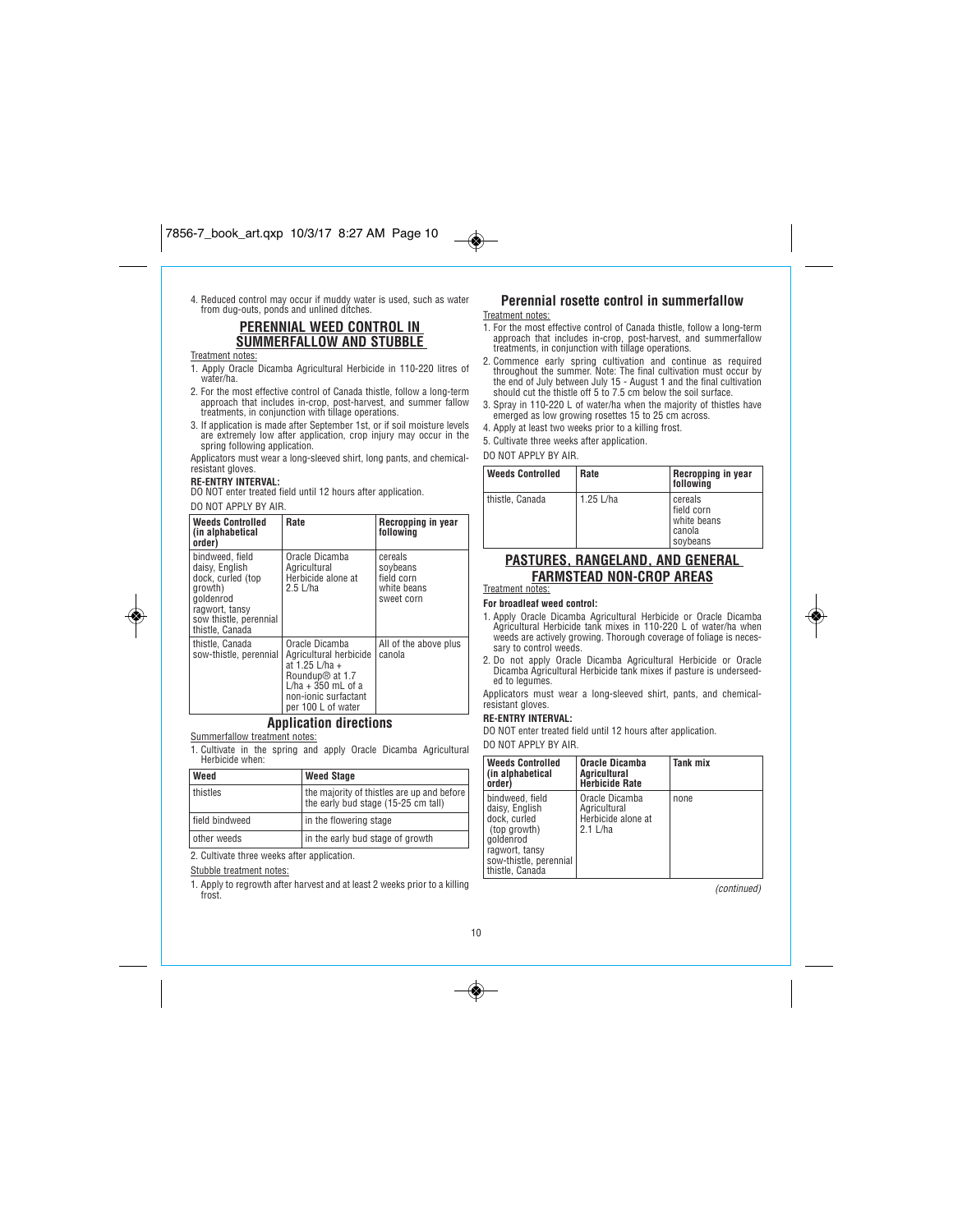### **For broadleaf weed control (continued)**

| <b>Weeds Controlled</b><br>(in alphabetical<br>order)                                                                           | Oracle Dicamba<br>Agricultural<br><b>Herbicide Rate</b>            | Tank mix                                                                   |
|---------------------------------------------------------------------------------------------------------------------------------|--------------------------------------------------------------------|----------------------------------------------------------------------------|
| beard, goat's<br>cherry, ground<br>knapweed, diffuse<br>sage, pasture<br>sorrel, sheep<br>spurge, thyme-leafed<br>weed, poverty | Oracle Dicamba<br>Agricultural<br>Herbicide alone at<br>$4.6$ L/ha | none                                                                       |
| poison ivy                                                                                                                      | Oracle Dicamba<br>Agricultural<br>Herbicide at 1.65<br>$L/ha +$    | 2.2 L/ha of 2,4-D<br>amine(500 g/L<br>formulation)<br>in 560 L of water/ha |
| wild carrot<br>plus additional<br>weeds found on the<br>2,4-D amine label                                                       | Oracle Dicamba<br>Agricultural<br>Herbicide at 2.1<br>$L/ha +$     | 2.2 L/ha of 2,4-D<br>amine (500 g/L<br>formulation)                        |
| All of the above plus:<br>additional weeds<br>found on the<br>2,4-D amine label                                                 | Oracle Dicamba<br>Agricultural<br>Herbicide at 2.1<br>$L/ha +$     | 1.83 L/ha of 2,4-D<br>L.V. ester<br>(600 q/L)<br>formulation)              |

### **For brush weed control:**

◈

*1. Oracle Dicamba Agricultural Herbicide is effective in controlling many deciduous brush species that are found growing along fence rows and in other areas around the farm where they may be undesirable.*

- *2. Apply Oracle Dicamba Agricultural Herbicide tank mixes in spring or early summer to deciduous species (leaves should be fully expanded) either as a leaf stem treatment or as a broadcast ground application.*
- *3. Brush and trees over 2 meters tall should be cut and regrowth treated when it develops.*
- *4. Do not apply Oracle Dicamba Agricultural Herbicide tank mixes if pasture or rangeland is underseeded to legumes.*
- 5. For Stem Foliage Treatment, apply to all foliage and stems to the<br>point of runoff. The volume of spray mix applied per hectare will vary<br>according to the height and density of the woody species present.
- *6. For Broadcast Ground Treatment, apply Oracle Dicamba Agricultural Herbicide tank mixes in sufficient dilution to wet all foliage. Normally, 220-230 litres of water/ha is recommended for brush stands. DO NOT APPLY BY AIR.*

## **For brush weed control (continued)**

 $\overline{\bullet}$ 

| <b>Weeds Controlled</b><br>(in alphabetical<br>order)                                                              | Oracle Dicamba<br>Aaricultural<br><b>Herbicide Rate</b>                         | Tank mix                                                                                                                           |
|--------------------------------------------------------------------------------------------------------------------|---------------------------------------------------------------------------------|------------------------------------------------------------------------------------------------------------------------------------|
| alder<br>aspen poplar<br>cherry<br>snowberry, western<br>(buckbrush)<br>wolf willow<br>(silverwillow)<br>wild rose | Oracle Dicamba<br>Agricultural<br>Herbicide at 2.1<br>L/ha/1000 L of<br>water + | 4.0 L/ha of 2.4-D<br>amine $(500 g/L)$<br>formulation)<br>0 <sub>R</sub><br>3.3 L/ha of 2,4-D L.V.<br>(600 g/L formulation)        |
| aspen poplar                                                                                                       | Oracle Dicamba<br>Agricultural<br>Herbicide at 3.25<br>$L/ha +$                 | 4.4 L/ha of 2,4-D<br>amine (500 g/L<br>formulation)<br>0 <sub>R</sub><br>3.75 L/ha of 2,4-D<br>L.V. ester<br>(600 g/L formulation) |
| prickly rose                                                                                                       | Oracle Dicamba<br>Agricultural<br>Herbicide at 3.65<br>$L/ha +$                 | 4.4 L/ha of 2.4-D<br>amine (500 g/L<br>formulation)<br>0 <sub>R</sub><br>3.75 L/ha of 2,4-D<br>I V ester<br>(600 g/L formulation)  |
| western snowberry                                                                                                  | Oracle Dicamba<br>Agricultural<br>Herbicide at 3.65<br>$L/ha +$                 | 3.75 L/ha of 2,4-D<br>L.V. ester (600 g/L<br>formulation)                                                                          |

### **GRAZING and HARVESTING RESTRICTIONS:**

Do not graze cattle on treated crop, or harvest for silage until 7 days<br>following the application of Oracle Dicamba Agricultural Herbicide<br>alone and at least 12 weeks following treatment with Oracle Dicamba *Agricultural Herbicide tank mixes.*

*DO NOT harvest forage or cut hay within 30 days after application. Withdraw meat animals from treated field at least 3 days before slaughter.*

# **SEED PRODUCTION:**

### *Treatment notes:* **For new/established stands of red fescue**

- *1. Apply Oracle Dicamba Agricultural Herbicide or Oracle Dicamba Agricultural Herbicide tank mixes in at least 110 litres of water/ha.*
- *2. Applications to new seedling stands may be made when the crop is 5 cm tall.*
- *3. Application to established stands may be made up to the shot-blade stage of the crop.*
- *4. For dandelion control, apply Oracle Dicamba Agricultural Herbicide plus 2,4-D amine in the fall when weeds are in the rosette or early bud stage.*

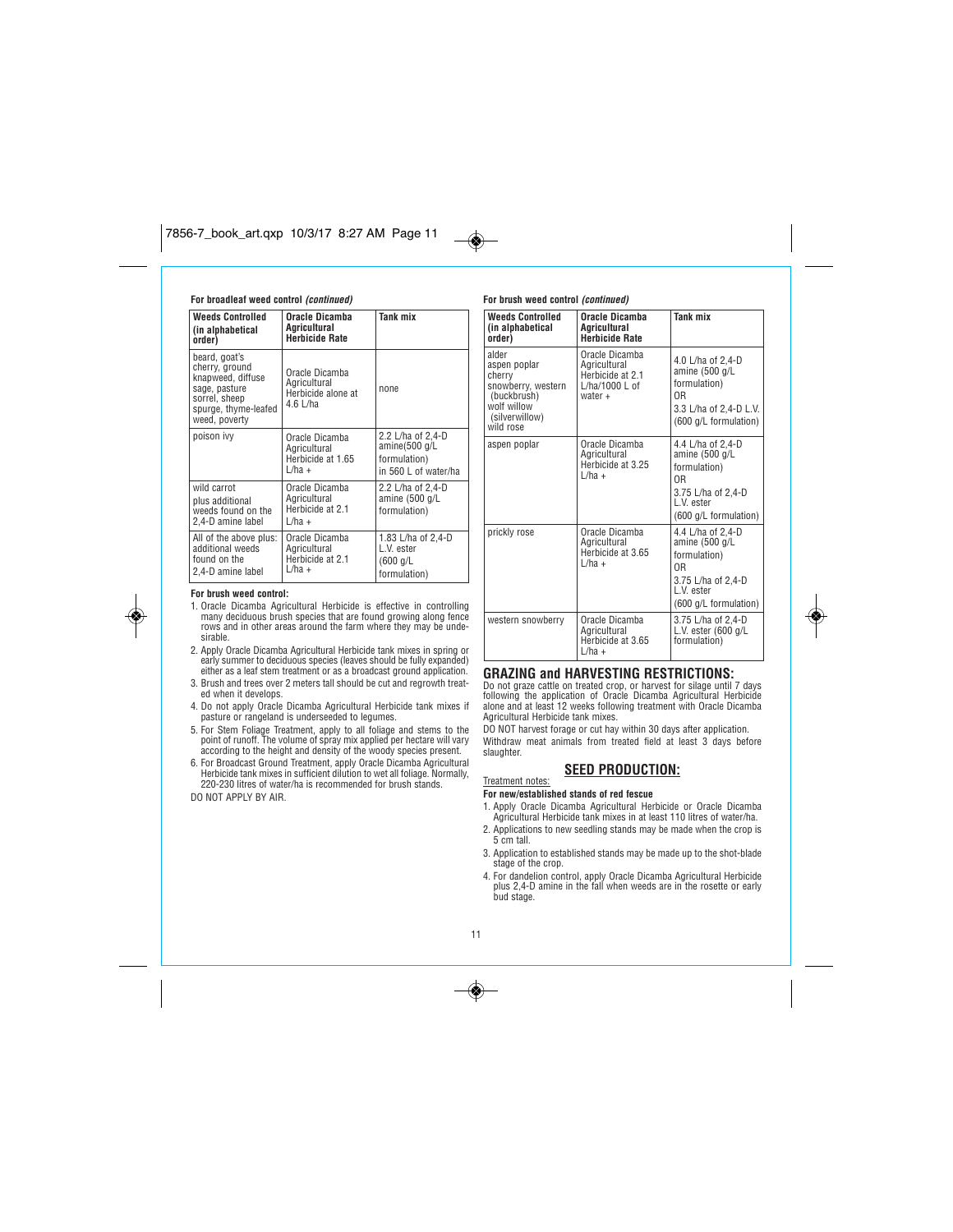# $7856-7.17$  art.  $7.7$   $3.27$   $3.27$   $3.27$   $3.27$   $3.27$   $3.27$   $3.27$   $3.27$   $3.27$   $3.27$   $3.27$   $3.27$   $3.27$   $3.27$   $3.27$   $3.27$   $3.27$   $3.27$   $3.27$   $3.27$   $3.27$   $3.27$   $3.27$   $3.27$   $3.27$   $3.27$   $3.27$   $3.27$   $3$

*Applicators must wear a long-sleeved shirt, long pants, and chemicalresistant gloves.*

*DO NOT enter treated fields until 12 hours after application. DO NOT APPLY BY AIR.*

| <b>Weeds Controlled</b><br>(in alphabetical<br>order)                                                                                                                                           | Oracle Dicamba<br>Aaricultural<br><b>Herbicide Rate</b>           | Tank mix                                            |
|-------------------------------------------------------------------------------------------------------------------------------------------------------------------------------------------------|-------------------------------------------------------------------|-----------------------------------------------------|
| buckwheat, wild<br>buckwheat, Tartary<br>cockle, cow<br>clover<br>lady's-thumb<br>sow-thistle, perennial<br>(top growth)<br>spurry, corn<br>smartweed, green<br>thistle, Canada<br>(top growth) | Oracle Dicamba<br>Agricultural<br>Herbicide alone at<br>600 mL/ha | none                                                |
| All of the above plus:<br>additional weeds<br>found on the 2.4-D<br>amine label                                                                                                                 | Oracle Dicamba<br>Agricultural<br>Herbicide at 600<br>$mL/ha +$   | 1.5 L/ha of 2,4-D<br>amine (500 g/L<br>formulation) |

### **For canary seed (Phalaris canariensis):**

*1. The canary seed should only be used as bird seed.*

*2. For specific weeds controlled, refer to the Oracle Dicamba Agricultural Herbicide + MCPA amine weed spectrum list under "Cereals"*

| Herbicide                                                                                | Rate                    | <b>Canary Seed Stage</b> |
|------------------------------------------------------------------------------------------|-------------------------|--------------------------|
| Oracle Dicamba<br>Agricultural<br>Herbicide alone                                        | 290 mL/ha               | 3 - 5 leaf stage         |
| l Oracle Dicamba<br>l Agricultural<br>Herbicide + MCPA<br>amine (500 g/L<br>formulation) | 290 mL/ha +850<br>mL/ha | 3 - 5 leaf stage         |

### **For seedling grasses**

◈

### **(seeded alone or underseeded with cereals):**

| For seed and forage production of the following seedling grasses: |                          |
|-------------------------------------------------------------------|--------------------------|
| bromegrass, smooth                                                | wheatgrass, crested      |
| fescue, meadow                                                    | wheatgrass, intermediate |
| fescue, tall                                                      | wheatgrass, pubescent    |
| foxtail, meadow                                                   | wheatgrass, slender      |
| orchard grass                                                     | wheatgrass, streambank   |
| red fescue, creeping                                              | wheatgrass, tall         |
| timothy                                                           |                          |

*1. Apply Oracle Dicamba Agricultural Herbicide or Oracle Dicamba Agricultural Herbicide + tank mixes in at least 110 litres of water/ha.*

2. Application to new seedling grasses may be made when they are in the 2 to 4-leaf stage. If the seedling grass is under seeded with a cereal crop, refer to "Cereals" for additional restrictions pertaining to application

*3. If the crops are to be used as feed or pasture following treatment with Oracle Dicamba Agricultural Herbicide, Oracle Dicamba Agricultural Herbicide plus 2,4-D amine or MCPA, refer to "Grazing Restrictions and Harvesting Restrictions".*

| <b>Weeds Controlled</b><br>(in alphabetical<br>order)                                                                                                                                                                                                          | Oracle Dicamba<br>Aaricultural<br><b>Herbicide Rate</b>               | Tank mix                                                                                                                                                                                       |
|----------------------------------------------------------------------------------------------------------------------------------------------------------------------------------------------------------------------------------------------------------------|-----------------------------------------------------------------------|------------------------------------------------------------------------------------------------------------------------------------------------------------------------------------------------|
| buckwheat, Tartary<br>buckwheat, wild<br>cockle, cow<br>cleavers<br>(higher rate only)<br>lady's-thumb<br>sow-thistle, perennial<br>(top growth)<br>smartweed, green<br>spurry, corn<br>thistle, Canada<br>(top growth)                                        | Oracle Dicamba<br>Aaricultural<br>Herbicide alone at<br>230-290 mL/ha | none                                                                                                                                                                                           |
| All of the above plus:<br>burdock (young<br>seedlings)<br>canola, volunteer*<br>cocklebur<br>flixweed<br>hemp-nettle**<br>kochia<br>pigweed, redroot<br>pigweed. Russian<br>radish, wild<br>shepherd's-purse<br>sunflower.<br>volunteer***<br>thistle, Russian | Oracle Dicamba<br>Aaricultural<br>Herbicide at 230-290<br>mL/ha       | 850 mL/ha of 2,4-D<br>amine (500 g/L<br>formulation)<br>0 <sub>R</sub><br>850 mL/ha of MCPA<br>amine (500 g/L<br>formulation)<br>0 <sub>R</sub><br>1.1 L/ha of MCPA K<br>(400 g/L formulation) |

- *\* Best results will be obtained if application is made prior to bolting of canola, when this weed is at the 2 to 4-leaf stage.*
- *\*\* Use Oracle Dicamba Agricultural Herbicide + MCPA K for hempnettle control. Apply at the 2 to 3-leaf stage of weed for best con-trol. Hemp-nettle may not be controlled if application is made at a more advanced stage of crops and weeds.*
- *\*\*\* Depending on the growing conditions, control may be delayed slightly.*

# **For established grass pasture:**

- *1. Apply Oracle Dicamba Agricultural Herbicide at 600 mL/ha with 1.5 L/ha of 2,4-D amine (500 g/L formulation) to suppress volunteer alfalfa.*
- *2. Apply Oracle Dicamba Agricultural Herbicide + 2,4-D amine in 110 - 220 L/ha in the spring to actively growing alfalfa at greater than 5 cm in height.*

# **LOW-BUSH BLUEBERRIES:**

### *Treatment notes:*

*1. Oracle Dicamba Agricultural Herbicide can be used alone or in a tank mix with 2,4-D L.V. ester.*

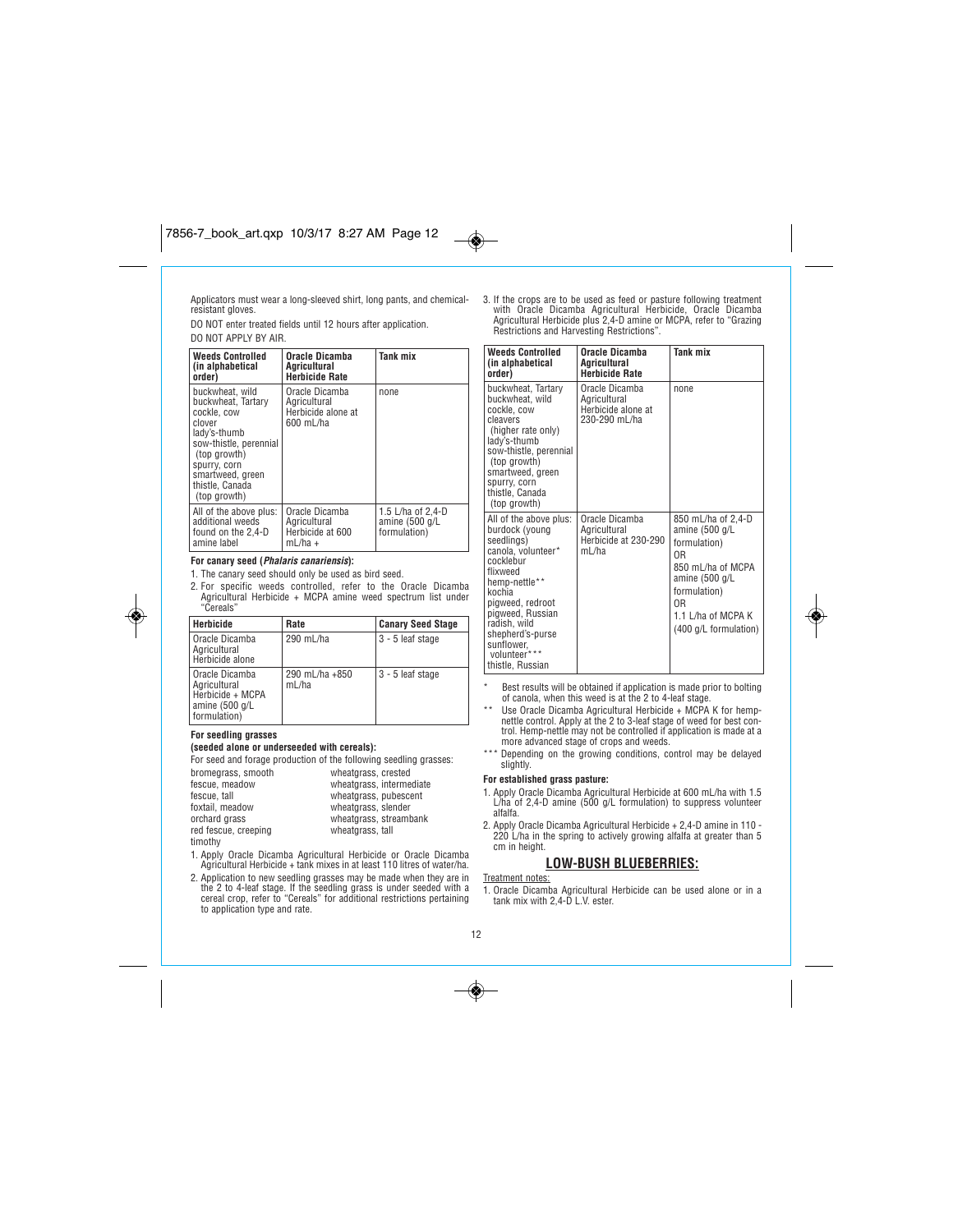- *2. Apply Oracle Dicamba Agricultural Herbicide or the Oracle Dicamba Agricultural Herbicide tank mix in 550 litres of water per hectare.*
- 3. Apply in the fall while the sweet-fern is still moderately green after<br>90% of the blueberries have dropped their leaves. This should be<br>done before the area is burned. Fall burning or cutting should be<br>carried out 4 to *is planned, it should be done as early as possible in the spring to reduce injury to the blueberries.*
- *4. DO NOT APPLY BY AIR*
- *Applicators must wear a long-sleeved shirt, long pants, and chemicalresistant gloves.*

*DO NOT enter treated fields until 12 hours after application.*

| Weeds Controlled                            | Oracle Dicamba<br>Aaricultural<br><b>Herbicide Rate</b> | Tank mix                                              |
|---------------------------------------------|---------------------------------------------------------|-------------------------------------------------------|
| l fern. sweet<br>lambkill<br>(sheep laurel) | $4.6 - 7.1$ L/ha                                        | none                                                  |
| additional broadleaf<br>control             | $2.3$ L/ha +                                            | 5.7 L of 2,4-D L.V.<br>ester (600 g/L<br>formulation) |

*NON CROP AREAS SUCH AS RIGHTS-OF-WAY, UTILITY, ROADSIDES, HYDRO, PIPELINE AND RAILWAY RIGHTS-OF-WAY, AIRPORTS, MILITARY BASES, TURF, WASTELAND AND SIMILAR NON CROP AREAS*

*Applicators must wear coveralls over long pants, a long-sleeved shirt and chemical-resistant gloves.*

*For high volume handwand applications, applicators must limit volume of solution used per day to 400 L (broadleaf control spot treatment only)*

### **RE-ENTRY INTERVAL:**

*DO NOT enter treated field until 12 hours after application.*

#### **Method:**

۱

*Ground or Aerial application (stubble land and uncropped land).*

*Ground application (turf, roadsides, airports and industrial parks).* **GRAZING and HARVESTING RESTRICTIONS for ROADSIDE, WASTE-LAND AND SIMILAR NON CROP AREAS:**

*Do not graze cattle on treated crop, or harvest for silage until 7 days following the application of Oracle Dicamba Agricultural Herbicide alone and at least 12 weeks following treatment with Oracle Dicamba Agricultural Herbicide tank mixes.*

*DO NOT harvest forage or cut hay within 30 days after application. Withdraw meat animals from treated fields at least 3 days before slaughter.*

# **BRUSH CONTROL:**

*Oracle Dicamba Herbicide tank-mixtures are effective in controlling many coniferous and deciduous brush species found in areas where they may be undesirable.*

- *1. Prepare a tank-mix consisting of Oracle Dicamba Agricultural Herbicide plus 2,4-D amine, 2,4 D L.V. ester or 2,4 D/2,4 DP herbicide.*
- 2. Apply Oracle Dicamba Agricultural Herbicide tank-mixes in spring or<br>early summer to coniferous and deciduous brush species (after the<br>leaves have fully expanded). Stop applications at least 3 weeks prior<br>to change of le
- *3. For best results and ease of application, cut brush or trees over 2M in height and treat re-growth when it develops.*
- *4. Do not mix Oracle Dicamba Agricultural Herbicide with any oils.* **FOLIAGE AND STEM TREATMENT:**

# **Ground Application Directions**

 $\bigcirc$ 

- *1. Apply to foliage and to stems to the point of run-off. Complete cov-erage is essential for effective control.*
- *2. The volume of spray required per hectare will vary according to the height and density of the woody species present.*
- *3. Use of a tank-mix with 2,4 D L.V. ester herbicide with the water conditioner Adjust may improve the control of balsam poplar as well as*

| <b>SPECIES CONTROLLED</b>                                                                                                                                                                    | RATE PER 1000L OF SPRAY<br><b>WATFR</b>                                                                                                                                       |
|----------------------------------------------------------------------------------------------------------------------------------------------------------------------------------------------|-------------------------------------------------------------------------------------------------------------------------------------------------------------------------------|
| Western Snowberry (Buckbush)<br>Wolf willow (silver willow)<br>Aspen poplar<br>Wild rose<br>Alder<br>Cherry                                                                                  | 2.1 L of Oracle Dicamba<br>Agricultural Herbicide + 4L of<br>2,4-D amine(500g/L formula-<br>tion) herbicide or 3.3 L of 2,4-D<br>L.V. ester (600g/L formulation)<br>herbicide |
| Balsam poplar<br>Basswood<br>Birch<br>Flm<br>Hickory<br>Vine maple<br>Black cottonwood<br>Bur Oak<br>Red Oak<br><b>Tamarack</b><br><b>Pine</b><br><b>White Cedar</b><br>Spruce<br>Balsam fir | 4 L of Oracle Dicamba<br>Agricultural Herbicide + 8 L 2,4-<br>D amine (500 g/L formulation)<br>herbicide or 6.6 L of 2,4-D L.V.<br>ester (600g/L formulation)<br>herbicide    |
| Sugar maple<br>White ash                                                                                                                                                                     | 5.2 L Oracle Dicamba<br>Agricultural Herbicide + 7.1 L of<br>2.4-D/2.4- DP L.V. ester (350 g/L<br>2,4-D; 350 g/L 2,4-DP<br>formulation)                                       |

*other species when they are under drought stress, especially under periods of hot, dry weather.*

# **BROADCAST GROUND TREATMENT:**

# **Application Directions:**

- *1. Apply in sufficient water to wet all foliage*
- *2. A water volume of 220-330 Litres per hectare is recommended for bush stands.*

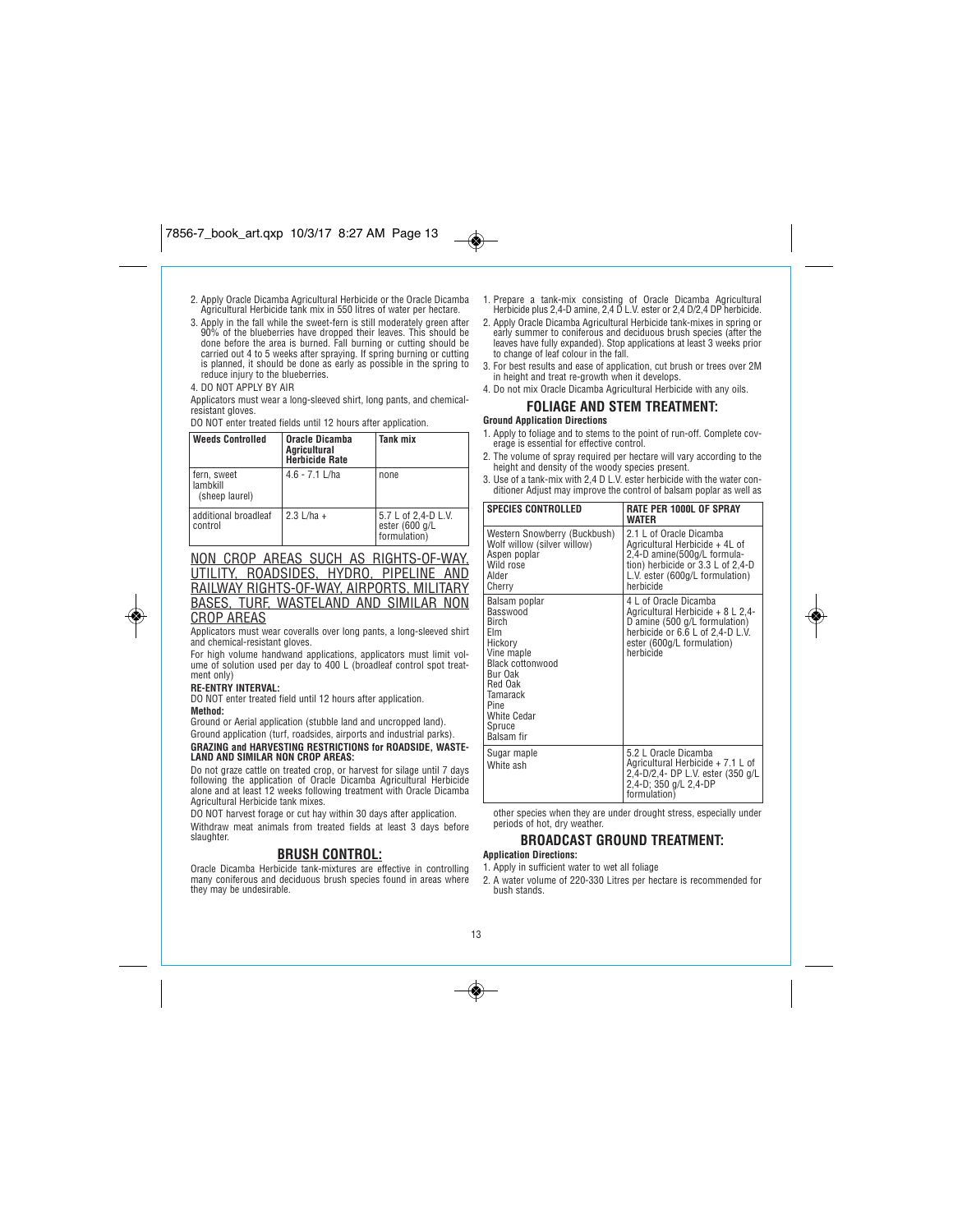| <b>SPECIES CONTROLLED</b>                     | <b>RATE PER HECTARE</b>                                                                                                                                                                                                                                                                                                        |
|-----------------------------------------------|--------------------------------------------------------------------------------------------------------------------------------------------------------------------------------------------------------------------------------------------------------------------------------------------------------------------------------|
| White (paper) birch<br>Willow<br>Aspen poplar | 4.2 L of Oracle Dicamba<br>Agricultural Herbicide + 8 L of<br>2,4-D amine (500g/L formulation)<br>or<br>6.6 L 2,4-D L.V. ester (600g/L<br>formulation) herbicide<br>or<br>5.2 L of Oracle Dicamba<br>Agricultural Herbicide + 7.2 L of<br>2,4-D/2,4-DP L.V. ester (350g/L<br>2,4-D; 350 g/L 2,4-DP formula-<br>tion) herbicide |

# **AERIAL APPLICATIONS:**

Apply only by fixed wing or rotary aircraft equipment which has been<br>functionally and operationally calibrated for the atmospheric condi-<br>tions of the area and the application rates and conditions of this label.<br>Closed cab

*Aerial applicators must wear long pants and a long-sleeved shirt.* 

*Aerial mixers/loader must wear long pants and a long-sleeved shirt and chemical-resistant gloves.*

*Mixer/loader and applicator must be different individuals.*

*No human flaggers are permitted.*

*Label rates, conditions and precautions are product specific. Read and* understand the entire label before opening and using this product.<br>Apply only at the rate recommended for aerial application on this label.<br>Where no rate for aerial application appears for a specific use, this<br>product cann

## **Application Directions:**

◈

- *1. Oracle Dicamba Agricultural Herbicide tank-mixes may be applied aerially in not less than 85 litres of water per hectare*
- *2. Do not spray when wind velocities are greater than 15 km/hour*
- *3. Do not use nozzle pressure above 300 kPa.*
- *4. Do not spray when wind is blowing towards nearby desirable trees or plants.*

| <b>SPECIES CONTROLLED</b>           | <b>RATE PER HECTARE</b>                                                                                                                                              |
|-------------------------------------|----------------------------------------------------------------------------------------------------------------------------------------------------------------------|
| Aspen poplar<br>White (paper) birch | 4.2 L of Oracle Dicamba<br>Agricultural Herbicide + 8 L of<br>2,4-D amine (500g/L formulation)<br>or<br>6.6 L of 2,4-D L.V. ester (600g/L<br>formulation) herbicide. |

*Refer to Aerial Application Use Precautions and Operator Precautions under the "Cereals" section.*

### **BROADLEAF WEED CONTROL**

Oracle Dicamba Agricultural Herbicide can be used alone or in tank-mixes<br>with 2.4-D amine or 2.4-D L.V. ester herbicide. Oracle Dicamba<br>Agricultural Herbicide tank-mixes offer additional broadleaf weed control.

# **IMPORTANT (Ground Application Directions)**

 $\overline{\bullet}$ 

*Apply Oracle Dicamba Agricultural Herbicide or Oracle Dicamba Agricultural Herbicide tank-mixes in 110 to 220 litres of water per* hectare when weeds are actively growing. For poison ivy control use<br>560 litres of water per hectare. Thorough coverage of foliage is neces-<br>sary to control weeds. For control of a broader range of weeds, the<br>recommended ra *weed species controlled.*

| <b>SPECIES CONTROLLED</b><br>(in alphabetical order)                                                                                                                                                                                            | <b>RATE PER HECTARE</b>                                                                        |
|-------------------------------------------------------------------------------------------------------------------------------------------------------------------------------------------------------------------------------------------------|------------------------------------------------------------------------------------------------|
| Poison Ivy                                                                                                                                                                                                                                      | 1.7 L Oracle Dicamba<br>Agricultural Herbicide + 2.2 L of<br>2,4-D Amine (500g/L) herbicide    |
| <b>Wild Carrot</b>                                                                                                                                                                                                                              | 2.1 L of Oracle Dicamba<br>Agricultural Herbicide + 4.4 L of<br>2,4-D Amine (500g/L) herbicide |
| Oracle Herbicide alone for top<br>growth control of:<br>Absinthe<br>Canada thistle<br>Perennial Sow Thistle<br>Leafy Spurge<br>Poverty Weed<br>Scentless mayweed                                                                                | 1.25L Oracle Dicamba<br>Agricultural Herbicide                                                 |
| Oracle Dicamba Herbicide alone<br>controls:<br>Perennial sow thistle<br>Common ragweed<br>English daisy<br>Goldenrod<br>Tansy ragwort<br>Canada thistle<br><b>Field bindweed</b><br>Top growth of curled dock<br>False ragweed<br>Giant ragweed | 2.3 L Oracle Dicamba Agricultural<br>Herbicide                                                 |
| Diffuse knapweed<br>Goat's beard<br>Ground cherry<br>Pasture sage<br>Poverty weed<br>Sheep sorrel<br>Thyme-leafed spurge                                                                                                                        | 4.6 L Oracle Dicamba Agricultural<br>Herbicide                                                 |
| Baby's breath<br>Fringed sage brush<br>Lambkill<br>Velvet grass<br>And top growth control of:<br>Bracken fern<br>Perennial cinquefoil<br>Russian knapweed                                                                                       | 9.2 L Oracle Dicamba Agricultural<br>Herbicide                                                 |

◈

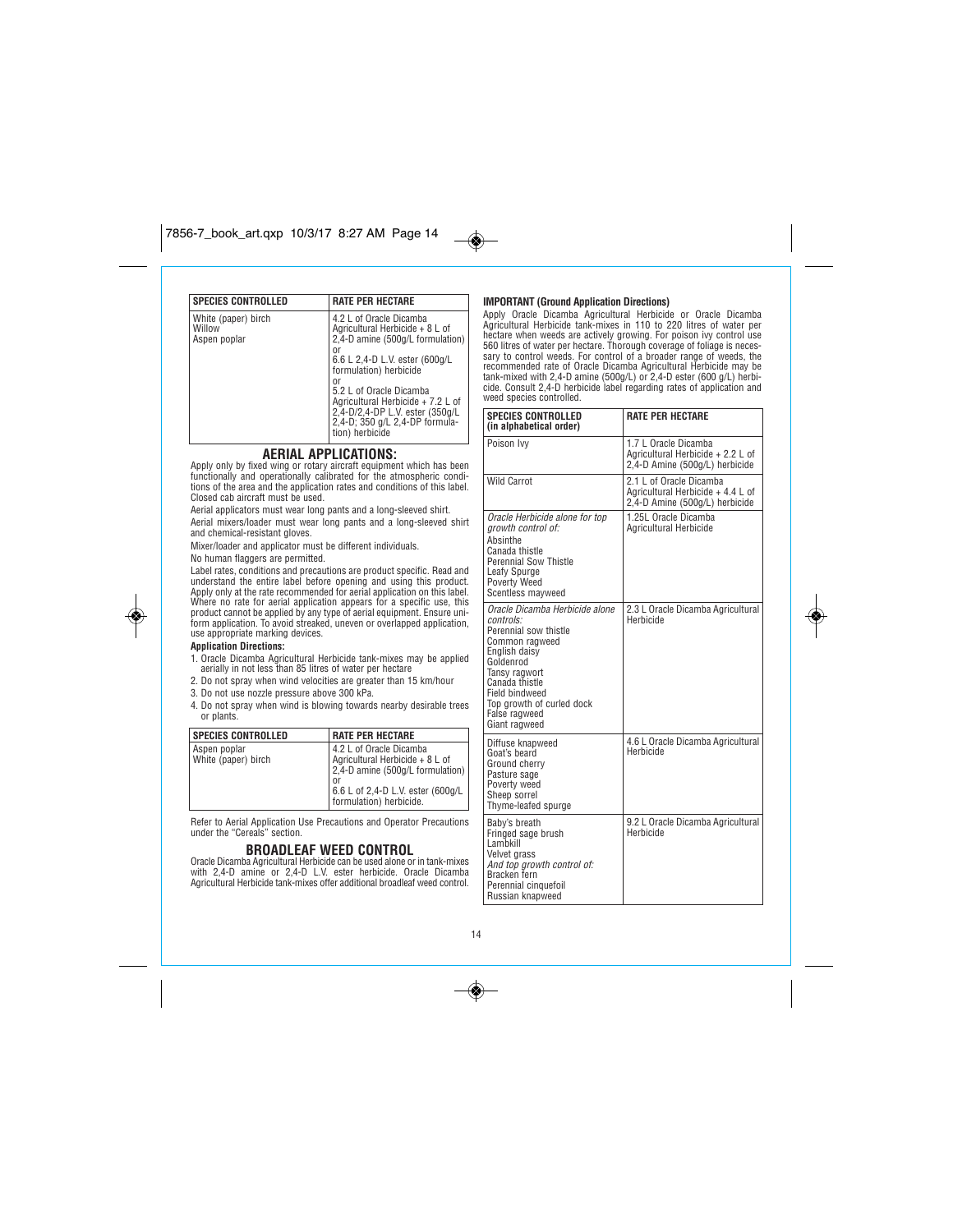# **ROADSIDE VEGETATION CONTROL:**

*Oracle Dicamba Agricultural Herbicide can be used in tank-mix with Roundup® for annual vegetation control on 1-2 meter wide roadside shoulders. Oracle Dicamba Agricultural Herbicide tank- mixtures with Roundup® and 2,4 D amine offer a broader spectrum of total control of roadside vegetation. Ground application only.* 

### **IMPORTANT (Application Directions)**

*1. Apply 1.25 -2.5 L/ha of Oracle Dicamba Agricultural Herbicide in tank-mix with 0.75-1 L/ha Roundup®.*

*2. Apply 0.3 L/ha of Oracle Dicamba Agricultural Herbicide in tank-mix with 1.2 L/ha of 2,4-D amine (500g/L formulation) and 0.75 to 1 L/ha of Roundup®.*

*\*Refer to Roundup® label for the appropriate rate of Roundup® for specific weed control and for additional precautions and application instructions.*

# **ESTABLISHED TURF:**

Oracle Dicamba Agricultural Herbicide can be used alone or in a tank-<br>mix with 2,4 D amine or 2,4 D L.V. ester herbicide. Oracle Dicamba<br>Agricultural Herbicide tank-mixtures offer additional broadleaf weed *control and are particularly effective against dandelion and plantain. DO NOT use in residential areas, which are defined as sites where*

*bystanders may be present during or after spraying, including homes, schools, parks, playgrounds, playing fields and public buildings. DO NOT apply by air*

◈

**IMPORTANT (Application Directions)** *Apply Oracle Dicamba Agricultural Herbicide or Oracle Dicamba Agricultural Herbicide tank-mixtures in at least 110 Litres of water per* hectare as a foliar spray to actively growing weeds. Best results will be<br>obtained if application is made in early spring or fall, 2 weeks prior to<br>frost. Apply with caution near trees or shrubs. Do not apply closer than *the drip line of trees or shrubs. Do not apply to Bent Grass lawns. Do not rake, mow or water lawn within 24 hours after application. For control of a broader range of weeds, the recommended rate of Oracle Dicamba Agricultural Herbicide may be tank-mixed with 2.2 Litres of 2,4 D amine ( 500g/L) or 2 Litres of 2,4 D ester ( 600g/L) herbicide. Applicators must wear coveralls over long pants, a long-sleeved shirt*

*and chemical-resistant gloves. For high volume handwand applications, applicators must limit vol-*

*ume of solution used per day to 400 L (broadleaf control spot treatment only).*

| SPECIES CONTROLLED                                                | <b>I RATE PER HECTARE</b>                       |
|-------------------------------------------------------------------|-------------------------------------------------|
| Clover<br>Sheep Sorrel<br>Mouse-eared chickweed<br>Erect Knotweed | 1.25 L Oracle Dicamba<br>Aaricultural Herbicide |

*This product does not prevent weeds. Apply only when weeds are present. This product works best when applied to the leaves of active-ly growing weeds.*

*DO NOT apply more than two broadcast applications per season. This does not include spot treatments. If weed populations do not warrant a broadcast application (e.g. entire lawn), consider spot treatments that target only weedy areas.*

*Avoid application of this product when winds are gusty. TOXIC to* broadleaf terrestrial plants. This product may harm other broadleaf<br>plants in the vicinity of the treatment area. If applying this product<br>using a handheld sprayer, DO NOT directly spray or allow the spray to<br>drift onto or

*To prevent runoff, DO NOT apply to driveways, sidewalks or any other hard surface. DO NOT irrigate within 24 hours after application.*

# **RE-ENTRY INTERVAL:**

*Do not allow people (other than applicator) or pets on treatment area during application.* 

*Do not enter treated areas until spray has thoroughly dried.*

### **SPRAY DRIFT MANAGEMENT**

### **Field Sprayer Application**

*DO NOT apply during periods of dead calm. Avoid application of this product when winds are gusty. DO NOT apply with spray droplets smaller than the American Society of Agricultural Engineers (ASAE) medium classification. Boom height must by 60 cm or less above the crop or ground.*

#### **Buffer Zones**

 $\overline{\bullet}$ 

*Use of the following spray methods or equipment DOES NOT require a buffer zone: hand-held or backpack sprayer and spot treatment.*

*The buffer zones specified in the tables below are required between the* point of direct application and the closest downwind edge of sensitive<br>terrestrial habitats (such as grasslands, forested areas, shelter belts,<br>woodlots, hedgerows, riparian areas and shrublands), sensitive fresh-<br>water ha *creeks, marshes, streams, reservoirs and wetlands) and estuarine/marine habitats.*

*When a tank mixture is used, consult the labels of the tank-mix partners and observe the largest (most restrictive) buffer zone of the products involved in the tank mixture.*

### **Buffer Zones for Uses in Turf (for liquid commercial class products that may be applied by tractor-pulled field sprayers, e.g. to golf course or sod farms)**

|                                        |                                 | <b>Buffer Zones (metres)</b><br>Required for the Protection of: |                            |                    |
|----------------------------------------|---------------------------------|-----------------------------------------------------------------|----------------------------|--------------------|
| <b>Method of</b><br><b>Application</b> | Crop                            | <b>Aquatic habitat of depths:</b>                               |                            | <b>Terrestrial</b> |
|                                        |                                 | Less than<br>1 m                                                | <b>Greater than</b><br>1 m | habitat:           |
| Field<br>sprayer*                      | Turf<br>(up to 135<br>g a.i./ha |                                                                 |                            | 3                  |
|                                        | Turf<br>550-600<br>a.i./ha      |                                                                 |                            | 10                 |

*\*For field sprayer application, buffer zones can be reduced with the* use of drift-reducing spray shields. When using a spray boom fitted<br>with a full shield (shroud, curtain) that extends to the crop canopy, the<br>labeled buffer zone can be reduced by 70%. When using a spray boom<br>where individ *can be reduced by 30%.*

### *15*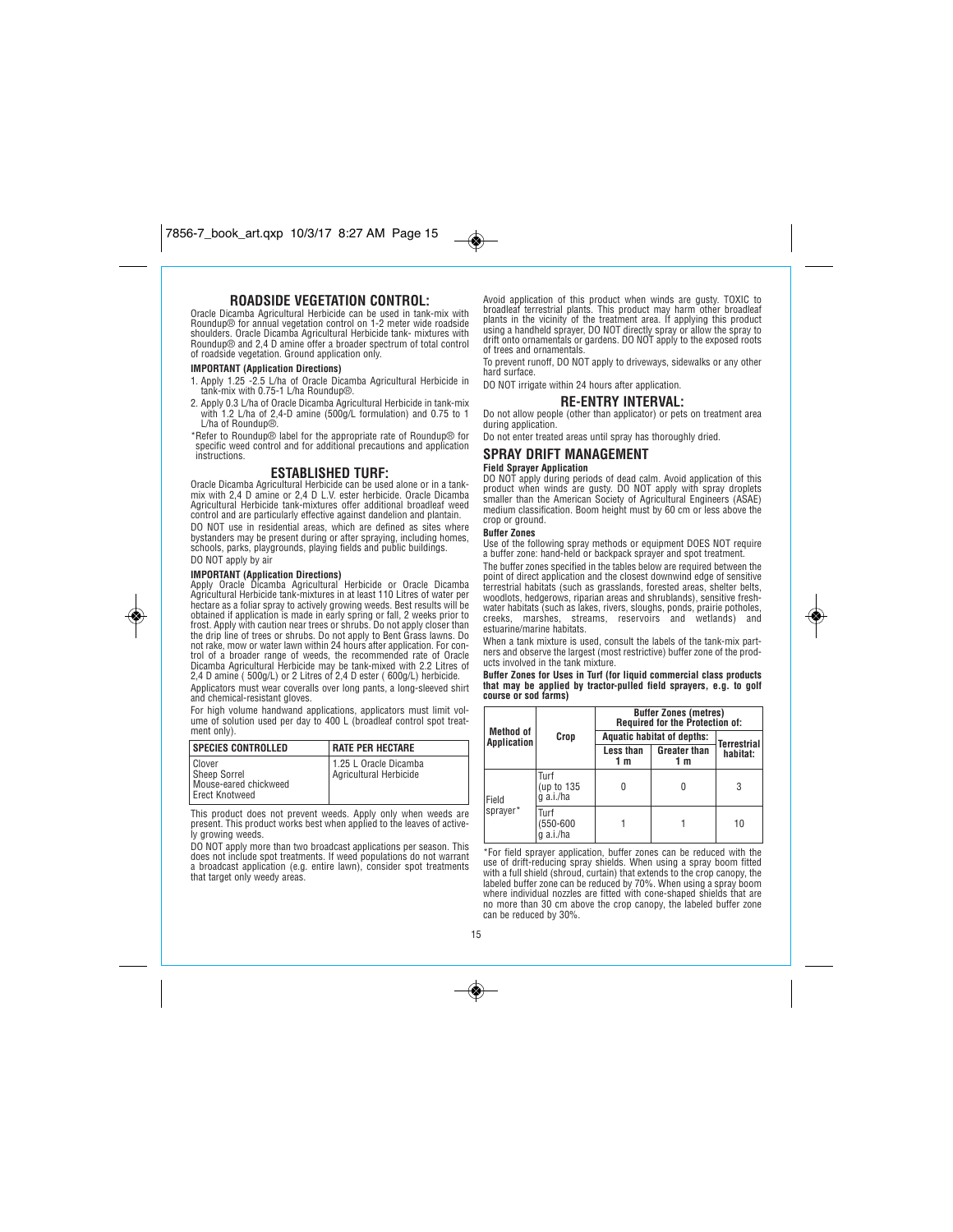# **CONTAINER CLEANING AND DISPOSAL:**

- *1. Triple-or pressure-rinse the empty container. Add the rinsings to the spray mixture in the tank.*
- *2. Follow provincial instructions for any required additional cleaning of the container prior to its disposal.*
- *3. Make the empty container unsuitable for further use.*
- *4. Dispose of the container in accordance with provincial requirements.*
- *5. For information on the disposal of unused, unwanted product, contact the manufacturer or the provincial regulatory agency. Contact the manufacturer and the provincial regulatory agency in case of a spill, and for clean-up of spills.*

**Oracle Dicamba Agricultural Herbicide alone or with 2,4-D or MCPA** *If you have used Oracle Dicamba Agricultural Herbicide alone or Oracle Dicamba Agricultural Herbicide in a tank mix with 2,4-D or MCPA, to clean the spray equipment follow these steps:*

- *1. Thoroughly hose down the inside and outside of equipment sur-faces while filling the spray tank half-full with water. Flush by oper-ating the sprayer until the system is purged of the rinse water.*
- *2. Fill the tank with water, adding 1 L of household ammonia for every 100 L of water. Operate the spray pump to circulate the ammonia solution through the sprayer solution for 15-20 minutes and discharge a small amount of the ammonia solution through the spray boom and nozzles.*
- *3. Flush the solution out of the spray tank through the boom.*
- *4. Remove the nozzles and screens and flush the system with two tanks full of water.*

### **Oracle Dicamba Agricultural Herbicide with other herbicides**

*To clean spray equipment used to apply Oracle Dicamba Agricultural Herbicide as a tank mix with wettable powders (WP), emulsifiable con-centrates (EC) or other types of water-dispersible formulations, follow these steps: (Note that if you use Oracle Dicamba Agricultural Herbicide tank mixes with water-dispersible formulation, you must add detergent to the rinse water.)*

- *1. Thoroughly hose down the inside and outside of equipment surfaces while filling the spray tank half-full with water. Flush by oper-ating the sprayer until the system is purged of the rinse water.*
- *2. Fill tank with water while adding 1 kg of detergent for every 150 litres of water. Operate the pump to circulate the detergent solution through the sprayer system for 5-10 minutes and discharge a small amount of the solution through the boom and nozzles. Let the solu-tion stand for several hours, preferably overnight.*
- *3. Flush the detergent solution out of the spray tank through the boom.*
- *4. Repeat step 1 and follow steps 2 and 3.*

◈

### **Bulk container refilling:**

 $\bigcirc$ 

- *1. The container is to be refilled by the distributor/dealer only with Oracle Dicamba Agricultural Herbicide. Do not reuse this container for any other purpose.*
- *2. Reseal and return to an authorized Bulk Site.*
- *3. Prior to refilling, inspect thoroughly for damage such as cracks, punctures, bulges, dents, abrasions and damaged or worn threads on closure devices.*
- *4. Check for leaks after refilling and before transportation.*
- *5. Do not refill or transport damaged or leaking containers.*
- *6. For information on disposal of unused, unwanted product, contact the manufacturer or the provincial regulatory agency. Contact the manufacturer and the provincial regulatory agency in case of a spill, and for clean-up of spills.*
- *7. If the container is not being refilled , return to the point of purchase (distributor/dealer) for disposal.*

### **STORAGE:**

- *1. Store Oracle Dicamba Agricultural Herbicide in its original container only, away from other pesticides, fertilizer, food, or feed.*
- *2. Keep the container closed to prevent spills and contamination.*
- *3. Keep packages dry at all times.*

### **NOTICE TO USER:**

*This control product is to be used only in accordance with the directions on this label. It is an offence under the PEST CONTROL PROD-UCTS ACT to use this product in a way that is inconsistent with the directions on the label. The user assumes the risk to persons or property that arises from any such use of this product.*

*Oracle® Dicamba Agricultural Herbicide is a registered trademark of Gharda Chemicals International, Inc.*

*® All other herbicides listed are registered trademarks of their respective companies.*

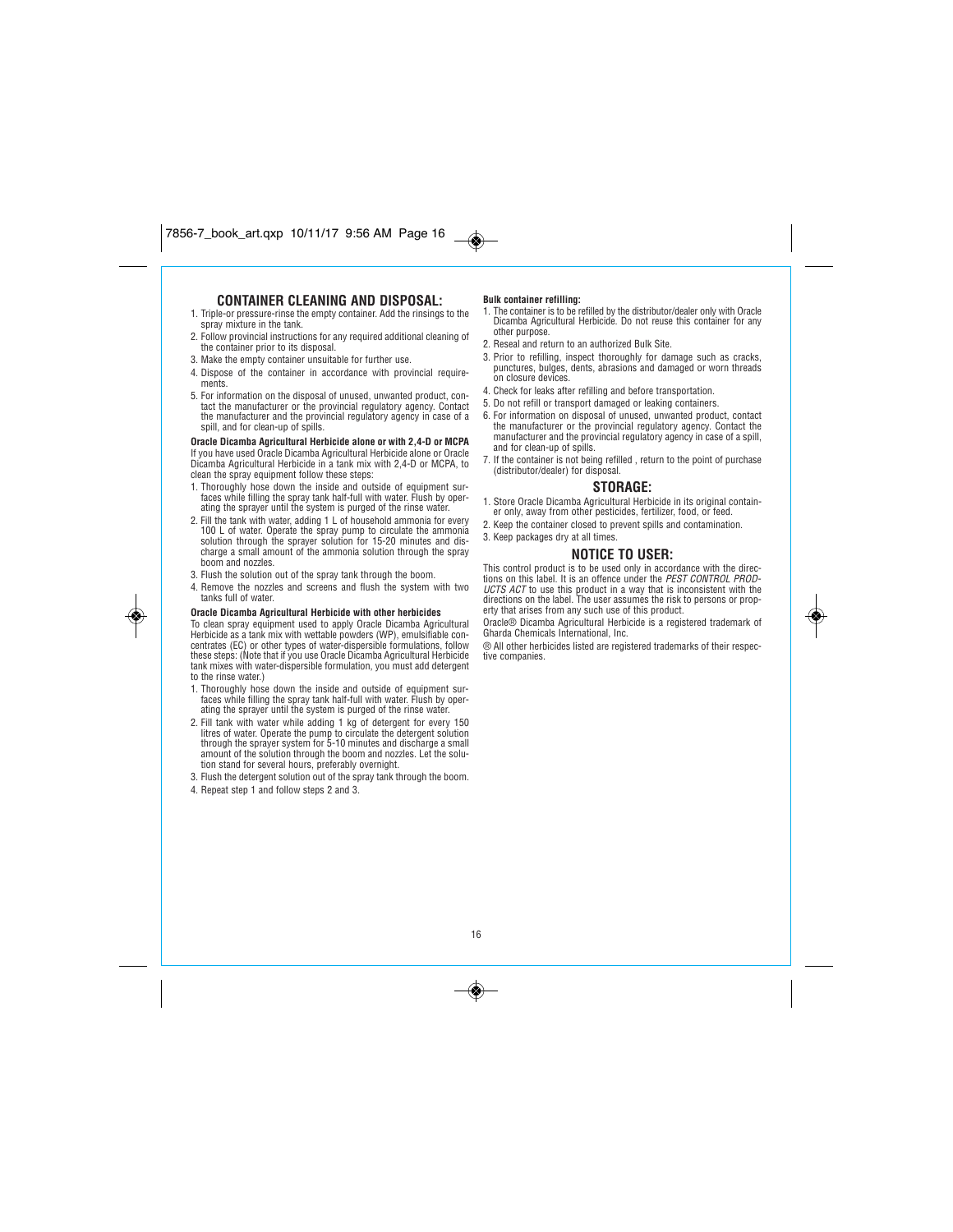# **PRÉCAUTIONS GÉNÉRALES :**

- *1. L'herbicide agricole à base de dicamba Oracle ne devrait pas être appliqué sur ou près des arbres ou des plantes que l'on désire conserver.*
- *2. Appliquer l'herbicide agricole à base de dicamba Oracle lorsque la température de l'air se situe entre 10 et 25°C. Ne pas appliquer lorsqu'il y a un risque de chute brutale de la température au cours de la nuit suivant le traitement.*
- *3. Ne pas contaminer les eaux d'irrigation ou d'usage domestique. Nettoyer à fond l'équipement d'application après l'usage.*
- *4. Ne pas traiter dans des endroits où le mouvement de pénétration dans le sol ou le lessivage de surface risquent d'amener l'herbicide agricole à base de dicamba Oracle en contact avec les racines de plantes à conserver.*
- *5. Des dommages à la culture peuvent survenir si l'herbicide agricole à base de dicamba Oracle est appliqué à un stade de la culture autre que celui recommandé. (NOTE : Les cultures qui sont soumises à des stress causés par les conditions environnementales, telles qu'un excès d'eau, une sécheresse, des maladies, etc., peuvent souffrir d'un ralentissement additionnel et montrer des symptômes plus prononcés de dommages si l'herbicide agricole à base de dicamba Oracle est appliqué. Cependant, le dommage à la culture qui peut survenir est généralement plus que compensé par la suppression des mauvaises herbes obtenue.)*
- *6. N'ajouter aucun autre produit tel que huile, agents mouillants, émulsifiants, détergents, mouillants, adhésifs ou dispersants à l'herbicide agricole à base de dicamba Oracle appliqué aux cultures.*
- *7. Pour obtenir de l'information sur l'utilisation de la végétation traitée pour l'alimentation et le pacage des bovins de boucherie et des vaches laitières, ainsi que des recommandations sur les périodes d'attente entre le traitement et la récolte des cultures traitées, consulter le texte sur les restrictions de pâturage dans la section Mode d'emploi.*

۱

- *8. Si l'herbicide agricole à base de dicamba Oracle est mélangé en réservoir avec un autre produit, comme le 2,4-D, consulter l'étiquette de ce produit pour connaître les mises en garde, restric-tions, doses d'emploi et périodes d'application, et les autres espèces de mauvaises herbes supprimées.*
- *9. S'assurer que l'équipement de pulvérisation utilisé pour appliquer l'herbicide agricole à base de dicamba Oracle est correctement nettoyé avant de le réutiliser pour appliquer d'autres produits chimiques. Voir à cet effet la section sur la méthode suggérée pour le nettoyage de l'équipement de pulvérisation.*
- *10. Si vous prévoyez utiliser ce produit antiparasitaire sur une denrée pouvant être exportée aux États-Unis et si vous avez besoin de renseignements sur les concentrations de résidus acceptables aux États-Unis, consultez le site Internet de CropLife Canada au www.croplife.ca*

### **DANGERS ENVIRONNEMENTAUX**

*TOXIQUE pour les organismes aquatiques et les végétaux terrestres non ciblés.* 

*Respecter les zones tampons prescrites sous la rubrique MODE D'EMPLOI.*

## **RECOMMANDATIONS SUR LA GESTION DE LA RÉSISTANCE**

Gestion de la résistance à l'herbicide agricole à base de dicamba<br>Oracle, herbicide du groupe 4. Toute population de mauvaises herbes<br>peut renfermer ou former des plantes naturellement résistantes à *l'herbicide agricole à base de dicamba Oracle et à d'autres herbicides du groupe 4. Les biotypes résistants peuvent finir par prédominer au* sein de la population si ces herbicides sont utilisés de façon répétée<br>dans un même champ. Il peut exister d'autres mécanismes de résis-<br>tance sans lien avec le site ou le mode d'action, mais qui sont spéci-<br>fiques à des c *est recommandé de suivre des stratégies appropriées de gestion de la résistance.*

*Pour retarder l'acquisition de la résistance aux herbicides :*

- *Dans la mesure du possible, alterner l'herbicide à base de dicamba ou les herbicides du même groupe 4 avec des herbicides appartenant à d'autres groupes et qui éliminent les mêmes mauvaises herbes dans les champs.*
- *Utiliser des mélanges en réservoir contenant des herbicides provenant d'un groupe différent, si cet emploi est permis.*
- *Utiliser les herbicides dans le cadre d'un programme de lutte intégrée comprenant des inspections sur le terrain, des relevés d'utilisations antérieures de pesticides et de la rotation des cultures et faisant place á la possibilité d'intégrer des pratiques de labour (ou d'autres méthodes mécaniques) ou des pratiques de lutte culturale, biologique et d'autres formes de lutte chimique.*
- *Surveiller les populations de mauvaises herbes traitées pour y déceler, le cas échéant, des signes de l'acquisition d'une résistance.*
- *Empêcher la propagation à d'autres champs des mauvaises herbes résistantes en nettoyant le matériel de labour et de récolte et en utilisant des semences non contaminées.*
- *Pour des cultures précises ou des biotypes de mauvaises herbes précis, s'adresser au spécialiste local des interventions sur le terrain ou à un conseiller agréé pour toute autre recommandation relative à la gestion de la résistance aux pesticides ou encore à la lutte intégrée contre les mauvaises herbes.*
- *Pour plus d'information ou pour signaler des cas possibles de résistance, s'adresser à Gharda Chemicals International, Inc. en composant le 215-968-9474.*

### **PRÉCAUTIONS :**

- *1. GARDER HORS DE LA PORTÉE DES ENFANTS.*
- *2. Nocif en cas d'ingestion ou d'absorption cutanée.*
- *3. Éviter tout contact avec la peau, les yeux et les vêtements.*
- *4. Dégeler si le produit a gelé. Agiter avant l'usage.*
- *5. Les préposés à l'application doivent porter une chemise à manches longues, un pantalon long et des gants résistant aux produits chimiques.*
- *6. Pour les terres non agricoles (bords de route, emprises hydroélectriques, de pipeline et de voies ferrées, zones aéroportuaires, bases militaires, gazon en plaques, terrains vagues) les préposés à l'appli-cation doivent porter une combinaison de traivail pardessus un pantalon long et une chemise à manches longues de même que des gants résistant aux produits chimiques.*
- *7. NE PAS retourner dans un champ traité au cours des 12 heures suivant le traitement.*

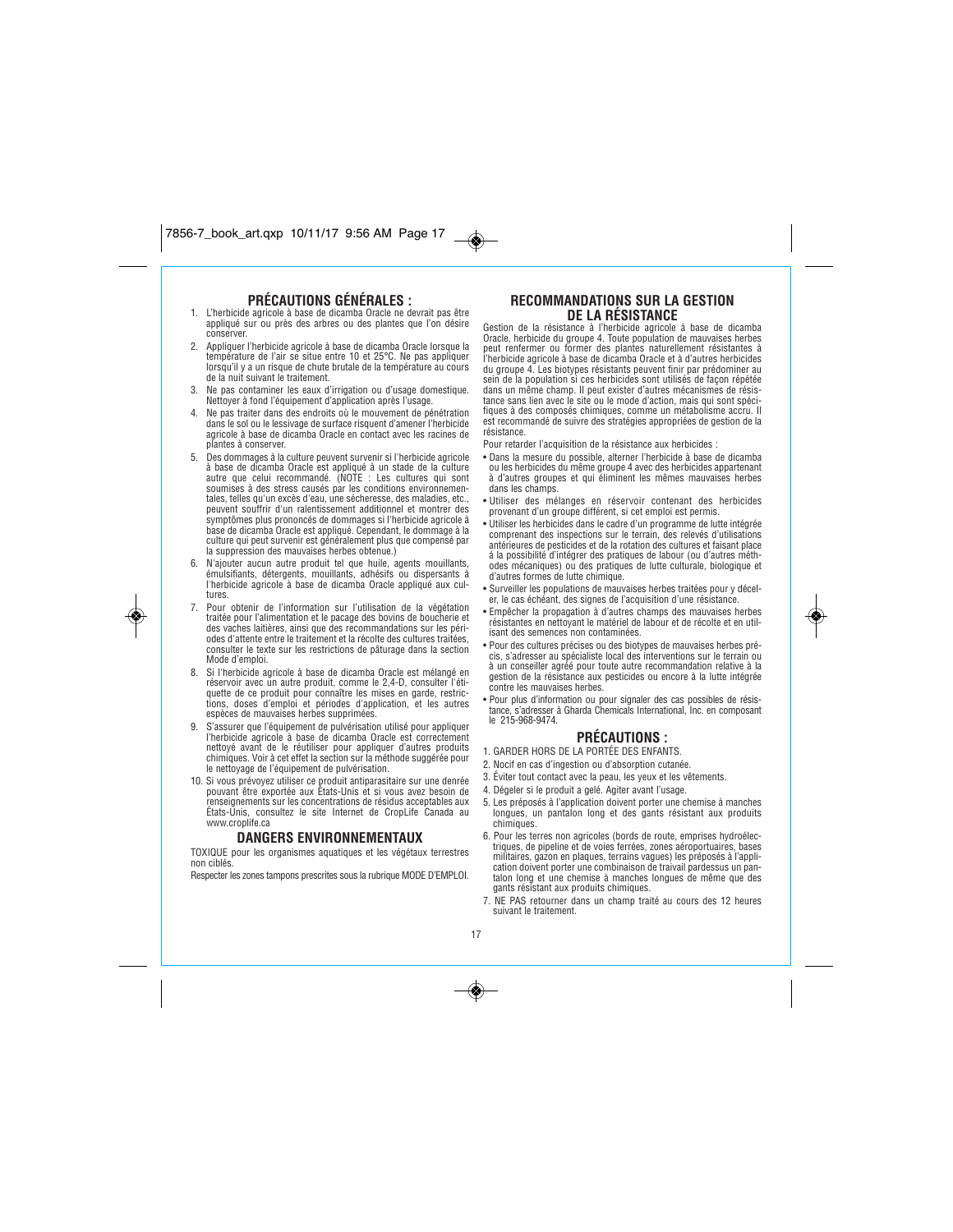## *8. NE PAS utiliser zone résidentielle, c'est-à-dire des endroits où des personnes peuvent être exposées durant la pulvérisation ou après, notamment à proximité des maisons, des écoles, des parcs, des terrains de jeu et des édifices publics.*

| <b>PREMIERS SOINS</b><br>(acide benzoïque substitué)       |                                                                                                                                                                                                                                                                                                                                                                                           |  |  |
|------------------------------------------------------------|-------------------------------------------------------------------------------------------------------------------------------------------------------------------------------------------------------------------------------------------------------------------------------------------------------------------------------------------------------------------------------------------|--|--|
| En cas<br>d'inhalation :                                   | • Déplacer la personne vers une source d'air frais.<br>· Si la personne ne respire pas, appeler le 911 ou une<br>ambulance, puis pratiquer la respiration artificielle,<br>de préférence par le bouche-à-bouche, si possible.<br>· Appeler un centre anti-poison ou un médecin<br>pour obtenir des conseils sur le traitement.                                                            |  |  |
| En cas de<br>contact avec<br>la peau ou les<br>vêtements : | • Enlever les vêtements souillés.<br>• Rincer immédiatement la peau immédiatement<br>avec beaucoup d'eau pendant 15 à 20 minutes<br>• Appeler un centre anti-poison communiquer<br>avec un médecin pour obtenir des conseils sur le<br>traitement                                                                                                                                         |  |  |
| En cas de<br>contact avec<br>les yeux :                    | · Garder les paupières écartées ouvert et rincer<br>doucement et lentement avec de l'eau pendant<br>15 à 20 minutes.<br>• Retirer les lentilles coréennes au bout de 5 min-<br>utes, continuer de rincer l'oeil.<br>. Appeler un centre anti-poison communiquer<br>avec un médecin pour obtenir des conseils sur le<br>traitement                                                         |  |  |
| En cas<br>d'inaestion :                                    | • Appeler un centre anti-poison communiquer<br>pour obtenir des conseils sur le traitement.<br>• Faire boire un verre d'eau à petites gorgée si la<br>personne empoisonnée est capable d'avaler.<br>• Ne par faire vomir à moins d'avoir recu le conseil<br>de procéder ainsi par le médecin out le centre<br>antipoison.<br>. Ne rien administrer par la bouche à une incon-<br>sciente. |  |  |
| <b>LIGNE DIRECTE</b>                                       |                                                                                                                                                                                                                                                                                                                                                                                           |  |  |

◈

*(acide benzoïque substitué) Emporter le contenant, l'étiquette ou prendre note du nom du produit et de son numéro d'homologation lorsqu'on cherche à obtenir une aide médicale. Pour des renseignements sur le traitement médical d'urgence, appeler le 1-866-359-5660.* **NOTE AU MÉDECIN**

*Des dommages probables aux muqueuses peuvent contre-indiquer l'utilisation du lavage gastrique.*

# **RENSEIGNEMENTS TOXICOLOGIQUES**

*Le dicamba peut causer une irritation grave des yeux\*, et une irritation de la peau et des muqueuses. Les symptômes d'une exposition à de très fortes doses peuvent comprendre des étourdissements, une faiblesse musculaire, une perte d'appétit, une perte de poids, des vomissements, un ralentissement du rythme cardiaque, un souffle court, une excitation, une contraction des muscles, une dépression, une incontinence, une cyanose, des spasmes musculaires, un épuisement et une perte de voix. Traiter selon les symptômes.*

## **MODE D'EMPLOI**

*NE PAS appliquer ce produit directement dans les habitats d'eau douce (tels que lacs, rivières, bourbiers, étangs, fondrières des Prairies, criques, marais, ruisseaux, réservoirs et milieux humides), les habitats estuariens ou les habitats marins.*

*NE PAS contaminer les sources d'eau d'irrigation ou d'eau potable ni les habitats aquatiques lors du nettoyage de l'équipement ou de l'élimination des déchets.*

### **Ruissellement en surface**

 $\overline{\bullet}$ 

*Afin de réduire le ruissellement à partir des sites traités vers les habitats aquatiques, évaluer les caractéristiques et conditions du site avant le traitement. Les caractéristiques et conditions propices au ruisselle-ment comprennent des pluies abondantes, une pente modérée à abrupte, un sol nu et un sol mal drainé (par exemple les sols com-pactés, à texture fine ou pauvres en matière organique, comme l'argile).*

*Le potentiel de contamination des habitats aquatiques par le ruissellement peut être réduit grâce à l'aménagement d'une bande de végéta-tion non traitée entre le site traité et la rive des plans ou cours d'eau avoisinants.*

*NE PAS appliquer ce produit lorsque de fortes pluies sont prévues.*

**Lessivage** *L'emploi de ce produit chimique peut entraîner la contamination des eaux souterraines, particulièrement dans les sites où le sol est per-méable (par exemple sols de sable, de sale loameux ou de loam sableux) et/ou lorsque la nappe phréatique est peu profonde.*

### **PRÉCAUTIONS CONTRE LA DÉRIVE**

*L'herbicide agricole à base de dicamba Oracle pourrait causer des dommages aux arbres et plantes que l'on désire conserver, en particulier le soya, les fleurs, les arbres fruitiers, les vignes, les plantes orne-mentales, les pois, les pommes de terre, les tomates, le tabac et d'autres plantes à feuilles larges, spécialement quand ils sont en développement et en croissance.*

*Suivre ces précautions en cas de pulvérisation à proximité de cultures sensibles :*

- *1.Éviter de pulvériser lorsque le vent souffle en rafales ou qu'ils dépassent 8 km/h et qu'ils se dirigent vers des cultures sensibles. Laisser une zone tampon adéquate entre les superficies traitées et les plantes sensibles.*
- *2.Pulvériser de façon à produire de grosses gouttelettes, car elles ont moins tendance à dériver hors de la zone cible que les pulvérisations à fines gouttelettes. Choisir des buses conçues pour donner peu de fines gouttelettes. Garder la pression de pulvérisation sous les 150 kPa et le volume de pulvérisation supérieur à 220 L/ha, à moins d'une indication contraire du fabricant des buses.*
- *3.Ne pas pulvériser lorsqu'il est prévu que la température dépassera les 30 °C.*

*4.Éviter d'appliquer par temps très humide ou brumeux.* **GESTION DE LA DÉRIVE**

### **Application à l'aide d'un pulvérisateur agricole :**

NE PAS appliquer par calme plat ni lorsque le vent souffle en rafales.<br>NE PAS pulvériser en gouttelettes de taille inférieure au calibre<br>grossier de la classification de l'American Society of Agricultural *Engineers (ASAE). La rampe de pulvérisation doit être fixée à 60 cm ou moins au-dessus du sol ou du couvert végétal.*

### *18*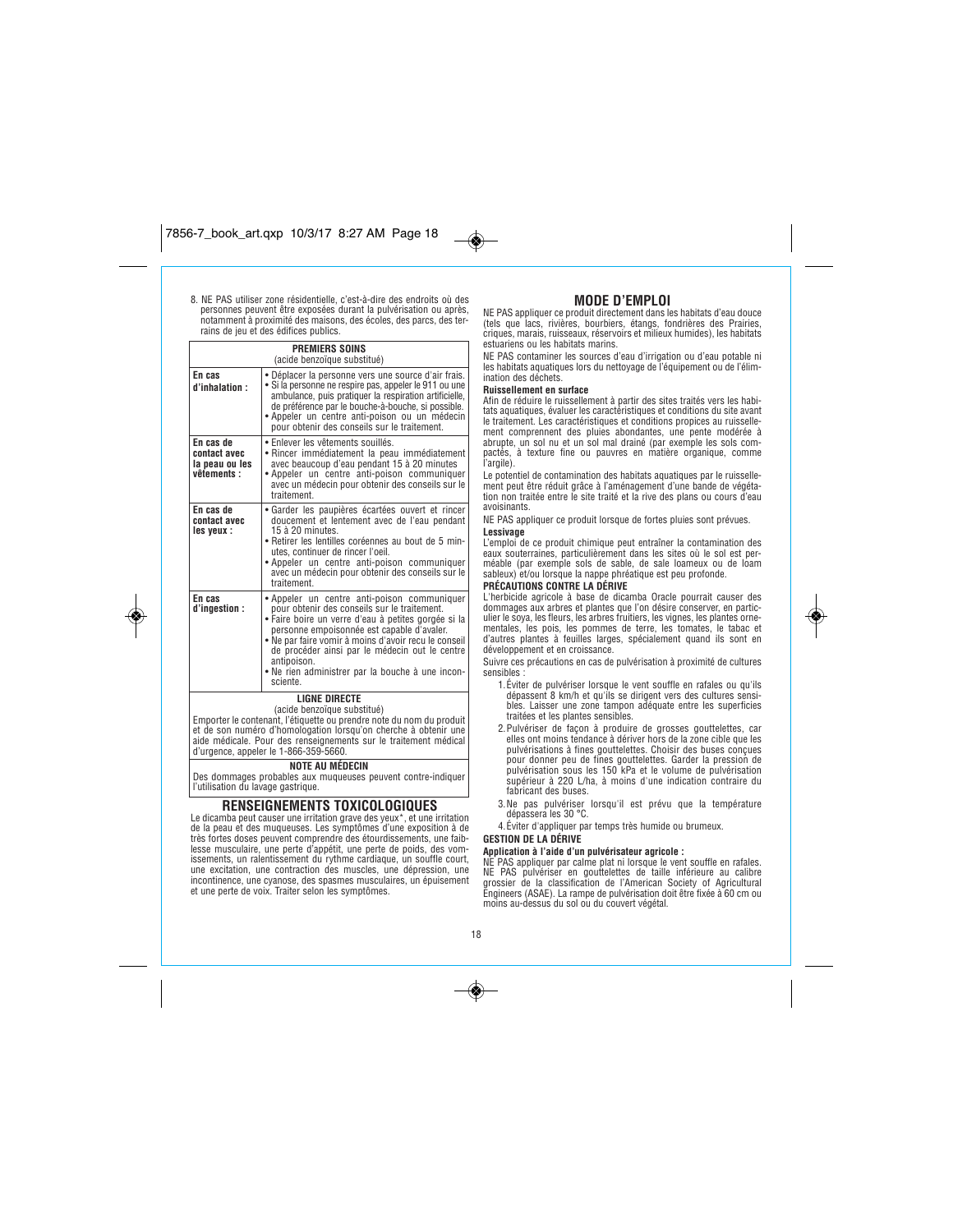### **Pulvérisation par voie aérienne**

*NE PAS appliquer par calme plat ni lorsque le vent souffle en rafales. NE PAS appliquer ce produit lorsque la vitesse du vent est supérieure à 16 km/h à hauteur de vol au-dessus du site d'application. NE PAS pul-vériser en gouttelettes de taille inférieure au calibre grossier de la classification de l'American Society of Agricultural Engineers (ASAE). Afin de réduire la dérive causée par les turbulences créées en bout d'aile de l'aéronef, l'espacement des buses le long de la rampe de pulvérisation NE DOIT PAS dépasser 65 % de l'envergure des ailes ou du rotor.*

### **Zones tampons**

۱

*Aucune zone tampon n'est requise pour l'utilisation des méthodes ou des équipements de pulvérisation suivants : pulvérisateur manuel ou à réservoir dorsal, traitement localisé, pulvérisateur intercalaire avec écrans protecteurs, bassinage du sol et incorporation au sol.*

*Dans le cas de l'application dans des emprises, aucune zone tampon n'est requise pour protéger les habitats terrestres sensibles. Toutefois, il faut recourir à la meilleure stratégie d'application possible pour réduire la dérive hors cible, en tenant compte des conditions*

*météorologiques (par exemple la direction du vent ou un vent faible) et de l'équipement de pulvérisation (par exemple pulvérisation de gouttelettes de taille grossière et réduction maximale de la hauteur de pulvérisation au-dessus du couvert végétal). Les préposés à l'applica-tion doivent cependant respecter les zones tampons prescrites pour la protection des habitats aquatiques sensibles.*

*Il est nécessaire que les zones tampons précisées dans le tableau ci-dessous séparent le point d'application directe du produit et la lisière la plus rapprochée en aval des habitats terrestres sensibles (tels que pâturages, terres boisées, brise-vent, terres à bois, haies, zones* riveraines et terres arbustives), des habitats d'eau douce sensibles<br>(tels que lacs, rivières, bourbiers, étangs, fondrières des Prairies,<br>criques, marais, ruisseaux, réservoirs et milieux humides) et des habi*tats estuariens ou marins sensibles.*

*Lorsqu'on emploie un mélange en réservoir, il faut prendre connais-sance de l'étiquette des autres produits entrant dans le mélange, et respecter la zone tampon la plus vaste parmi celles exigées pour ces produits (restriction la plus sévère).*

### **Zones tampons pour les utilisations dans des sites agricoles et non agricoles – gouttelettes de taille grossière (ASAE)**

 $\bullet$ 

|                            |                                                                                                                                  | Zones tampons (en mètres) nécessaires à la protection des : |          |                                                      |              |                        |     |
|----------------------------|----------------------------------------------------------------------------------------------------------------------------------|-------------------------------------------------------------|----------|------------------------------------------------------|--------------|------------------------|-----|
| Méthode<br>d'application   | Culture                                                                                                                          | habitats d'eau douce<br>d'une profondeur de :               |          | habitats estuariens ou marins<br>d'une profondeur de |              | habitats<br>terrestres |     |
|                            |                                                                                                                                  | moins de 1 m                                                |          | plus de 1 m                                          | moins de 1 m | plus de 1 m            |     |
| Pulvérisateur<br>agricole* | Orge, avoine, seigle, blé,<br>graines d'alpiste des Canaries,<br>graminées fourragères (semis)                                   | 0                                                           |          | 0                                                    | 0            | 0                      |     |
|                            | Maïs, graminées fourragères<br>(établies), fétuque rouge                                                                         |                                                             |          |                                                      | $\theta$     | $\theta$               | 4   |
|                            | Terres en chaume ou en jachère                                                                                                   |                                                             |          |                                                      | $\mathbf{0}$ | 0                      | 5   |
|                            | Pâturages, parcours et terres<br>non agricoles (incluant les<br>emprises et la destruction des<br>broussailles) (2,2 kg m.a./ha) |                                                             |          |                                                      | $\Omega$     | 0                      | 10  |
|                            | <b>Bleuets nains</b>                                                                                                             |                                                             |          | 1                                                    | 1            | $\mathbf{0}$           | 15  |
|                            | Terres non agricoles (incluant<br>les emprises et la destruction<br>des broussailles) (4,4 kg<br>m.a./ha)                        |                                                             |          |                                                      | 1            | 0                      | 20  |
| Pulvérisation<br>aérienne  | Orge, avoine, seigle,<br>blé (Ouest canadien seulement)                                                                          | Voilure<br>fixe                                             | $\Omega$ | 0                                                    | $\theta$     | 0                      | 50  |
|                            |                                                                                                                                  | Voilure<br>tournante                                        | $\Omega$ | 0                                                    | 0            | 0                      | 45  |
|                            | Terres non agricoles (incluant<br>les emprises et les terres                                                                     | Voilure<br>fixe                                             | 45       | 30                                                   | $\theta$     | 0                      | 800 |
|                            | incultes)**                                                                                                                      | Voilure<br>tournante                                        | 30       | 20                                                   | $\theta$     | 0                      | 525 |

*\* Dans le cas du pulvérisateur agricole, il est possible de réduire les zones tampons au moyen d'écrans et de cônes de réduction de la dérive.* Les pulvérisateurs dont la rampe de pulvérisation est équipée d'un écran sur toute sa longueur et qui s'étend jusqu'au couvert végétal permet-<br>tent de réduire la zone tampon figurant sur l'étiquette de 70 %. L'utilisation *ballasts de voies ferrées, les emprises de chemins de fer, les emprises hydroélectriques, les servitudes d'utilité publique, les routes, et les terrains d'entraînement et les champs de tir des bases militaires).*

*19*

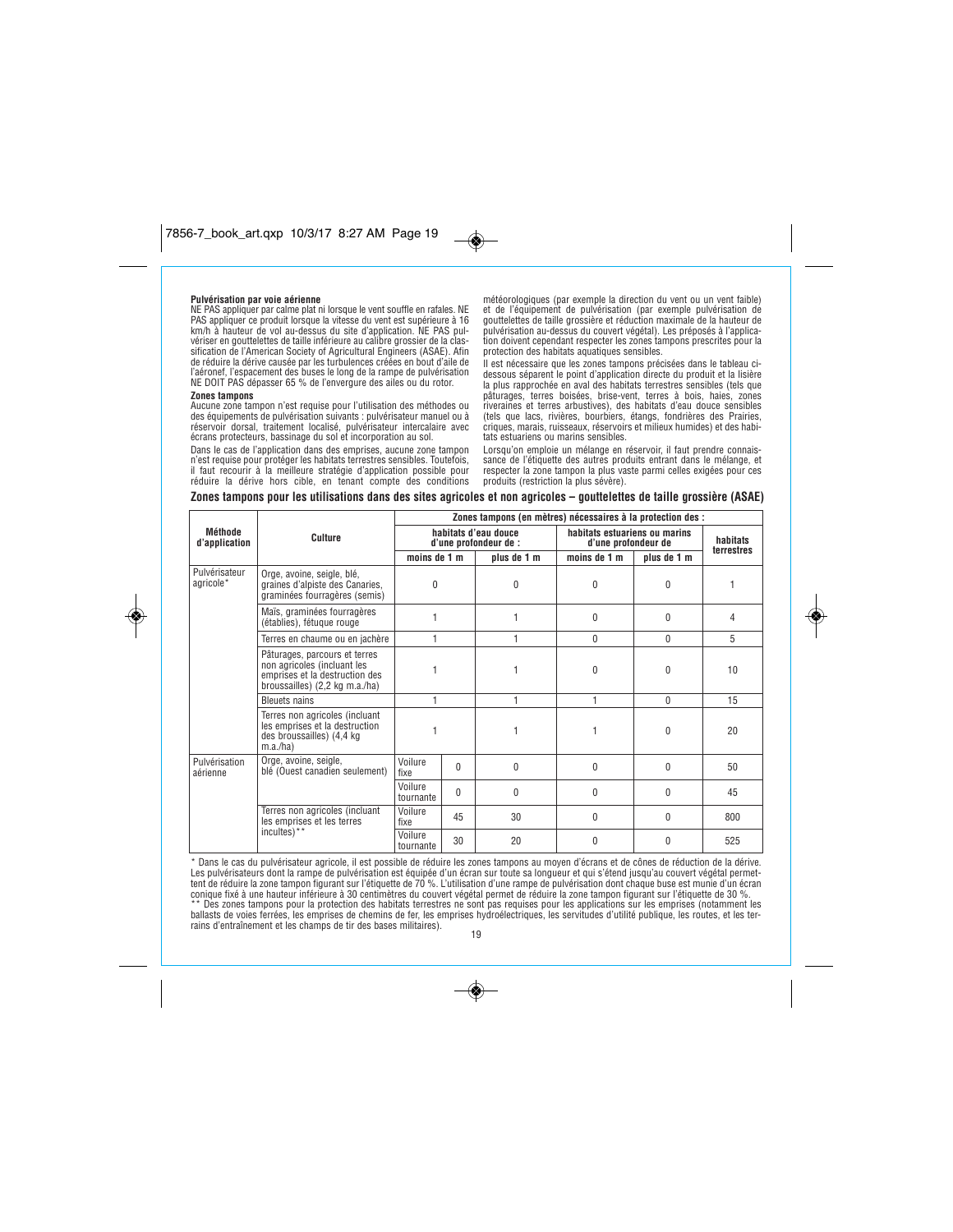## **CÉRÉALES**

*(non contre-ensemencées de légumineuses)* 

## *Notes sur le traitement :*

*1. Pour de meilleurs résultats, pulvériser lorsque les mauvaises herbes sont au stade de 2 à 3 feuilles et que les rosettes n'excèdent pas 5 cm de diamètre.*

- *2. Utiliser la dose la plus élevée pour traiter des mauvaises herbes à un stade de croissance plus avancé ou quand la végétation est plus dense.*
- *3. Des dommages à la culture risquent de survenir si l'application est effectuée à un stade autre que celui recommandé.*
- *4. Ne pas appliquer l'herbicide à base de dicamba Oracle, seul ou en mélange, si la culture est contre-ensemencée de légumineuses.*

### **DÉLAI DE SÉCURITÉ APRÈS TRAITEMENT :**

*NE PAS retourner dans un champ traité au cours des 12 heures suivant le traitement.*

### **Application terrestre :**

◈

*Appliquer l'herbicide agricole à base de dicamba Oracle ou les mélanges de l'herbicide agricole à base de dicamba Oracle dans au moins 110 litres d'eau à l'hectare.*

*Les préposés à l'application doivent porter une chemise à manches longues, un pantalon long et des gants résistant aux produits chimiques.* **Précautions pour le traitement aérien**

### **Application aérienne (Ouest canadien seulement) :**

*Épandre seulement avec un avion ou un hélicoptèrer réglé et étalonné pour être utilisé dans les conditions atmosphériques de la région et selon le taux et directives figurant sur l'étiquette.* 

*Les précautions à prendre ainsi que les directives et taux d'épandage à respecter sont propres au produit. Lire attentivement l'étiquette et s'as-surer de bien la comprendre avant d'ouvrir le contenant. Utiliser seulement les quantités recommandées pour l'épandage aérien qui sont indiquées sur l'étiquette. Si, pour l'utilisation prévue du produit, aucun taux d'épandage aérien ne figure sur l'étiquette, on ne peut utiliser ce produit, et ce, quel que soit le type d'appareil aérien disponible.*

*S'assurer que l'épandage est uniforme. Afin d'éviter que le produit ne soit épandu de façon non uniforme (épandage en bandes, irrégulier ou double), utiliser des marqueurs appropriés.*

### **Mises en garde concernant l'utilisation**

*Épandre seulement quand les conditions météorologiques à l'endroit traité permettent une couverture complète et uniforme de la culture* visée. Les conditions favorables spécifiques à l'épandage aérien<br>décrites dans le Guide national d'apprentissage-Application de pesti-<br>cides par aéronef développé par le Comité fédéral, provincial et territo-<br>rial sur la l

*Ne pas épandre de pesticides sur les étendues d'eau. Éviter que la dérive n'atteigne une étendue d'eau ou tout autre endroit non visé. Les zones tampons indiquées devraient être respectées.*

Les grosses gouttelettes sont moins sujettes à la dérive; il faut donc<br>éviter les pressions et les types de buses qui permettent la formation<br>de fines particules (brume). Ne pas épandre par temps mort ou lorsque<br>la vitesse *pas épandre également lorsque le vent souffle en direction d'une cul-ture, d'un jardin, d'un habitat terrestre (plantations brise-vent, etc.) ou aquatique vulnérable.*

# **Mises en garde concernant l'opérateur antiparasitaire**

*Ne pas permettre au pilote de mélanger les produits chimiques qui seront embarqués à bord de l'appareil. Il peut toutefois charger des produits chimiques pré mélangé contenus dans un système fermé. Il serait préférable que le pilote puisse établir une communication à chaque emplacement traité au moment de l'épandage.*

*Le personnel au sol de même que les personnes qui s'occupent des mélanges et du chargement doivent porter des gants, des combinaisons et des lunettes ou un masque résistants aux produits chim-iques durant le mélange des produits, le chargement, le nettoyage et les réparations. Lorsque les précautions qu'on recommande à l'opéra-teur de prendre sont plus strictes que les recommandations générales qui figurent sur les étiquettes pour épandage avec pulvérisateur terrestre, suivre les précautions les plus rigoureuses.*

*Tout le personnel doit se laver les mains et le visage à grande eau avant de manger et de boire. Les vêtements protecteurs, le cockpit de l'avion et les cabines des véhicules doivent être décontaminés régulièrement.*

### **Mises en garde propres au produit**

 $\bigcirc$ 

*Lire attentivement l'étiquette au complet et bien la comprendre avant d'ouvrir le contenant. Pour toute question, appeler le fabricant en composant le 1-215-968-9474. Pour obtenir des conseils techniques, con-tacter le distributeur ou un conseiller agricole provincial. L'épandage de ce produit spécifique doit répondre aux exigences suivantes :*

- *1. L'herbicide agricole à base de dicamba Oracle ou les mélanges en réservoir de l'herbicide agricole à base de dicamba Oracle et d'herbicides de type phénoxy peuvent être appliqués par voie aérienne en utilisant au moins 20 litres d'eau à l'hectare.*
- *2. Appliquer l'herbicide agricole à base de dicamba Oracle seul à un taux de 230 mL/ha ou mélanger l'herbicide agricole à base de dicamba Oracle en réservoir au taux de 230 mL/ha avec le taux recommandé d'herbicide phénoxy, tel que spécifié sur cette étiquette.*
- *3. Ne pas traiter lorsque la vitesse du vent est supérieure à 15 km/h.*
- *4. Ne pas utiliser une pression supérieure à 200 kPa.*
- *5. Ne pas pulvériser lorsque le vent souffle en direction de cultures sensibles avoisinantes, de jardins ou de brise-vent.*

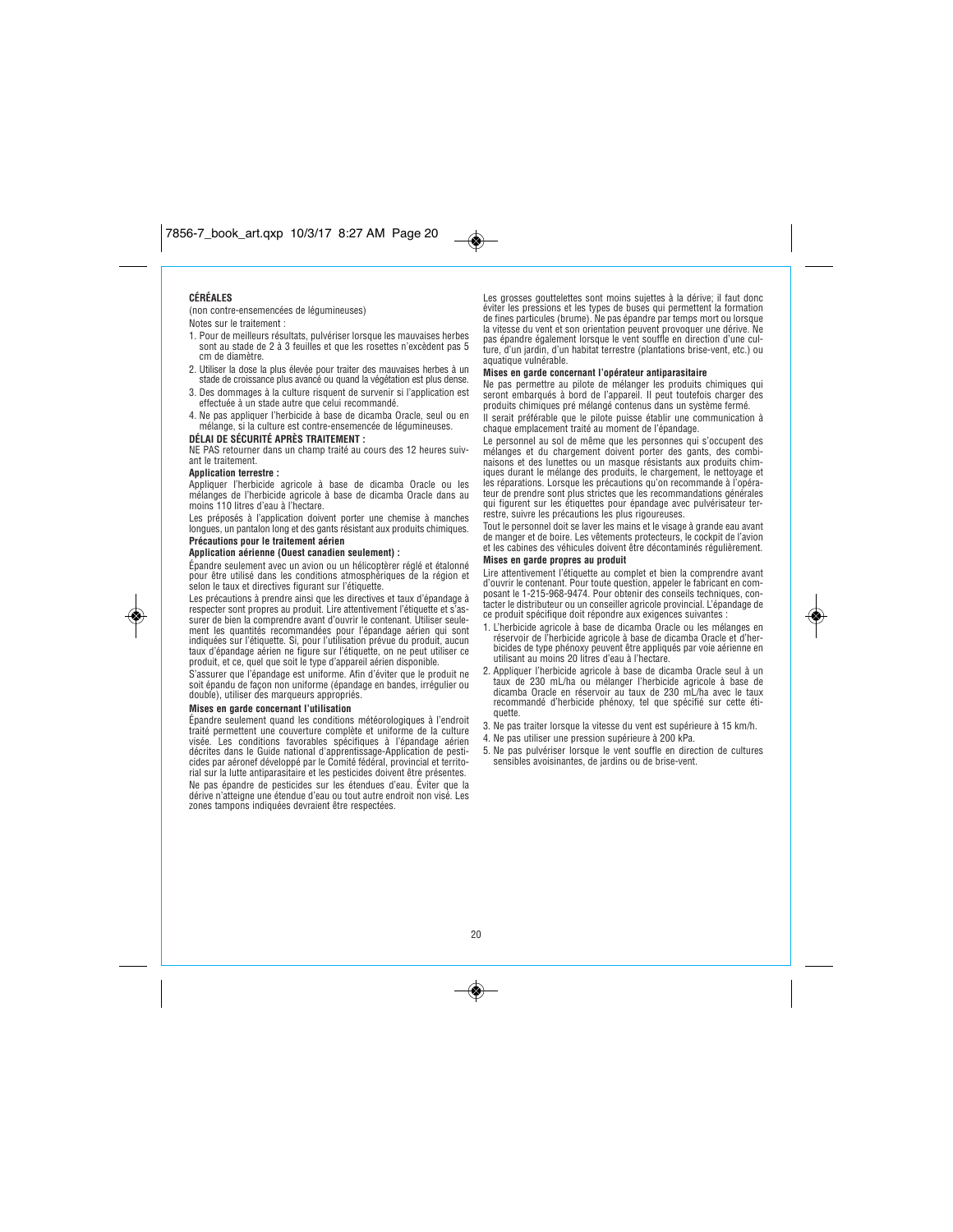# $7856-7.17$  art.  $7.7$   $3.27$   $3.7$   $3.27$   $3.27$   $3.27$   $3.27$   $3.27$   $3.27$   $3.27$   $3.27$   $3.27$   $3.27$   $3.27$   $3.27$   $3.27$   $3.27$   $3.27$   $3.27$   $3.27$   $3.27$   $3.27$   $3.27$   $3.27$   $3.27$   $3.27$   $3.27$   $3.27$   $3.27$   $3.$



| <b>Mauvaises herbes</b><br>supprimées<br>(en ordre alphabétique)                                                                                                                                                                                                                                                          | Dose de l'herbicide<br>agricole à base de<br>dicamba Oracle                  | Mélange<br>en réservoir                   |
|---------------------------------------------------------------------------------------------------------------------------------------------------------------------------------------------------------------------------------------------------------------------------------------------------------------------------|------------------------------------------------------------------------------|-------------------------------------------|
| chardon des champs<br>(partie aérienne<br>seulement)<br>gaillet grateron (dose<br>élevée seulement)<br>laiteron des champs<br>(partie aérienne<br>seulement)<br>renouée liseron<br>renouée persicaire<br>renouée scabre<br>saponaire des vaches<br>sarrasin de Tartarie,<br>spargoute des champs                          | herbicide agricole<br>à base de<br>dicamba Oracle<br>seul à<br>230-290 mL/ha | aucun                                     |
| Toutes les espèces<br>ci-dessus, plus :<br>amarante à racine rouge<br>ansérine de Russie<br>bardane (jeunes<br>plantules)<br>bourse-à-pasteur<br>canola spontané*<br>kochia à balais<br>lampourde glouteron<br>ortie royale**<br>radis sauvage<br>sagesse-des-chirurgiens<br>soude roulante<br>tournesols<br>spontanés*** | herbicide agricole<br>à base de<br>dicamba Oracle à<br>230 mL/ha +           | 2.4-D amine ou<br>MCPA amine ou<br>MCPA K |
| Toutes les espèces<br>ci-dessus, plus :<br>ortie royale**<br>spargoute des champs<br>stellaire moyenne<br>tabouret des champs<br>tournesols<br>spontanés***                                                                                                                                                               | herbicide agricole<br>à base de<br>dicamba Oracle à<br>230 mL/ha +           | Sencor ou Lexone                          |
| Toutes les espèces<br>ci-dessus, plus :<br>canola spontané*<br>chardon des champs<br>(partie aérienne<br>seulement)<br>laiteron des champs<br>(partie aérienne<br>seulement)<br>renouée liseron                                                                                                                           | herbicide agricole<br>à base de<br>dicamba Oracle à<br>230 mL/ha +           | Ally                                      |

*\* On obtiendra de meilleurs résultats si l'application est faite avant la montée en graine du canola, quand cette mauvaise herbe est au stade de 2 à 4 feuilles.*

*\*\* Utiliser l'herbicide à base de dicamba Oracle + MCPA K pour sup-primer l'ortie royale. Appliquer au stade de 2 à 3 feuilles de la mauvaise herbe pour obtenir de meilleurs résultats. L'ortie royale risque de ne pas être supprimée si on applique l'herbicide à un stade plus avancé de la culture et des mauvaises herbes.*

*\*\*\* Selon les conditions de croissance, la suppression peut être légèrement retardée.*

# **DIRECTIVES D'APPLICATION**

**POUR LES CÉRÉALES:** *L'herbicide agricole à base de dicamba Oracle peut être appliqué dans les cultures suivantes:*

*• blé de printemps*

 $\overline{\bullet}$ 

- *orge de printemps*
- *blé d'hiver*
- *avoine*
- *seigle de printemps*

*Les sections ci-après fournissent les directives d'application dans ces cultures.*

| Blé de printemps:                                      |                                            |                        |  |  |
|--------------------------------------------------------|--------------------------------------------|------------------------|--|--|
| Mélange d'herbicides                                   | Dose/ha                                    | Stade de la<br>culture |  |  |
| Herbicide agricole à<br>base de dicamba<br>Oracle seul | 230-290 mL/ha                              | 2 - 5 feuilles         |  |  |
| $+ 2,4$ -D amine                                       | 850 mL/ha (500 g/L<br>d'ingrédient actif)  | 2 - 5 feuilles         |  |  |
| ou MCPA amine                                          | 850 mL/ha (500 g/L<br>d'ingrédient actif)) | 2 - 5 feuilles         |  |  |
| ou MCPA K                                              | 1,1 L/ha (400 g/L<br>d'ingrédient actif)   | 2 - 5 feuilles         |  |  |
| ou Sencor 500*                                         | 275-425 mL/ha**                            | 2 - 3 feuilles         |  |  |
| ou Lexone DF*                                          | $275$ g/ha                                 | 2 - 3 feuilles         |  |  |
| ou Ally***                                             | 5 g/ha                                     | 2 - 5 feuilles         |  |  |

◈

*\* Les mélanges en réservoir avec Sencor/Lexone ne valent que pour* l'Ouest canadien seulement. L'application peut être retardée<br>jusqu'au stade de 4 feuilles de la culture, mais la tolérance de la<br>culture pourrait être réduite. Appliquer l'herbicide agricole à base<br>de dicamba Oracle à rais

*\*\* Utiliser la dose la plus élevée de Sencor 500 pour supprimer les tournesols spontanés.*

\*\*\* Les mélanges avec Ally ne valent que pour l'Ouest canadien seulement. Appliquer l'herbicide à base de dicamba Oracle à raison de 230 mL/ha avec Ally. S'assurer que Ally est complètement en sus-<br>pension dans le réservoi

*21*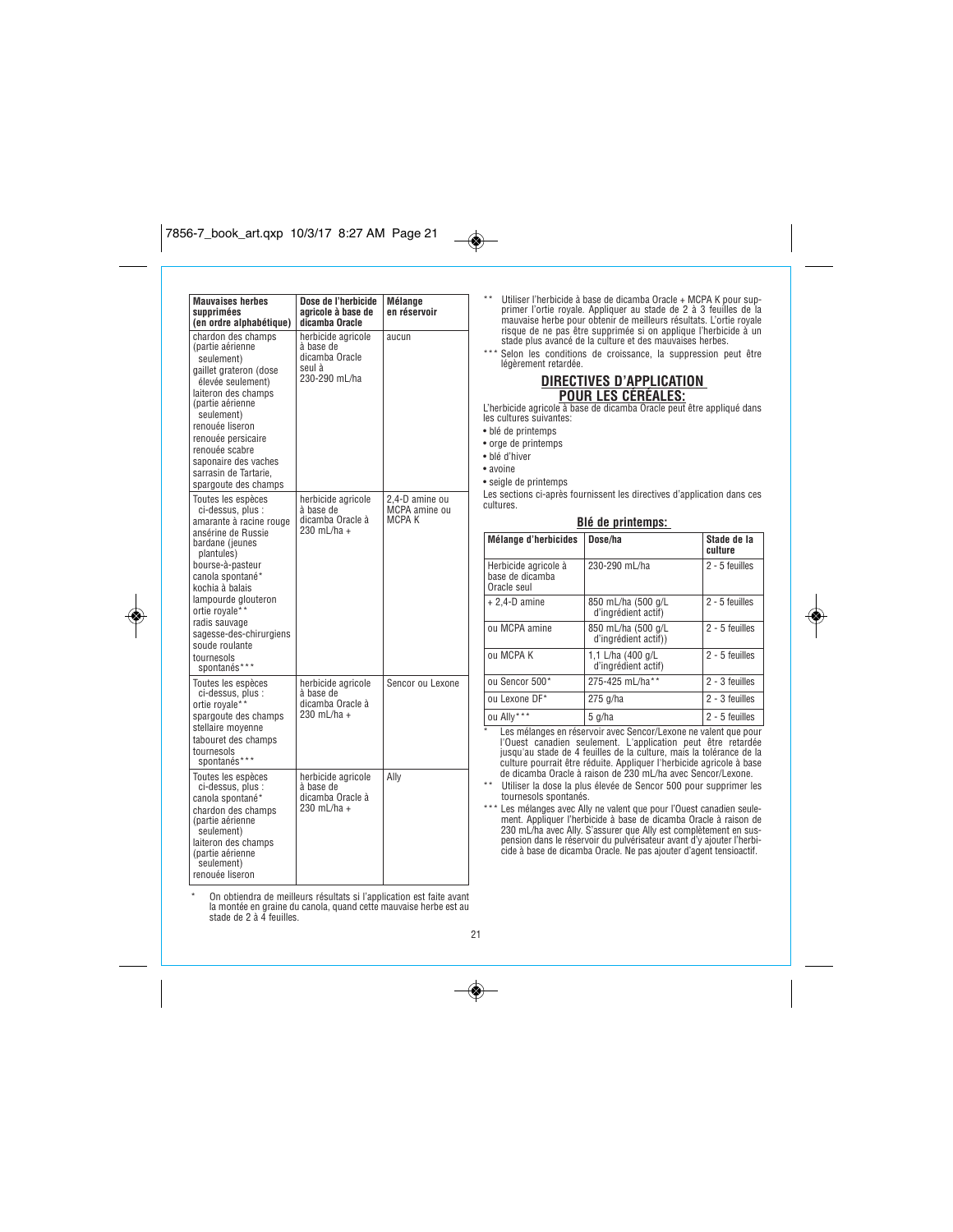### $\overline{\bullet}$  $7856-7.17$  art.  $7.7$   $3.27$   $3.27$   $3.27$   $3.27$   $3.27$   $3.27$   $3.27$   $3.27$   $3.27$   $3.27$   $3.27$   $3.27$   $3.27$   $3.27$   $3.27$   $3.27$   $3.27$   $3.27$   $3.27$   $3.27$   $3.27$   $3.27$   $3.27$   $3.27$   $3.27$   $3.27$   $3.27$   $3.27$   $3$

### **Seigle de printemps:**

| Mélange d'herbicides   Dose/ha                         |                                           | Stade de la<br>culture |
|--------------------------------------------------------|-------------------------------------------|------------------------|
| Herbicide agricole à<br>base de dicamba<br>Oracle seul | 230-290 mL/ha                             | 2 - 3 feuilles         |
| $+ 2.4 - D$ amine                                      | 850 mL/ha (500 g/L<br>d'ingrédient actif) | 2 - 3 feuilles         |

| Orge de printemps:                                     |                                            |                        |  |
|--------------------------------------------------------|--------------------------------------------|------------------------|--|
| <b>Mélange d'herbicides</b>                            | Dose/ha                                    | Stade de la<br>culture |  |
| Herbicide agricole à<br>base de dicamba<br>Oracle seul | 230-290 mL/ha                              | 2 - 5 feuilles         |  |
| $+ 2.4 - D$ amine                                      | 850 mL/ha (500 g/L<br>d'ingrédient actif)  | 2 - 5 feuilles         |  |
| ou MCPA amine                                          | 850 mL/ha (500 g/L<br>d'ingrédient actif)) | 2 - 5 feuilles         |  |
| ou MCPA K                                              | 1,1 L/ha (400 g/L<br>d'ingrédient actif)   | 2 - 5 feuilles         |  |
| ou Sencor 500*                                         | 275-425 mL/ha**                            | 2 - 3 feuilles         |  |
| ou Lexone DF*                                          | 275 g/ha                                   | 2 - 3 feuilles         |  |
| ou Ally***                                             | $5$ g/ha                                   | 2 - 5 feuilles         |  |

*\* Les mélanges avec Sencor/Lexone ne valent que pour l'Ouest canadien seulement. NOTE : Ne pas utiliser dans l'orge Klondike. \*\* Utiliser la dose la plus élevée de Sencor 500 pour supprimer les tournesols spontanés.*

◈

*\*\*\* Les mélanges en réservoir avec Ally ne valent que pour l'Ouest canadien seulement. Appliquer l'herbicide agricole à base de dicam-ba Oracle à raison de 230 mL/ha avec Ally. S'assurer qu'Ally est complètement en suspension dans le réservoir du pulvérisateur avant d'y ajouter l'herbicide agricole à base de dicamba Oracle. Ne pas ajouter d'agent tensioactif.*

### **Blé d'hiver:**

| <b>Mélange d'herbicides</b>                            | Dose/ha                                   | Stade de la<br>culture                                                    |
|--------------------------------------------------------|-------------------------------------------|---------------------------------------------------------------------------|
| Herbicide agricole à<br>base de dicamba<br>Oracle seul | 230-290 mL/ha                             | 15-25 cm de<br>hauteur ou<br>avant la sortie<br>de la feuille<br>étendard |
| $+ 2,4$ -D amine                                       | 850 mL/ha (500 g/L<br>d'ingrédient actif) | 15-25 cm de<br>hauteur ou<br>avant la sortie<br>de la feuille<br>étendard |
| ou MCPA amine                                          | 850 mL/ha (500 g/L<br>d'ingrédient actif) |                                                                           |
| ou MCPA K                                              | 1,1 L/ha (400 g/L<br>d'ingrédient actif)  |                                                                           |

# **Avoine :**

| Mélange d'herbicides                                     | Dose/ha                                   | Stade de la<br>culture |
|----------------------------------------------------------|-------------------------------------------|------------------------|
| Herbicide agricole à<br>base de dicamba<br>l Oracle seul | 230-290 mL/ha                             | $2 - 5$ feuilles       |
| ou MCPA amine                                            | 850 mL/ha (500 g/L<br>d'ingrédient actif) | $2 - 5$ feuilles       |
| ou MCPA K                                                | 1,1 L/ha (400 g/L<br>d'ingrédient actif)  | $2 - 5$ feuilles       |

## **RESTRICTIONS CONCERNANT LE PÂTURAGE ET LA RÉCOLTE:**

*NE PAS laisser le bétail brouter la culture traitée ni la récolter comme fourrage pendant les 7 jours suivant l'application de l'herbicide agri-cole à base de dicamba Oracle employé seul ou au moins les 12 semaines suivant l'application d'un mélange en réservoir contenant l'herbicide agricole à base de dicamba Oracle.*

*NE PAS récolter le fourrage ou couper le foin pendant les 30 jours suivant l'application.*

*Retirer les animaux de boucherie des champs traités au moins 3 jours avant l'abattage.* 

### **MAÏS CULTIVE: Notes sur le traitement**

- *1. Appliquer l'herbicide agricole à base de dicamba Oracle ou les mélanges en réservoir contenant l'herbicide Oracle dans 22 litres d'eau à l'hectare, à une pression de 150 à 275 kPa. Utiliser une pulvérisation à grosses gouttelettes.*
- *2. Garder continuellement le mélange en suspension. Si le mélange s'est déposé, agiter vigoureusement avant de le pulvériser.*
- *3. Ne pas appliquer dans le maïs sucré.*

- *4. N'utiliser aucun additif tels qu'huiles, agents mouillants, émulsifi-ants, détergents, allongeurs, adhésifs ou dispersants ne sont pas recommendés avec l'herbicide agricole à base de dicamba.*
- *5. Par hauteur du maïs, on entend la hauteur de la culture au champ, sans feuille étirée.*
- *6. Quand on utilise des jets dirigés, diriger la pulvérisation sous les feuilles inférieures du maïs et sur les mauvaises herbes et le sol. Ne pas appliquer sur du maïs mesurant plus de 50 cm de hauteur.*
- *7. Ne pas appliquer dans les deux semaines précédant la sortie de l'aigrette quand on utilise l'herbicide agricole à base de dicamba Oracle seul, jusqu'à une hauteur de 50 cm.*
- *8. Pour une meilleure maîtrise des annuelles, les traiter quand elles sont en croissance active et au stade de plantules. On peut obtenir des résultats décevants si les mauvaises herbes sont à un stade avancé au moment de l'application.*
- *9. Lorsqu'on doit appliquer l'herbicide agricole à base de dicamba Oracle à proximité de cultures sensibles, effectuer le traitement en prélevée ou en postlevée hâtive pour éviter toute dérive potentielle en direction de ces cultures sensibles.*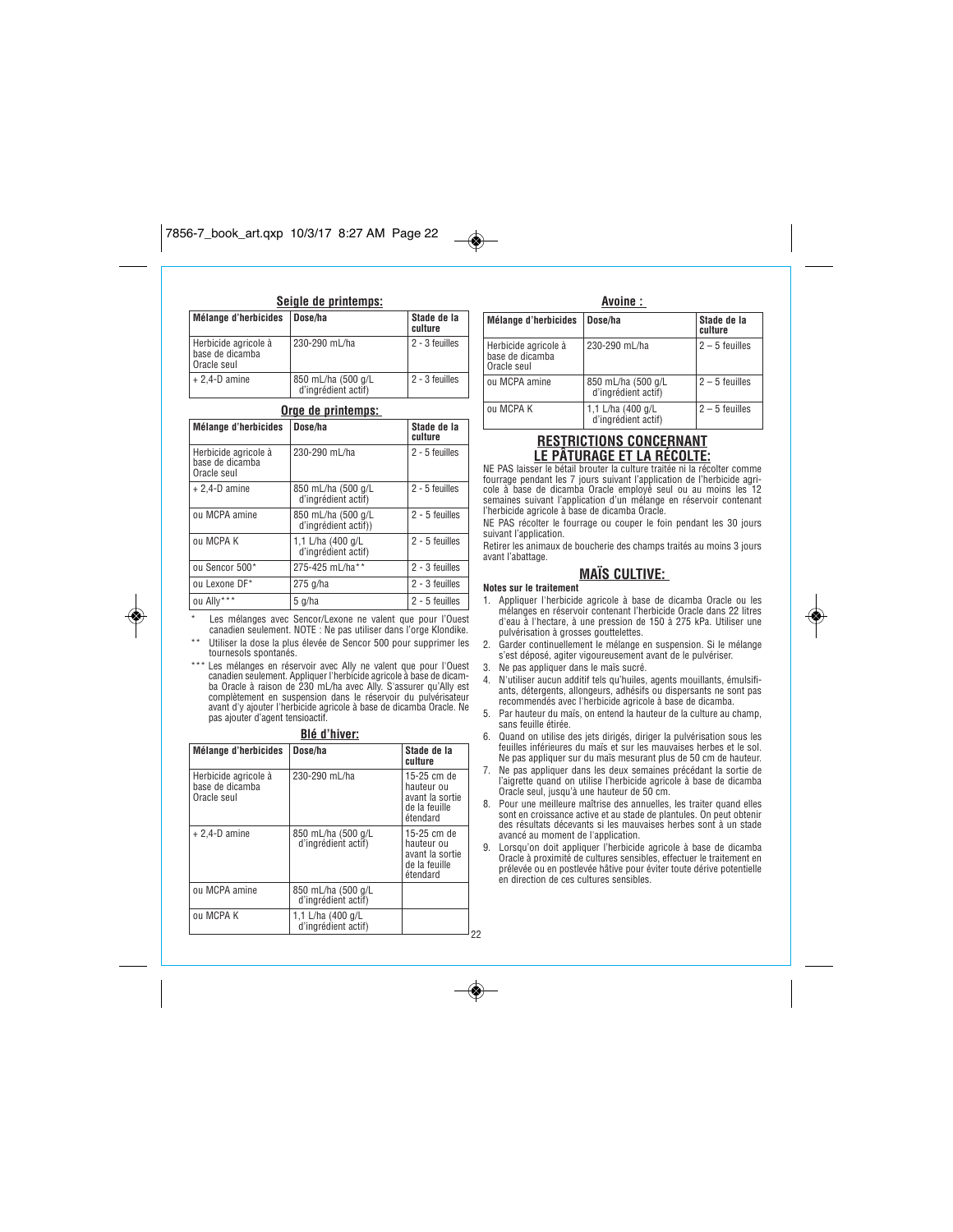*10. Si vous prévoyez utiliser le produit antiparasitaire sur une denrée pouvant être exportée aux États-Unis, et si vous avez besoin de renseignements sur les concentrations de résidus acceptables aux États-Unis, ou consultez le site Internet de CropLife Canada à www.croplife.ca/.*

*Les préposés à l'application doivent porter une chemise à manches longues, un pantalon long et des gants résistant aux produits chimiques.* **DÉLAI D'ATTENTE APRÈS TRAITEMENT :**

*NE PAS retourner dans un champ traité au cours des 12 heures suivant le traitement.*

*NE PAS APPLIQUER PAR VOIE AÉRIENNE.*

# **L'HERBICIDE AGRICOLE À BASE DE DICAMBA ORACLE / AZOTE LIQUIDE :**

*Les applications de l'herbicide agricole à base de dicamba Oracle en prélevée sont généralement compatibles avec la plupart des engrais azotés liquides. Afin de vérifier la compatibilité, mélanger dans un petit contenant tous les ingrédients du produit fini dans leurs proportions relatives avant de faire le mélange dans le réservoir. Si, après cinq min-utes, il ne se forme ni grumeau, ni résidu, gelée, film, couche huileuse ou tout autre type de précipité, c'est que les ingrédients du mélange de pulvérisation sont compatibles.*

| <b>Mauvaises herbes</b><br>supprimées (en ordre<br>alphabétique)                                                                                                                                                                                                                                                                                                                                                                                                                                                                                   | Dose de l'herbicide<br>agricole à base de<br>dicamba Oracle           | Mélange en<br>réservoir |
|----------------------------------------------------------------------------------------------------------------------------------------------------------------------------------------------------------------------------------------------------------------------------------------------------------------------------------------------------------------------------------------------------------------------------------------------------------------------------------------------------------------------------------------------------|-----------------------------------------------------------------------|-------------------------|
| abutilon<br>amarante à racine rouge*<br>ansérine de Russie<br>chardon des champs**<br>chénopode blanc*<br>fausse herbe à poux<br>gaillet grateron<br>grande herbe à poux<br>laiteron des champs**<br>liseron des champs**<br>moutarde de l'Inde<br>moutarde des champs<br>petite herbe à poux*<br>renouée liseron<br>renouée persicaire<br>renouée scabre<br>saponaire des vaches<br>sarrasin de Tartarie<br>sisymbre élevé<br>spargoute des champs<br>vélar d'Orient<br>vélar fausse giroflée<br>* V samprio leo contega régistantes é l'otrazion | Herbicide à base de<br>dicamba Oracle seul<br>à 600 mL – 1,25<br>∟/ha | aucun                   |

*\* Y compris les espèces résistantes á l'atrazine.*

*\*\* Appliquer l'herbicide agricole à base de dicamba Oracle annuellement pendant trois ans, au stade de floraison du liseron et au stade du bouton du laiteron et du chardon des champs.*

# **TRAITEMENT EN PRÉLEVÉE**

*EST DU CANADA SEULEMENT*

◈

*L'herbicide agricole à base de dicamba Oracle peut être utilisé seul à raison de 1,25 L/ha ou mélangé avec un des herbicides suivants pour supprimer des mauvaises herbes à feuilles larges et des graminées supplémentaires.*

| Herbicide               | Rate/ha          |
|-------------------------|------------------|
| Dual                    | $2.0 - 2.75$ L   |
| Dual II                 | $2.0 - 2.75$ L   |
|                         |                  |
| <b>Frontier</b>         | $1,1 - 1,4$ L    |
| Primextra Léger         | $5,80 - 7,70$ L  |
| Atrazine 480*           | 2,10 L           |
| Prowl 400**             | 4.20 L           |
| Atrazine 480* + Dual II | $2,10 L + 2,0 L$ |

*\* D'autres préparations d'atrazine nécessiteront un calcul pour l'ajustement de la dose, en fonction du pourcentage d'ingrédient actif.*

*\*\* D'autres préparations de pendiméthaline nécessiteront un calcul pour l'ajustement de la dose, en fonction du pourcentage d'ingrédient actif.*

### **Notes sur le traitement de prélevée:**

 $\bigcirc$ 

- *Appliquer les mélanges de l'herbicide agricole à base de dicamba Oracle en traitement terrestre généralisé, après le semis mais avant la levée des mauvaises herbes et du maïs.*
- *Appliquer sur des sols de texture moyenne à fine contenant plus de 2,5 % de matières organiques.*
- *Ne pas utiliser sur des sols sableux ou sur des loams sablonneux.*
- *Éviter tout contact direct entre l'herbicide et la semence de maïs. Si le traitement avec l'herbicide agricole à base de dicamba Oracle est prévu avant la levée du maïs, la semence de maïs devra être enfouie à 4 cm de profondeur ou plus. Si les graines se trouvent à moins de 4 cm de la surface du sol, retarder l'application de l'herbicide agri-cole à base de dicamba Oracle jusqu'au stade de la pointe du maïs.*
- *Ne pas incorporer. Si les applications sont faites au moment du semis, appliquer l'herbicide agricole à base de dicamba Oracle suffisamment loin derrière le semoir afin d'éviter toute incorporation de l'herbicide par les roues plombeuses ou par toute autre pièce d'équipement. Si la surface croûtée du sol nécessite l'utilisation d'une houe rotative après un traitement de prélevée, retarder le sarclage à plus de 1,3 cm de profondeur.*
- *Toujours consulter l'étiquette du produit d'association pour connaître toute restriction ou limitation additionnelle (spécialement pour le type de sol).*

### **TRAITEMENT EN POSTLEVÉE**

*L'herbicide agricole à base de dicamba Oracle ou les mélanges en réservoir contenant l'herbicide agricole à base de dicamba Oracle peu*vent être appliqués en traitement supplémentaire sur le maïs déjà traité<br>au moyen d'un autre herbicide contre les feuilles larges ou d'un anti-<br>graminées. La dose de 1,25 L/ha de l'herbicide agricole à base de *dicamba Oracle comme traitement supplémentaire est particulièrement efficace pour la maîtrise de l'abutilon et pour procurer une maîtrise résiduelle prolongée d'autres mauvaises herbes annuelles à germination tardive et à enracinement profond.*

*Note : Ne pas utiliser d'additif tel qu'huiles, agents mouillants ou agents collants.*

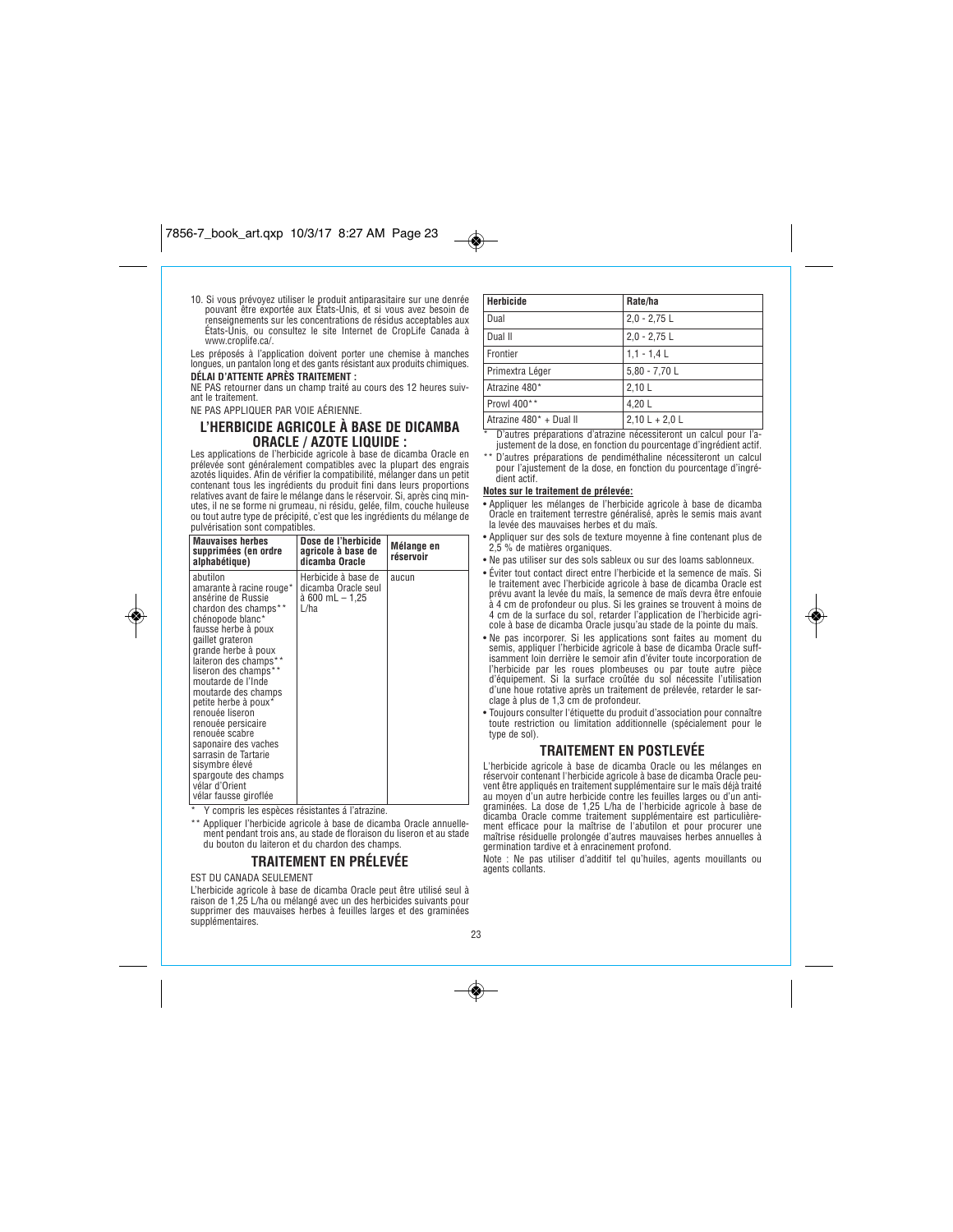## **L'herbicide agricole à base de dicamba Oracle utilisé seul : Du stade de la pointe au stade de 5 feuilles, dans l'Est et l'Ouest du Canada**

| Herbicide                                                 | Dose/ha   | Stade du maïs               | Stade des<br>mauvaises<br>herbes |
|-----------------------------------------------------------|-----------|-----------------------------|----------------------------------|
| Herbicide<br>aaricole à base<br>de dicamba<br>Oracle seul | 1.25 L/ha | De la levée à 5<br>feuilles | Prélevée à 2<br>feuilles*        |

*\* Pour de meilleurs résultats, appliquer quand les mauvaises herbes à feuilles larges sont levées et jusqu'au stade de 2 feuilles de leur développement.*

### **Mélanges avec l'herbicide agricole à base de dicamba Oracle : Est du Canada seulement**

| <b>Herbicide</b>                                                                                          | Dose/ha                                         | Stade du maïs                             | <b>Stade des</b><br>mauvaises<br>herbes |
|-----------------------------------------------------------------------------------------------------------|-------------------------------------------------|-------------------------------------------|-----------------------------------------|
| Herbicide<br>agricole à base de  <br>dicamba Oracle +<br>Frontier®                                        | 1,25 L/ha +<br>$1.1 - 1.4$ L                    | De la pointe à 3 Prélevée à 2<br>feuilles | feuilles ***                            |
| Herbicide<br>agricole à base de  <br>dicamba Oracle +<br>Atrazine 480*                                    | $1,25 L +$<br>2.10L                             | De la pointe à 5 Prélevée à 2<br>feuilles | feuilles                                |
| Herbicide<br>agricole à base de<br>dicamba Oracle +<br>Atrazine 480*+<br>Dual II                          | $0.6 - 1.25 L +$<br>$2.3 L +$<br>$2,0 - 2,75$ L | De la pointe à 2 Levée à 2<br>feuilles    | feuilles                                |
| Herbicide<br>agricole à base de l<br>dicamba Oracle +<br><b>Primextra®</b><br>Léger                       | $0.6 - 1.25 L +$<br>$5.80 + 7.70$ L             | De la pointe à 2   Levée à 2<br>feuilles  | feuilles                                |
| Herbicide<br>agricole à base de l<br>dicamba Oracle +<br>Prowl® 400**                                     | $0.6 - 1.25 L +$<br>4.20 L                      | De la pointe à 4 Prélevée à 2<br>feuilles | feuilles                                |
| Herbicide<br>agricole à base de l<br>dicamba Oracle +<br>Ultim ® 37.4 DF<br>+ tensioactif<br>nonionique   | $0.6 L + 1$ sac +<br>$0.2\%$ v/v                | De la pointe à 6<br>feuilles              | Levée à 6<br>feuilles                   |
| Herbicide<br>agricole à base de<br>dicamba Oracle +<br>Elim $\circledR$ EP +<br>tensioactif<br>nonionique | $0.6 L + 60q +$<br>$0.2\%$ v/v                  | De la pointe à 3<br>feuilles              | Levée à 4<br>feuilles                   |
|                                                                                                           |                                                 |                                           | (continué)                              |

◈

### **Mélanges avec l'herbicide agricole à base de dicamba Oracle : Est du Canada seulement (continué)**

| Herbicide                                                                                                                                | Dose/ha                            | Stade du maïs                            | <b>Stade des</b><br>mauvaises<br>herbes |
|------------------------------------------------------------------------------------------------------------------------------------------|------------------------------------|------------------------------------------|-----------------------------------------|
| Herbicide<br>agricole à base de  <br>dicamba Oracle +<br>Dual II                                                                         | $0.6 - 1.25$ L +<br>$2.0 - 2.75$ L | De la pointe à 2 Levée à 2<br>feuilles   | feuilles                                |
| Herbicide<br>agricole à base de  <br>dicamba Oracle + $\frac{1}{2}$ 0.2 % v/v<br>Prowl 400**<br>Elim $EP +$<br>tensioactif<br>nonionique | $0.625 L +$<br>$2.5 L + 50 g +$    | De la pointe à 3   Levée à 4<br>feuilles | feuilles                                |

- *\* D'autres préparations d'atrazine nécessiteront un calcul pour l'a-justement de la dose, en fonction du pourcentage d'ingrédient actif.*
- *\*\* D'autres préparations de pendiméthaline nécessiteront un calcul pour l'ajustement de la dose, en fonction du pourcentage d'ingré-dient actif.*
- *\*\*\* Pour les mauvaises herbes annuelles, traiter avant le stade de deux feuilles.*

**Maïs : de la pointe à 50 cm de hauteur Est et Ouest du Canada seulement** 

| Herbicide                                                            | Dose/ha               | Stade du maïs                                                                          | <b>Stade des</b><br>mauvaises<br>herbes |
|----------------------------------------------------------------------|-----------------------|----------------------------------------------------------------------------------------|-----------------------------------------|
| Herbicide<br>agricole à base de<br>dicamba Oracle<br>seul            | 600 mL                | De la levée à<br>50 cm de hau-<br>teur (jets<br>dirigés dans<br>maïs de 20 à<br>50 cm) | Prélevée à 2<br>feuilles                |
| Herbicide<br>agricole à base de  <br>dicamba Oracle +<br>2.4-D amine | $290$ mL $+$<br>850mL | De la levée à<br>50 cm de hau-<br>teur (jets<br>dirigés dans<br>maïs de 20 à<br>50 cm) | Prélevée à 2<br>feuilles                |

#### **Applications séquentielles de l'herbicide agricole à base de dicamba Oracle Est et Ouest du Canada**

L'herbicide agricole à base de dicamba Oracle peut être appliqué suc-<br>cessivement à une autre application de l'herbicide agricole à base de<br>dicamba Oracle pour supprimer des mauvaises herbes à levée tardive,<br>comme le liser

*24*

 $\overline{\bullet}$ 

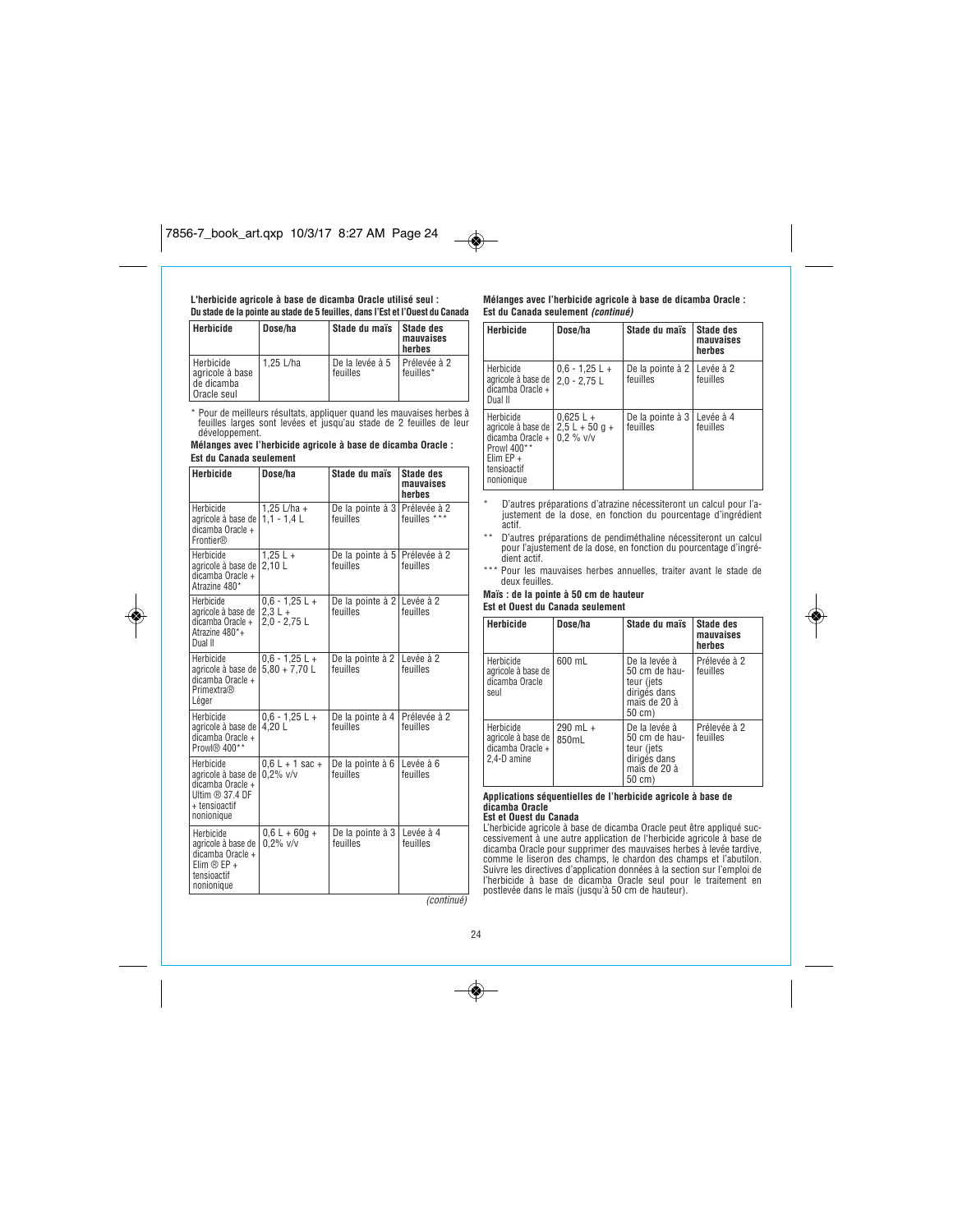### **RESTRICTIONS CONCERNANT LE PÂTURAGE ET LA RÉCOLTE :**

*NE PAS laisser le bétail brouter la culture traitée ni la récolter comme fourrage pendant les 7 jours suivant l'application de l'herbicide agricole à base de dicamba Oracle employé seul ou au moins les 12 semaines suivant l'application d'un mélange en réservoir contenant l'herbicide agricole à base de dicamba Oracle.*

*NE PAS récolter le fourrage ou couper le foin pendant les 30 jours suivant l'application.*

*Retirer les animaux de boucherie des champs traités au moins 3 jours avant l'abattage.*

### **TRAVAIL RÉDUIT DU SOL (SUPPRESSION DES MAUVAISES HERBES AVANT LE SEMIS)** *Notes sur le traitement :*

- *1. Dans les systèmes à travail réduit du sol, on peut faire des applica-tions de l'herbicide agricole à base de dicamba Oracle + Roundup® sur les graminées annuelles et les feuilles larges annuelles déjà levées avant un semis de blé, d'orge, de seigle, d'avoine ou de maïs fourrager seulement.*
- *2. Ne pas appliquer avant un semis de maïs sucré.*

۱

- *3. Le semis devrait suivre peu après l'application, puisque ce mélange en réservoir ne procure aucune suppression résiduelle des mauvaises herbes.*
- *4. Si on tarde à semer après l'application du mélange, cela permettra aux mauvaises herbes de lever entre l'application du produit et la levée de la culture.*
- *5. Pour le maïs fourrager, appliquer sur des sols de texture moyenne à fine contenant plus de 2,5 % de matières organiques. Ne pas utiliser sur les sols sablonneux ou sur les loams sablonneux.*
- 6. Certaines cultures à feuilles larges comme le maïs sucré, les lentilles,<br>les pois, le canola et le lin pourraient être endommagées par une<br>application en présemis de ce mélange; ces cultures ne devraient *donc pas être semées après l'utilisation de ce mélange en réservoir.*
- *7. Dans certaines conditions de stress, comme une sécheresse ou du temps froid, ou lorsque que de l'eau extrêmement dure (> 700 ppm de Ca + Mg) est utilisée, l'ajout de 50 L/ha d'eau à ce mélange en réservoir aidera à obtenir de meilleurs résultats.*

| <b>Mauvaises herbes</b><br>supprimées (en<br>ordre alphabétique)                                                                                                                    | Dose de l'herbicide<br>agricoleà base de<br>dicamba Oracle | <b>Mélange</b><br>en réservoir                                                                |
|-------------------------------------------------------------------------------------------------------------------------------------------------------------------------------------|------------------------------------------------------------|-----------------------------------------------------------------------------------------------|
| Graminées annuelles<br>(Appliquer n'importe<br>quand entre la levée<br>et l'épiaison)<br>brome des toits<br>céréales spontanées<br>folle avoine<br>ivraie de Perse<br>sétaire verte | Herbicide à base de<br>dicamba Oracle, 315<br>$mL/ha +$    | Roundup à 935<br>$mL/ha + 0.5 L d'un$<br>agent tensioactif non<br>ionique dans 100 L<br>d'eau |

*(continued)*

**Mauvaises herbes supprimées (en ordre alphabétique) Dose de l'herbicide agricole à base de dicamba Oracle Mélange en réservoir Feuilles larges annuelles** *(Appliquer jusqu'à 15 cm de hauteur) amarante à racine rouge canola spontané chénopode blanc moutarde des champs renouée renouée liseron\* renouée persicaire saponaire des vaches sagesse-deschirurgiens\*\* kochia à balais soude roulante tabouret des champs\*\* Herbicide agricole à base de dicamba Oracle, 315 mL/ha + Roundup à 935 mL/ha + 0,5 L d'un agent tensioactif non ionique dans 100 L d'eau* **Vivaces** *(Appliquer avant l'épiaison ou le brunissement des feuilles du bas) orge queue d'écureuil (élimination partielle seulement) Herbicide agricole à base de dicamba Oracle, 315 mL/ha + Roundup à 935 mL/ha + 0,5 L d'un agent tensioactif non ionique dans 100 L d'eau*

*\* Appliquer au stade de 1 à 4 feuilles.*

*\*\* Pour une maîtrise optimale des mauvaises herbes annuelles d'hiver comme la sagesse-des- chirurgiens et le tabouret des champs, du 2,4-D devrait être appliqué aux mauvaises herbes levées et en croissance active, durant l'automne précédant l'application du mélange de l'herbicide agricole à base de dicamba Oracle + Roundup en présemis au printemps. Consulter l'étiquette du 2,4-D pour connaître les doses appropriées.*

# **SUPPRESSION DES MAUVAISES HERBES DANS LES JACHÈRES À TRAVAIL RÉDUIT DU SOL**

*Notes sur le traitement:*

- *1. Appliquer les mélanges en réservoir contenant l'herbicide agricole à base de dicamba Oracle au printemps sur les sols en jachère où les plantules de mauvaises herbes sont levées et en croissance active, aux stades de 2 à 4 feuilles.*
- *2. La maîtrise pourrait être réduite si les mauvaises herbes sont à un stade plus avancé au moment de l'application.*

*Les préposés à l'application doivent porter une chemise à manches longues, un pantalon long et des gants résistant aux produits chimiques.* **DÉLAI DE SÉCURITÉ APRÈS TRAITEMENT :**

*NE PAS retourner dans un champ traité au cours des 12 heures suiv-*

- *ant le traitement.*
- *NE PAS APPLIQUER PAR VOIE AÉRIENNE.*
- *25*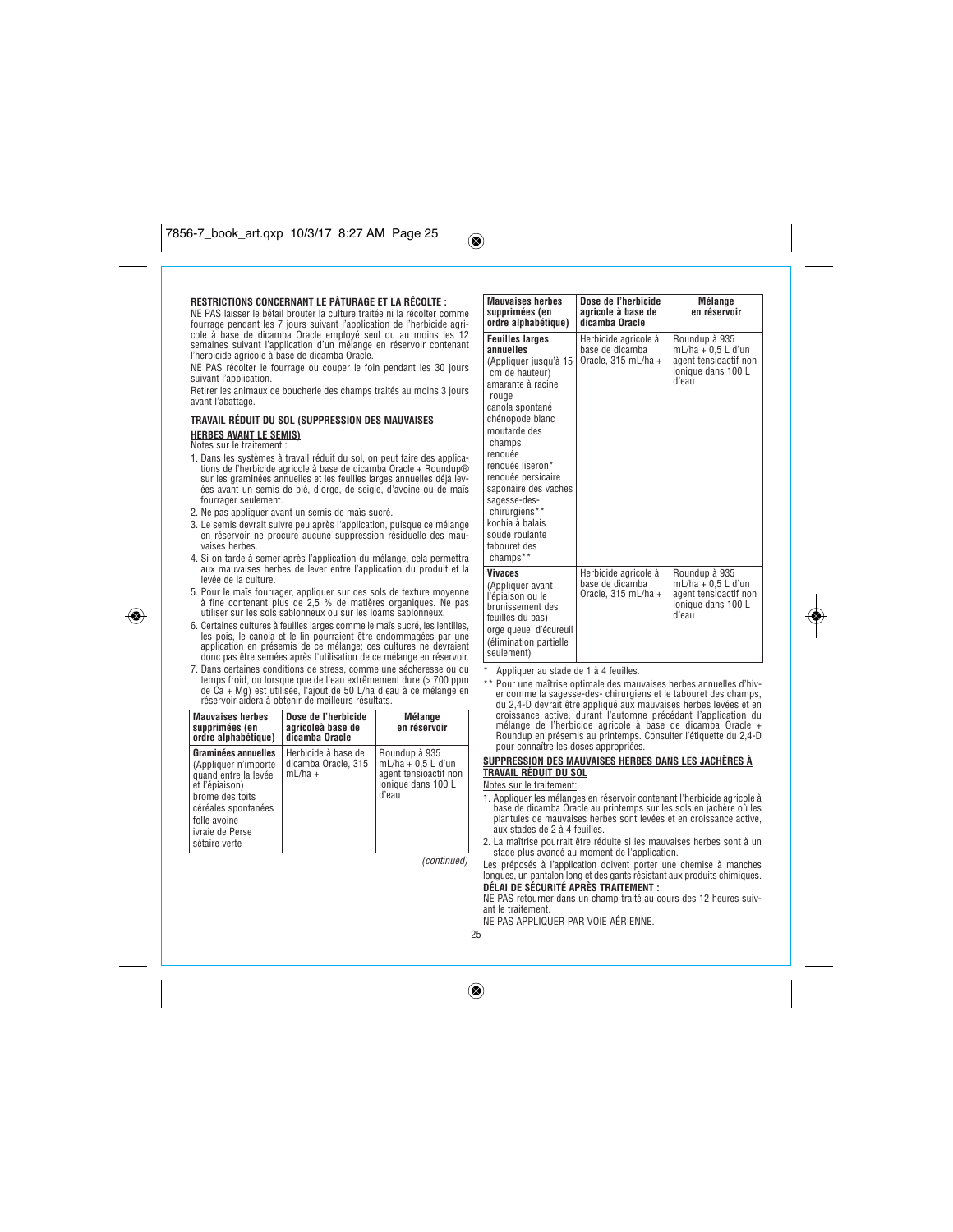

| Mauvaises herbes<br>supprimées (en<br>ordre alphabétique)                                                                                                                                                                                                                                                                                                                                   | Dose de l'herbicide<br>agricole à base de<br>dicamba Oracle | Mélange<br>en réservoir                                                                                                                          |
|---------------------------------------------------------------------------------------------------------------------------------------------------------------------------------------------------------------------------------------------------------------------------------------------------------------------------------------------------------------------------------------------|-------------------------------------------------------------|--------------------------------------------------------------------------------------------------------------------------------------------------|
| amarante à racine<br>rouge<br>bourse-à-pasteur<br>chardon des champs<br>(partie aérienne<br>seulement)<br>chénopode blanc<br>laiteron des champs<br>(partie aérienne<br>seulement)<br>moutarde des<br>champs<br>renouée liseron<br>renouée persicaire<br>renouée scabre<br>saponaire des vaches<br>sagesse-des-<br>chirurgiens<br>kochia à balais<br>sarrasin de Tartarie<br>soude roulante | 230 - 290 mL/ha +                                           | 1.1 L/ha de 2.4-D<br>amine 500<br>ΟU<br>920 mL/ha de 2,4-D<br>L.V. ester<br>600 dans 50-100 L<br>d'eau                                           |
| amarante à racine<br>rouge**<br>canola spontané<br>céréales spontanées<br>chénopode blanc<br>folle avoine<br>kochia à balais<br>moutarde des<br>champs<br>orge gueue<br>d'écureuil**<br>renouée liseron**<br>renouée persicaire<br>saponaire des vaches<br>sagesse-des-<br>chirurgiens*<br>sétaire verte<br>soude roulante<br>tabouret des champs                                           | 290 mL/ha +                                                 | 750 mL -1,0 L/ha<br>Roundup<br>$\ddot{}$<br>350 mL d'un agent<br>tensioactif non ion-<br>ique approuvé pour<br>cet usage dans 50-<br>100 L d'eau |
| renouée liseron                                                                                                                                                                                                                                                                                                                                                                             | 600 mL/ha +                                                 | 750 mL -1,0 L/ha<br>Roundup<br>+350 mL d'un agent<br>tensioactif non<br>ionique approuvé<br>dans 50-100 L d'eau                                  |

### **Notes sur l'application de l'herbicide agricole à base de dicamba Oracle avec Roundup® :**

- *1. Ces mélanges en réservoir devraient être appliqués sur les mau-vaises herbes levées et en croissance active ayant une hauteur de 8 à 15 cm.*
- *2. Utiliser la dose la plus forte de Roundup lorsque les mauvaises herbes ont atteint un stade de croissance plus avancé.*
- *3. Pour supprimer les mauvaises herbes vivaces, consulter la section appropriée de cette étiquette pour connaître les bons stades de croissance et les stades d'application recommandés.*
- *4. La suppression pourrait être réduite si on utilise une eau boueuse telle que l'eau provenant d'un étang ou d'un fossé non entretenu.*

# **SUPPRESSION DES MAUVAISES HERBES DANS LA JACHÈRE ET LE CHAUME**

*NOTES SUR LE TRAITEMENT :*

 $\overline{\bullet}$ 

- *1. Appliquer l'herbicide agricole à base de dicamba Oracle dans 110 - 220 litres d'eau à l'hectare.*
- *2. Pour une suppression optimale du chardon des champs, il faut utiliser une approche à long terme qui comprend des traitements de la culture, post-récolte et de jachère, combinés à des techniques de travail du sol.*
- *3. Si l'application est faite après le 1er septembre ou si le taux d'humidité du sol est extrêmement faible après l'application, des dommages à la culture pourraient survenir le printemps suivant.*

*Les préposés à l'application doivent porter une chemise à manches longues, un pantalon long et des gants résistant aux produits chimiques.* **DÉLAI DE SÉCURITÉ APRÈS TRAITEMENT :**

# *NE PAS retourner dans un champ traité au cours des 12 heures suiv-*

*ant le traitement.*

*NE PAS APPLIQUER PAR VOIE AÉRIENNE.*

| <b>Mauvaises herbes</b><br>supprimées (en<br>ordre alphabétique)                                                                                              | Dose                                                                                                                                                      | <b>Cultures possibles</b><br>l'année suivante                     |
|---------------------------------------------------------------------------------------------------------------------------------------------------------------|-----------------------------------------------------------------------------------------------------------------------------------------------------------|-------------------------------------------------------------------|
| chardon des champs<br>laiteron des champs<br>liseron des champs<br>pâquerette vivace<br>patience crépue<br>(partie aérienne)<br>sénecon jacobée<br>verge d'or | Herbicide agricole à<br>base de dicamba<br>Oracle seul à raison<br>de 2,5 L/ha                                                                            | céréales<br>soya<br>maïs cultivé<br>haricots blancs<br>maïs sucré |
| chardon des champs<br>laiteron des champs                                                                                                                     | Herbicide agricole à<br>base de dicamba<br>Oracle à 1.25 L/ha +<br>Roundup <sup>®</sup> à<br>$1.7$ L/ha +<br>350 mL d'un agent<br>tensioactif non ionique | Toutes les cultures<br>ci-dessus plus le<br>canola                |

*\* Pour la suppression de la sagesse-des-chirurgiens, utiliser 1 L/ha de Roundup.*

*\*\* Répression seulement.*

**Directives d'application**

*Notes sur le traitement des jachères :*

*1. Travailler le sol au printemps et appliquer l'herbicide à base de dicamba Oracle lorsque :* 

*26*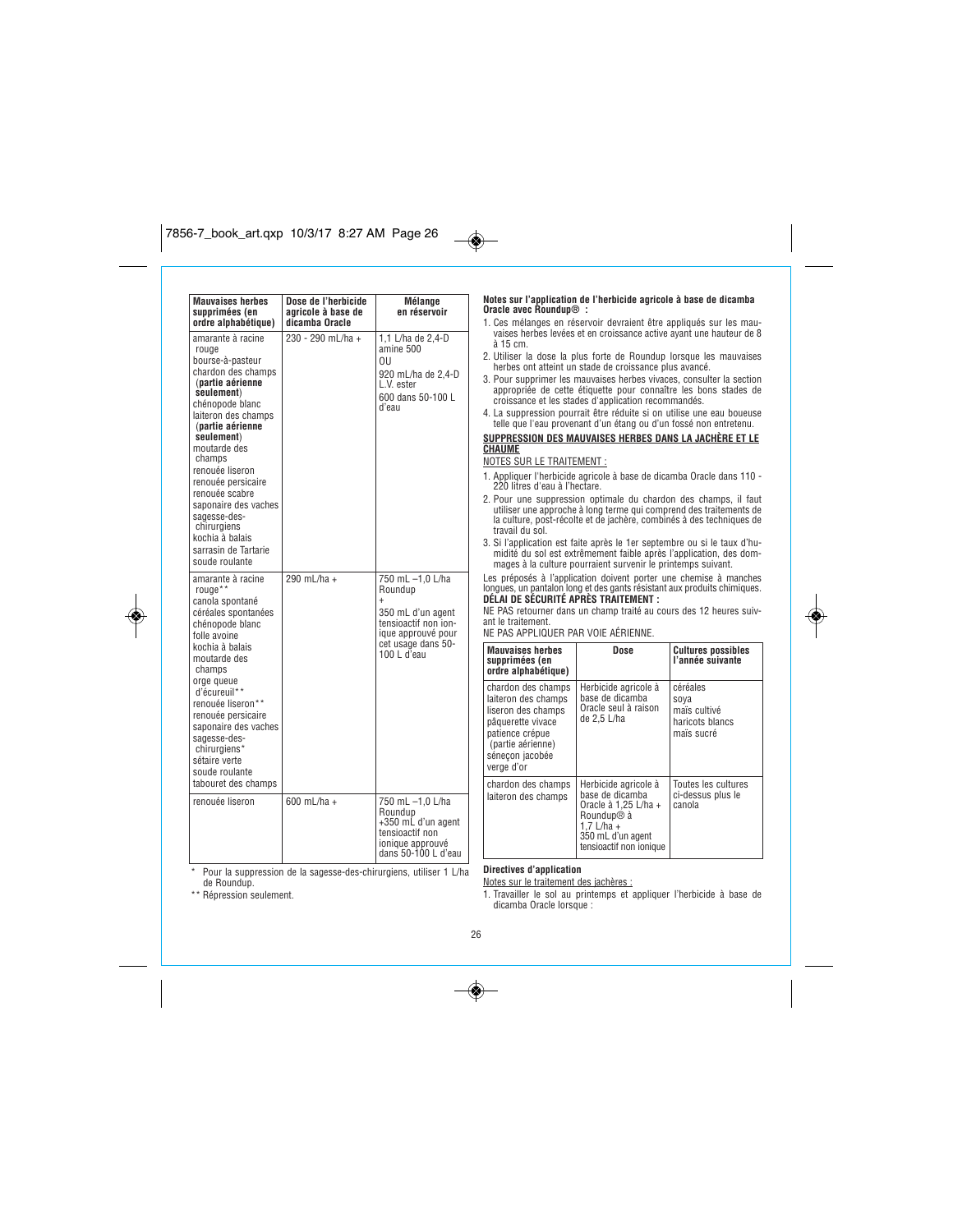# $7856-7.17$  art.  $7.7$   $3.7$   $3.7$

| <b>Mauvaises herbes</b> | Stade de croissance des mau-<br>vaises herbes                                                              |
|-------------------------|------------------------------------------------------------------------------------------------------------|
| chardons                | la majorité des chardons sont levés<br>et avant le stade de début des bou-<br>tons (15 - 25 cm de hauteur) |
| liseron des champs      | au stade de floraison                                                                                      |
| autres mauvaises herbes | au stade de début des boutons                                                                              |

*2. Travailler le sol trois semaines après le traitement.*

### *Notes sur le traitement des chaumes :*

*1. Traiter les repousses après la récolte et au moins deux semaines avant un gel meurtrier.*

## **SUPPRESSION DES VIVACES EN ROSETTE DANS LES JACHÈRES**

*Notes sur le traitement :*

- *1. Pour une suppression optimale du chardon des champs, il faut utiliser une approche à long terme qui comprend des traitements de la culture, post-récolte et de jachère, combinés à des techniques de travail du sol.*
- *2. Travailler la terre au début du printemps et continuer, au besoin, tout* au long de l'été. Note : travailler la terre pour la dernière fois avant<br>la fin de juillet (entre le 15 juillet et le 1er août); le travail du sol final<br>devrait couper le chardon de 5 à 7,5 cm sous la surface du sol.
- *3. Traiter avec 110 à 220 L/ha d'eau lorsque la majorité des chardons levés sont au stade de rosette trapue de 15 à 25 cm diamètre.*
- *4. Appliquer au moins deux semaines avant un gel meurtrier.*

*5. Travailler le sol trois semaines après l'application.*

*NE PAS APPLIQUER PAR VOIE AÉRIENNE.*

| <b>Mauvaises herbes</b><br>supprimées | Dose       | <b>Cultures possibles</b><br>l'année suivante                 |
|---------------------------------------|------------|---------------------------------------------------------------|
| chardon des champs                    | 11.25 L/ha | céréales<br>maïs cultivé<br>haricots blancs<br>canola<br>soya |

# **PÂTURAGES, PARCOURS ET ZONES GÉNÉRALES NON CULTIVÉES DES FERMES**

*Notes sur le traitement :*

◈

### **Pour la suppression des mauvaises herbes à feuilles larges:**

- *1. Appliquer l'herbicide agricole à base de dicamba Oracle ou les mélanges en réservoir contenant l'herbicide agricole à base de dicamba Oracle dans 110 - 220 litres d'eau à l'hectare, lorsque les mauvaises herbes sont en pleine croissance. Une couverture complète du feuillage est nécessaire pour supprimer les mauvaises herbes.*
- *2. Ne pas appliquer l'herbicide agricole à base de dicamba Oracle ni des mélanges en réservoir contenant l'herbicide agricole à base de dicamba Oracle si le pâturage est contre-ensemencé de légumineuses.*

### *Les préposés à l'application doivent porter une chemise à manches longues, un pantalon long et des gants résistant aux produits chimiques.* **DÉLAI DE SÉCURITÉ APRÈS TRAITEMENT :**

*NE PAS retourner dans un champ traité au cours des 12 heures suivant le traitement.*

*NE PAS APPLIQUER PAR VOIE AÉRIENNE.*

 $\bigcirc$ 

| <b>Mauvaises herbes</b><br>supprimées (en<br>ordre alphabétique)                                                                                              | Dose de l'herbicide<br>agricole à base de<br>dicamba Oracle          | <b>Mélange</b><br>en réservoir                                                       |
|---------------------------------------------------------------------------------------------------------------------------------------------------------------|----------------------------------------------------------------------|--------------------------------------------------------------------------------------|
| chardon des champs<br>laiteron des champs<br>liseron des champs<br>pâquerette vivace<br>patience crépue<br>(partie aérienne)<br>sénecon jacobée<br>verge d'or | Herbicide agricole à<br>base de dicamba<br>Oracle seul à 2.1<br>L/ha | aucun                                                                                |
| armoise douce<br>centaurée diffuse<br>cerise de terre<br>euphorbe à feuilles<br>de serpolet<br>herbe de pauvreté<br>petite oseille<br>salsifis majeur         | Herbicide agricole à<br>base de dicamba<br>Oracle seul à 4,6<br>L/ha | aucun                                                                                |
| herbe à la puce                                                                                                                                               | Herbicide agricole à<br>base de dicamba<br>Oracle à 1,65 L/ha +      | 2,2 L/ha de 2,4-D<br>amine (500 g/L d'in-<br>grédient actif) dans<br>560 L d'eau /ha |
| carotte sauvage<br>plus autres mauvaises<br>herbes listées sur l'é-<br>tiquette du 2,4-D<br>amine                                                             | Herbicide agricole à<br>base de dicamba<br>Oracle à 2,1 L/ha +       | 2.2 L/ha de 2.4-D<br>amine (500 g/L d'in-<br>grédient actif)                         |
| Toutes les espèces<br>ci-dessus, plus :<br>autres mauvaises<br>herbes listées sur<br>l'étiquette du 2,4-D<br>amine                                            | Herbicide agricole à<br>base de dicamba<br>Oracle à 2,1 L/ha +       | 1,83 L/ha de 2,4-D<br>L.V. ester<br>(600 g/L d'ingrédient<br>actif)                  |

### **Pour la suppression des broussailles :**

*1. L'herbicide agricole à base de dicamba Oracle est efficace pour supprimer les broussailles de plusieurs espèces de feuillus qui poussent le long des clôtures et ailleurs sur la ferme, là où elles sont nuisibles.*

*2. Appliquer les mélanges en réservoir contenant l'herbicide agricole à base de dicamba Oracle sur les feuillus au printemps ou au début de l'été (après le déploiement complet des feuilles), soit par traitement des tiges et des feuilles, soit par application terrestre généralisée.*

*3. Les arbustes et arbres d'une hauteur de plus de 2 mètres devront être taillés. Par la suite, traiter les repousses pendant leur croissance.*

*27*

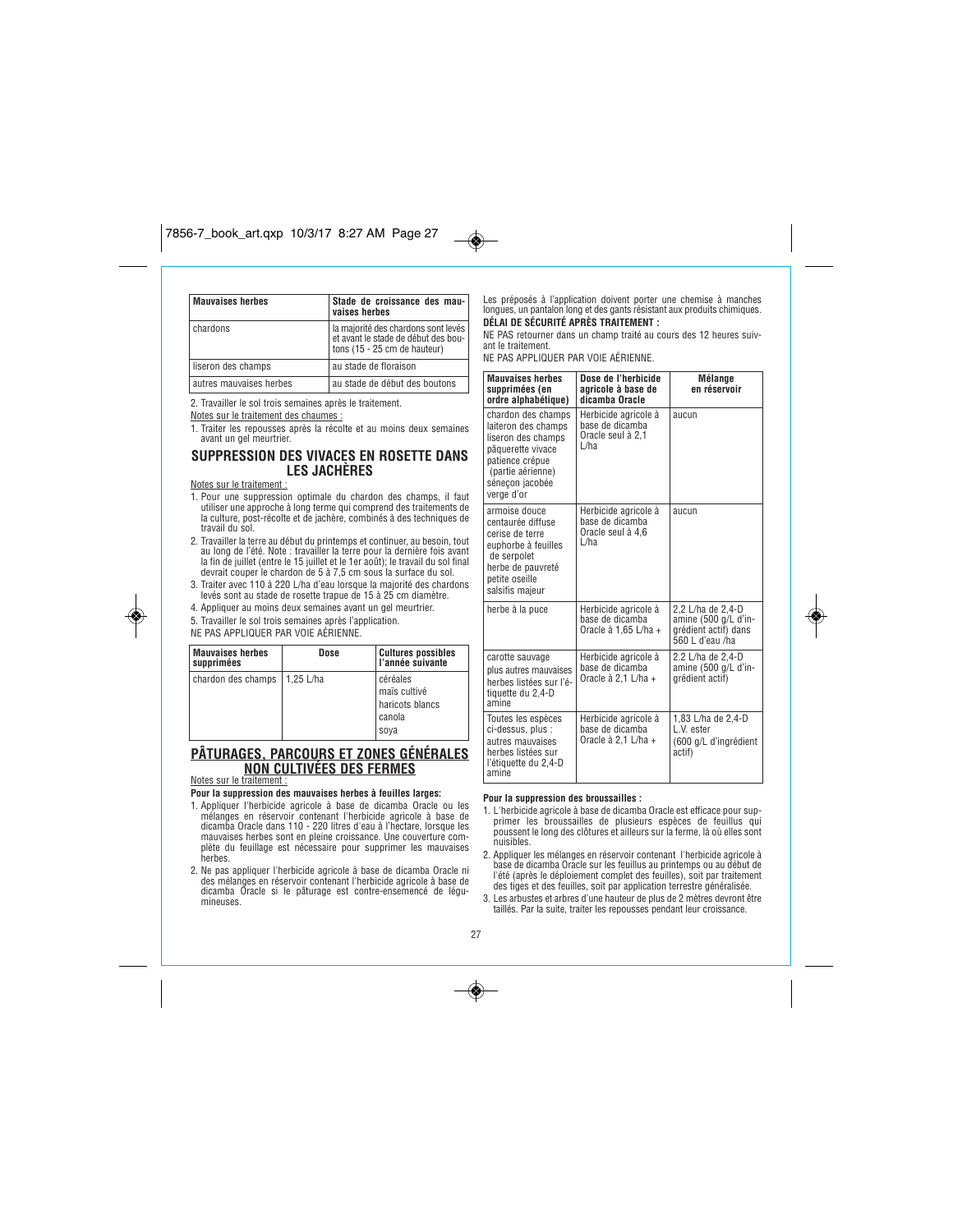- *4. Ne pas appliquer les mélanges en réservoir contenant l'herbicide agricole à base de dicamba Oracle si les pâturages ou les terres en friche sont contre-ensemencés de légumineuses.*
- 5. Pour le traitement des tiges et du feuillage, appliquer sur tout le<br>feuillage et les tiges jusqu'au point de ruissellement. La quantité de<br>bouillie pulvérisée à l'hectare varie selon la hauteur et la densité des *espèces ligneuses présentes.*
- 6. Pour le traitement terrestre généralisé, appliquer les mélanges en<br>réservoir contenant l'herbicide agricole à base de dicamba Oracle<br>dans suffisamment d'eau pour mouiller tout le feuillage.<br>Normalement, de 220 à 230 lit *mandés pour les bosquets de broussailles.*

# *NE PAS APPLIQUER PAR VOIE AÉRIENNE.*

◈

| <b>Mauvaises herbes</b><br>supprimées (en<br>ordre alphabétique)                                   | Dose de l'herbicide<br>à base de dicamba<br>Oracle                                           | Mélange<br>en réservoir                                                                                                                          |
|----------------------------------------------------------------------------------------------------|----------------------------------------------------------------------------------------------|--------------------------------------------------------------------------------------------------------------------------------------------------|
| aulne<br>cerisier<br>peuplier faux-tremble<br>symphorine de<br>l'Ouest<br>rosier sauvage<br>saules | herbicide agricole à<br>base de dicamba<br>Oracle à raison de<br>2,1 L/ha/1 000 L<br>d'eau + | 4,0 L/ha de 2,4-D<br>amine (500 g/L<br>d'ingrédient actif)<br>011<br>3,3 L/ha de 2,4-D L.V.<br>(600 g/L d'ingrédient<br>actif)                   |
| peuplier faux-tremble                                                                              | herbicide agricole à<br>base de dicamba<br>Oracle à raison de<br>$3,25$ L/ha +               | 4,4 L/ha de 2,4-D<br>amine (500 g/L<br>d'ingrédient actif)<br>011<br>3,75 L/ha de 2,4-D<br>L.V. ester $(600 g/L)$<br>d'ingrédient actif)         |
| rosier aciculaire                                                                                  | herbicide agricole à<br>base de dicamba<br>Oracle à raison de<br>$3,65$ L/ha +               | 4,4 L/ha de 2,4-D<br>amine (500 g/L<br>d'ingrédient actif)<br>011<br>3,75 L/ha de 2,4-D<br>L.V. ester $(600 \text{ g/L})$<br>d'ingrédient actif) |
| symphorine de<br>l'Ouest                                                                           | herbicide agricole à<br>base de dicamba<br>Oracle à raison de<br>$3.5$ L/ha +                | 3,75 L/ha de 2,4-D<br>L.V. ester (600 g/L<br>d'ingrédient actif)                                                                                 |

## **RESTRICTIONS CONCERNANT LE PÂTURAGE ET LA RÉCOLTE :**

*NE PAS laisser le bétail brouter la culture traitée ni la récolter comme* fourrage pendant les 7 jours suivant l'application de l'herbicide agri-<br>cole à base de dicamba Oracle employé seul ou au moins les 12<br>semaines suivant l'application d'un mélange en réservoir contenant<br>l'herbicide agricole

*NE PAS récolter le fourrage ou couper le foin pendant les 30 jours suivant l'application.*

*Retirer les animaux de boucherie des champs traités au moins 3 jours avant l'abattage.*

# **PRODUCTION DE SEMENCES**

### *Notes sur le traitement :* **Champs de fétuque rouge nouveaux et établis**

 $\bigcirc$ 

- *1. Appliquer l'herbicide agricole à base de dicamba Oracle ou les mélanges en réservoir contenant l'herbicide agricole à base de*
- *dicamba Oracle dans au moins 110 litres d'eau à l'hectare. 2. On pourra traiter les champs nouvellement ensemencés lorsque la*
- *culture aura atteint 5 cm de hauteur.*
- *3. On pourra traiter les champs établis jusqu'au stade de la sortie de la feuille étendard.*
- *4. Pour la suppression du pissenlit, appliquer l'herbicide agricole à base de dicamba Oracle plus 2,4-D amine en automne, lorsque les mauvaises herbes sont au stade de la rosette ou du début du bouton.*

*Les préposés à l'application doivent porter une chemise à manches longues, un pantalon long et des gants résistant aux produits chimiques. NE PAS retourner dans un champ traité au cours des 12 heures suiv-*

*ant le traitement.*

*NE PAS APPLIQUER PAR VOIE AÉRIENNE.*

| <b>Mauvaises herbes</b><br>supprimées (en<br>ordre alphabétique)                                                                                                                                                                    | Dose de l'herbicide<br>agricole à base de<br>dicamba Oracle                     | Mélange<br>en réservoir                                    |
|-------------------------------------------------------------------------------------------------------------------------------------------------------------------------------------------------------------------------------------|---------------------------------------------------------------------------------|------------------------------------------------------------|
| chardon des champs<br>(partie aérienne)<br>laiteron des champs<br>(partie aérienne)<br>renouée liseron<br>renouée persicaire<br>saponaire des vaches<br>sarrasin de Tartarie<br>spargoute des<br>champs<br>renouée scabre<br>trèfle | herbicide agricole à<br>base de dicamba<br>Oracle seul à raison<br>de 600 mL/ha | aucun                                                      |
| Toutes les espèces<br>ci-dessus, plus :<br>autres mauvaises<br>herbes<br>listées sur l'étiquette<br>du 2,4-D amine                                                                                                                  | herbicide agricole à<br>base de dicamba<br>Oracle à raison de<br>600 mL/ha +    | 1,5 L/ha de 2,4-D<br>amine (500 g/L<br>d'ingrédient actif) |

**Pour la graine de l'alpiste des Canaries** *(Phalaris canariensis)* **:** *1. L'alpiste des Canaries ne devrait être utilisé que pour nourrir les*

- *oiseaux.*
- *2. Pour savoir quelles sont les mauvaises herbes spécifiques supprimées, consulter la liste des espèces supprimées par l'herbicide agricole à base de dicamba Oracle + MCPA dans la section « Céréales ».*

### *28*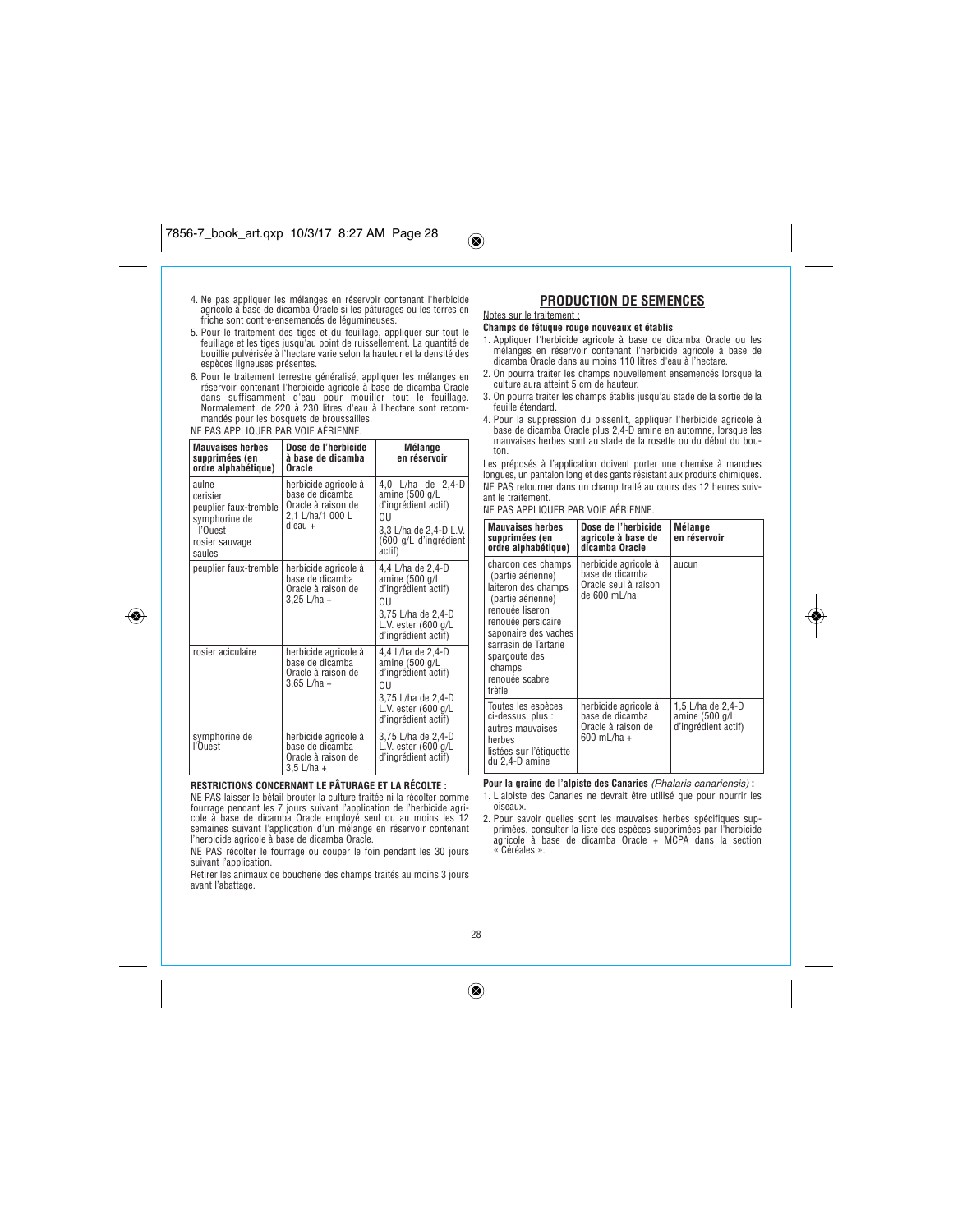| <b>Herbicide</b>                                                                                  | Dose                    | Stade de croissance<br>de l'alpiste des<br><b>Canaries</b>          |
|---------------------------------------------------------------------------------------------------|-------------------------|---------------------------------------------------------------------|
| herbicide agricole à<br>base de dicamba<br>Oracle seul                                            | 290 mL/ha               | 3 - 5 feuilles                                                      |
| herbicide agricole à<br>base de dicamba<br>Oracle + MCPA<br>amine (500<br>g/L d'ingrédient actif) | 290 mL/ha +850<br>mL/ha | 3 - 5 feuilles                                                      |
| Pour les graminées à semer                                                                        |                         |                                                                     |
| (semées seules ou contre-ensemencées de céréales) :                                               |                         |                                                                     |
|                                                                                                   |                         | Pour la production de semences et de fourrage des graminées à semer |
| suivantes : (en order alphabétique)                                                               |                         |                                                                     |
| agropyre à chaumes rudes                                                                          |                         | brome inerme                                                        |
| agropyre à crête                                                                                  |                         | fétuque des prés                                                    |

*agropyre à tige bleue var. pubescente fétuque élevée agropyre des rives fétuque rouge traçante agropyre élancé fléole des prés (mil) agropyre intermédiaire vulpin des prés alpiste roseau*

◈

- *1. Appliquer l'herbicide agricole à base de dicamba Oracle ou les mélanges de l'herbicide agricole à base de dicamba Oracle dans au moins 110 litres d'eau à l'hectare.*
- *2. L'application à de jeunes plantules de graminées peut être faite lorsque les graminées sont au stade 2 à 4 feuilles. Si le semis de graminées est combiné à un semis de céréales, se référer à la section de l'étiquette qui traite des restrictions additionnelles quant au type et au taux d'application conseillés pour les céréales.*
- *3. Si les cultures sont destinées à l'alimentation animale ou à servir de pâturage après un traitement avec l'herbicide agricole à base de dicamba Oracle ou l'herbicide à base de dicamba Oracle plus 2,4-D amine ou MCPA, consulter la section qui traite des «Restrictions concernant le pâturage et la récolte».*

| <b>Mauvaises herbes</b><br>supprimées (en<br>ordre alphabétique)                                                                                                                                                                                                                    | Dose de l'herbicide<br>agricole à base de<br>dicamba Oracle                         | <b>Mélange</b><br>en réservoir |
|-------------------------------------------------------------------------------------------------------------------------------------------------------------------------------------------------------------------------------------------------------------------------------------|-------------------------------------------------------------------------------------|--------------------------------|
| chardon des champs<br>(partie aérienne)<br>gaillet grateron (dose<br>la plus élevée seule<br>ment laiteron des<br>champs (partie<br>aérienne)<br>renouée liseron<br>renouée persicaire<br>saponaire des vaches<br>sarrasin de Tartarie<br>spargoute des<br>champs<br>renouée scabre | herbicide agricole à<br>base de dicamba<br>Oracle seul à raison<br>de 230-290 mL/ha | aucun                          |

*(continué)*

| supprimées (en<br>ordre alphabétique)                                                                                                                                                                                                                                                                                                | agricole à base de<br>dicamba Oracle                                           | en réservoir                                                                                                                                                                                     |
|--------------------------------------------------------------------------------------------------------------------------------------------------------------------------------------------------------------------------------------------------------------------------------------------------------------------------------------|--------------------------------------------------------------------------------|--------------------------------------------------------------------------------------------------------------------------------------------------------------------------------------------------|
| Toutes les espèces<br>ci-dessus, plus :<br>amarante à racine<br>rouge,<br>ansérine de Russie,<br>bardane (jeunes<br>plantules)<br>bourse-à-pasteur<br>canola spontané*<br>kochia à balais,<br>lampourde glouteron<br>ortie rovale**<br>radis sauvage,<br>sagesse-des-<br>chirurgiens<br>soude roulante<br>tournesols<br>spontanés*** | herbicide agricole à<br>base de dicamba<br>Oracle à raison de<br>230-290 mL/ha | 850 mL/ha de 2.4-D<br>amine (500 g/L<br>d'ingrédient actif)<br>011<br>850 mL/ha de MCPA<br>amine (500 g/L<br>d'ingrédient actif)<br>0IJ<br>1.1 L/ha de MCPA K<br>(400 g/L d'ingrédient<br>actif) |

*\* On obtiendra de meilleurs résultats si l'application est faite avant la montée en graine du canola, quand cette mauvaise herbe est au stade de 2 à 4 feuilles.*

- *\*\* Utiliser l'herbicide agricole à base de dicamba Oracle + MCPA K pour supprimer l'ortie royale. Appliquer au stade de 2 à 3 feuilles de la mauvaise herbe pour obtenir de meilleurs résultats. L'ortie royale risque de ne pas être supprimée si on applique l'herbicide à un stade plus avancé de la culture et des mauvaises herbes.*
- *\*\*\* Selon les conditions de croissance, la suppression peut être légèrement retardée.*

### **Pour les pâturages établis de graminées :**

- *1. Appliquer l'herbicide à base de dicamba Oracle à raison de 600 mL/ha avec 1,5 L/ha de 2,4-D amine (500 g/L d'ingrédient actif) pour réprimer partiellement la luzerne spontanée.*
- *2. Appliquer l'herbicide à base de dicamba Oracle + 2,4-D amine dans 110 - 220 L d'eau à l'hectare au printemps sur la luzerne en crois-sance active ayant plus de 5 cm de hauteur.*

# **BLEUETS NAINS :**

- *NOTES SUR LE TRAITEMENT :*
- *1. L'herbicide agricole à base de dicamba Oracle peut être utilisé seul ou dans un mélange en réservoir avec 2,4-D L.V. ester.*
- *2. Appliquer l'herbicide agricole à base de dicamba Oracle ou le mélange en réservoir contenant l'herbicide agricole à base de dicamba Oracle dans 550 litres d'eau à l'hectare.*
- *3. Appliquer à l'automne lorsque la comptonie voyageuse est encore modérément verte, après la chute de 90 % des feuilles des bleuets. Ce traitement devrait être effectué avant que la zone ne soit brûlée. Le brûlage ou la coupe d'automne devront être effectués quatre à cinq semaines après le traitement pulvérisé. Si on prévoit brûler ou couper le feuillage, il faut le faire le plus tôt possible au printemps afin de réduire les dommages causés aux bleuets.*
- *4. NE PAS APPLIQUER PAR VOIE AÉRIENNE.*



◈

 $\overline{\bullet}$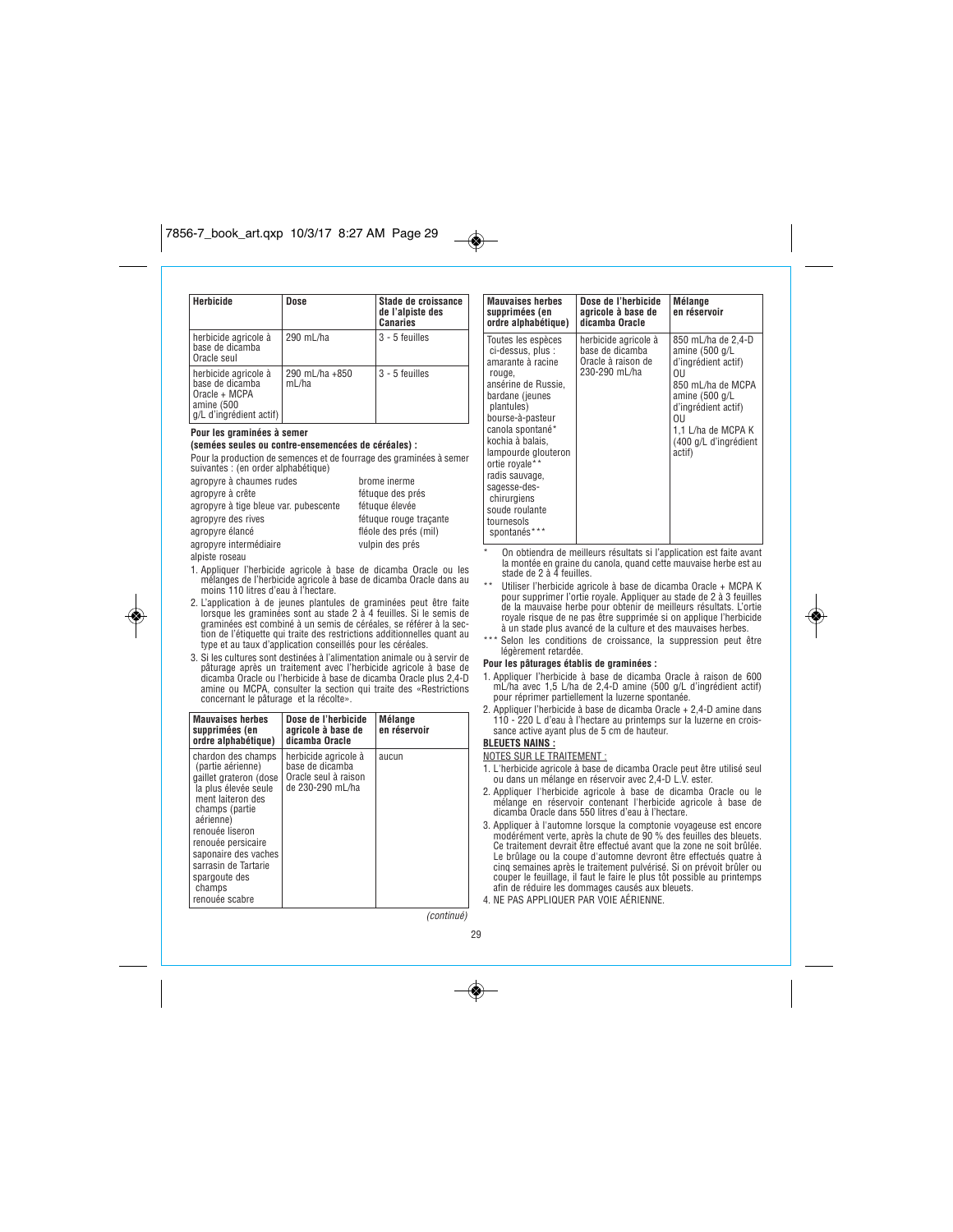*Les préposés à l'application doivent porter une chemise à manches longues, un pantalon long et des gants résistant aux produits chimiques. NE PAS retourner dans un champ traité au cours des 12 heures suivant le traitement.*

| <b>Mauvaises herbes</b><br>supprimées                                         | Dose de l'herbicide<br>agricole à base de<br>dicamba Oracle | Mélange<br>en réservoir                                      |
|-------------------------------------------------------------------------------|-------------------------------------------------------------|--------------------------------------------------------------|
| comptonie<br>voyageuse<br>(fougère odorante)<br>kalmia à feuilles<br>étroites | $4.6 - 7.1$ L/ha                                            | aucun                                                        |
| gamme élargie de<br>mauvaises<br>herbes à feuilles<br>larges                  | $2.3$ L/ha +                                                | 5,7 L de 2,4-D L.V.<br>ester (600 g/L<br>d'ingrédient actif) |

L<u>ES ZONES NON AGRICOLES, TELS QUE BORD DE ROUTE, EMPRIS-<br><u>ES HYDROÉLECTRIQUES, DE PIPELINES ET DE VOIES FERRÉES,</u><br>ZO<u>NES - AÉROPORTUAIRES, BASES - MILITAIRES, GAZON - EN<br>PLAQUES, TERRAINS VAGUES<u>.</u></u></u>

*Les préposés à l'application doivent porter une chemise à manches longues, un pantalon long et des gants résistant aux produits chimiques.* Pour les applications au moyen d'un pulvérisateur manuel à haute<br>pression, les préposés à l'application doivent utiliser un volume max-<br>imal de bouillie de 400 L par jour (traitement localisé contre les mau-<br>vaises herbes

*Ne pas retourner dans un champ traité au cours des 12 heures suivant le traitement.*

### **Méthode :**

۱

*Application terrestre ou aérienne (terre de chaume ou terrain non cultivé). Application terrestre (bord de routes, aéroports et parcs industriels). RESTRICTIONS CONCERNANT LE PÂTURAGE ET LA RÉCOLTE en BORDS DE ROUTES, sur les TERRES ABANDONNÉS et AUTRES ENDROITS SIMILAIRES NON CULTIVÉS:*

*NE PAS faire paître le bétail sur les cultures traitées, ou récolter en vue de l'ensilage jusqu'à 7 jours après l'application de l'herbicide agricole à base de dicamba Oracle employé seul ou au moins les 12 semaines suivant l'application d'un mélange en réservoir contenant l'herbicide agricole à base de dicamba Oracle.*

*NE PAS récolter le fourrage ou couper le foin pendant les 30 jours suivant l'application. Retirer les animaux de boucherie des champs traités au moins 3 jours avant l'abattage.*

### **SUPPRESSION DES BROUSSAILLES :**

*Les mélanges en réservoir contenant l'herbicide agricole à base de dicamba Oracle sont efficaces pour supprimer les broussailles de plusieurs espèces de feuillus et de conifères aux endroits où elles peuvent être indésirables.*

- *1. Préparer un mélange en réservoir de l'herbicide agricole à base de dicamba Oracle avec l'herbicide 2,4-D amine, 2,4D L.V. ester ou 2,4- D/2,4-DP.*
- *2. Appliquer les mélanges en réservoir contenant l'herbicide agricole à base de dicamba Oracle au printemps ou au début de l'été sur les broussailles de conifères ou de feuillus (après le déploiement complet des feuilles). Cesser les applications au moins trois semaines avant le changement de couleur des feuilles à l'automne.*
- *3. Pour obtenir de meilleurs résultats et pour faciliter l'application, couper les broussailles ou les arbres de plus de deux mètres de hauteur et traiter les repousses lorsqu'elles se développent.*
- *4. L'herbicide agricole à base de dicamba Oracle ne peut être mélangé aux huiles.*

### **TIGES ET FEUILLAGE :**

- **Application terrestre**  *1. Appliquer sur le feuillage et les tiges jusqu'au point d'égouttement. Une couverture complète est essentielle pour l'obtention d'une suppression efficace.*
- *2. Le volume de solution à l'hectare varie selon la hauteur et la densité des espèces présentes.*
- *3. L'utilisation d'un mélange en réservoir avec l'herbicide 2,4-D L.V. ester pourrait améliorer la suppression du peuplier baumier et d'autres espèces lorsqu'ils sont stressés par la sécheresse, particulièrement si le temps est chaud et sec.*

| <b>ESPÈCES SUPPRIMÉES</b><br>(en ordre alphabétique)                                                                                                                                                                                | DOSE PAR 1000 LITRES D'EAU<br>DE PULVÉRISATION                                                                                                                                                                     |
|-------------------------------------------------------------------------------------------------------------------------------------------------------------------------------------------------------------------------------------|--------------------------------------------------------------------------------------------------------------------------------------------------------------------------------------------------------------------|
| Symphorine occidentale<br>Saule de Wolf<br>(saule blanc soyeux)<br>Peuplier faux-tremble<br>Rosier sauvage<br>Aulne<br>Cerisier                                                                                                     | 2,1 L herbicide agricole à base<br>de dicamba Oracle<br>plus<br>4.0 L herbicide 2.4-D amine<br>(500 g/L d'ingrédient actif)<br>0 <sub>II</sub><br>3.3 L herbicide 2.4-D L.V. ester<br>(600 g/L d'ingrédient actif) |
| Peuplier baumier<br>Tilleul d'Amérique<br><b>Bouleau</b><br>Orme<br>Carver<br>Érable circiné<br>Peuplier occidental<br>Chêne à gros fruits<br>Chêne rouge<br>Mélèze laricin<br>Pin<br>Thuya occidental<br>Epinette<br>Sapin baumier | 4,0 L herbicide agricole à base<br>de dicamba Oracle plus 8,0 L<br>herbicide 2,4-D amine (500 g/L<br>d'ingrédient actif)<br>ou 6.6 L herbicide 2.4-D L.V.<br>ester (600 g/L d'ingrédient actif)                    |
| Érable à sucre<br>Frêne d'Amérique                                                                                                                                                                                                  | 5.2 L herbicide agricole à base<br>de dicamba Oracle<br>plus<br>7.1 L herbicide 2.4-D/2.4-DP<br>L.V. ester (350 g/L de 2,4-D; 350<br>g/L de 2,4-DP)                                                                |

# **APPLICATION TERRESTRE GÉNÉRALISÉE :**

*Mode d'emploi :*

- *1. Appliquer dans suffisamment d'eau pour mouiller tout le feuillage. 2. Un volume d'eau de 220 à 330 litres à l'hectare est recommandé*
- *pour les peuplements de broussailles.*
- *30*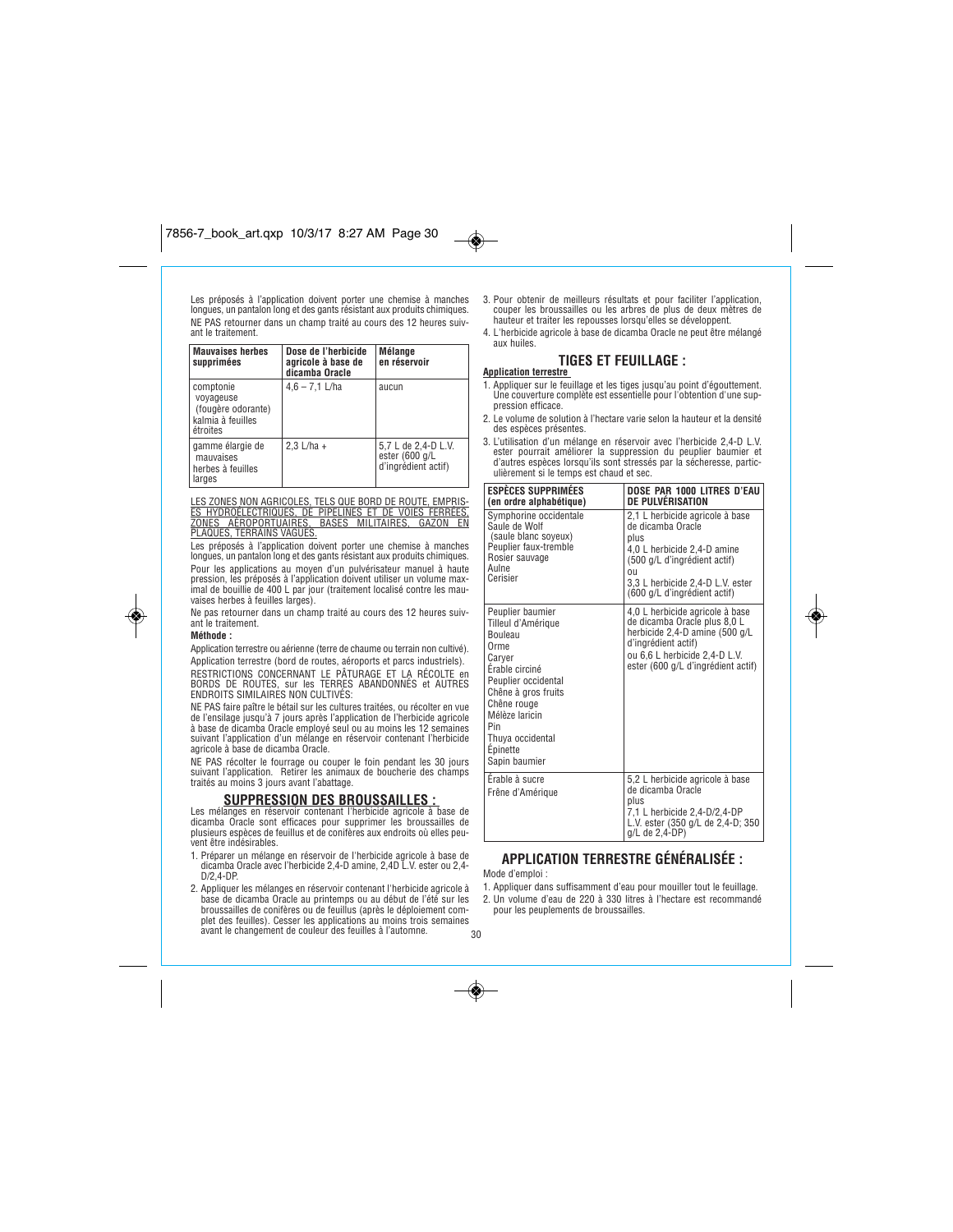| <b>ESPÈCES SUPPRIMÉES</b>                 | <b>DOSE PAR HECTARE</b>                                                                                                               |
|-------------------------------------------|---------------------------------------------------------------------------------------------------------------------------------------|
| Bouleau blanc (bouleau à papier)<br>Saule | 4,2 L herbicide à base de dicamba<br>Oracle                                                                                           |
| Peuplier faux-tremble                     | plus                                                                                                                                  |
|                                           | 8,0 L herbicide 2,4-D amine<br>(500 q/L)                                                                                              |
|                                           | 011                                                                                                                                   |
|                                           | 6,6 L herbicide 2,4-D L.V. ester<br>(600 q/L)                                                                                         |
|                                           | 011                                                                                                                                   |
|                                           | 5,2 L herbicide à base de dicamba<br>Oracle plus 7,2 L herbicide 2,4-<br>D/2,4-DP L.V. ester (350 g/L de<br>2,4-D; 350 g/L de 2,4-DP) |

# **APPLICATION AÉRIENNE**

*Épandre seulement avec un avion ou un hélicoptère réglé et étalonné pour être utilisé dans les conditions atmosphériques de la région et selon le taux et directives figurant sur l'étiquette. L'utilisation d'un aéronef à habitacle fermé est obligatoire.* 

*Les préposés à la pulvérisation par voie aérienne doivent porter un pantalon long et une chemise à manches longues.*

*Les préposés au mélange et au chargement pour la pulvérisation par voie aérienne doivent porter une chemise à manches longues, un pantalon long et des gants resistant aux produits chimiques.*

*Le préposé au mélange et au chargement et le préposé à l'application doivent être deux personnes différentes.*

*Le recours à des signaleurs est interdit.*

*Les précautions à prendre ainsi que les directives et taux d'épandage à respecter sont propres au produit. Lire attentivement l'étiquette et s'assurer de bien la comprendre avant d'ouvrir le contenant. Utiliser seulement les quantités recommandées pour l'épandage aérien qui* sont indiquées sur l'étiquette. Si, pour l'utilisation prévue du produit,<br>aucun taux d'épandage aérien ne figure sur l'étiquette, on ne peut<br>utiliser ce produit, et ce, quel que soit le type d'appareil aérien<br>disponible. S

### **Directives d'application:**

◈

- *1. Les mélanges en réservoir contenant l'herbicide agricole à base de dicamba Oracle peuvent être appliqués par voie aérienne en utilisant au moins 85 litres d'eau à l'hectare.*
- *2. Ne pas traiter lorsque la vitesse du vent est supérieure à 15 km/h.*
- *3. Ne pas utiliser une pression supérieure à 300 kPa.*
- *4. Ne pas pulvériser lorsque le vent souffle en direction de cultures sensibles avoisinantes, de jardins ou de brise-vent.*

| <b>ESPÈCES SUPPRIMÉES</b>                                 | <b>DOSE PAR HECTARE</b>                                                                                          |
|-----------------------------------------------------------|------------------------------------------------------------------------------------------------------------------|
| Bouleau blanc (bouleau à papier)<br>Peuplier faux-tremble | 4,2 L herbicide à base de dicamba<br>Oracle<br>plus<br>8,0 L herbicide 2,4-D amine<br>$(500 \text{ q/L})$<br>011 |
|                                                           | 6,6 L herbicide 2,4-D L.V. ester<br>(600 q/L)                                                                    |

*Se reporter aux précautions à prendre par l'utilisateur et les précautions pour le traitement aérien dans la section des céréales.*

### **SUPPRESSION DES MAUVAISES HERBES À FEUILLES LARGES**

L'herbicide agricole à base de dicamba Oracle peut être utilisé seul ou<br>dans un mélange en réservoir avec l'herbicide 2,4-D amine ou 2,4-D<br>L.V. ester. Les mélanges en réservoir contenant l'herbicide agricole à<br>base de dica *vaises herbes à feuilles larges.* 

### **IMPORTANT (mode d'emploi pour un épandage terrestre)**

Appliquer l'herbicide agricole à base de dicamba Oracle seul ou en<br>mélange en réservoir dans 110 à 220 litres d'eau à l'hectare, lorsque les<br>mauvaises herbes sont en pleine croissance. Pour la suppression de<br>l'herbe à la p Pour supprimer une plus large gamme de mauvaises herbes, la dose<br>recommandée de l'herbicide agrícole à base de dicamba Oracle peut être<br>mélangée en réservoir avec l'herbicide 2,4-D amine (500 g/L) ou 2,4-D<br>ester (600 g/L).

| <b><i>ESPECES SUPPRIMEES</i></b>                                                                                                                                                                                                               | DOSE PAR HECTARE                                                                                         |  |
|------------------------------------------------------------------------------------------------------------------------------------------------------------------------------------------------------------------------------------------------|----------------------------------------------------------------------------------------------------------|--|
| Herbe à la puce                                                                                                                                                                                                                                | 1,7 L herbicide agricole à base<br>de dicamba Oracle<br>plus<br>2,2 L herbicide 2,4-D amine<br>(500 q/L) |  |
| Carotte sauvage                                                                                                                                                                                                                                | 2,1 L herbicide agricole à base<br>de dicamba Oracle<br>plus<br>4,4 L herbicide 2,4-D amine<br>(500 q/L) |  |
| Employé seul, l'herbicide agricole à<br>base de dicamba Oracle arrête la<br>croissance des parties aériennes de:<br>Armoise absinthe<br>Chardon des champs<br>Laiteron des champs<br>Euphorbe ésule<br>Herbe de pauvreté<br>Matricaire inodore | 1,25 L herbicide agricole à base<br>de dicamba Oracle                                                    |  |
| Employé seul, l'herbicide agricole à<br>base de dicamba Oracle supprime:<br>Laiteron des champs<br>Petite herbe à poux<br>Pâquerette vivace<br>Verge d'or<br>Sénecon jacobée                                                                   | 2,3 L herbicide agricole à base<br>de dicamba Oracle                                                     |  |
| Chardon des champs<br>Liseron des champs<br>Patience crépue<br>(parties aériennes)<br>Fausse herbe à poux<br>Grande herbe à poux                                                                                                               | 2,3 L herbicide agricole à base<br>de dicamba Oracle                                                     |  |
|                                                                                                                                                                                                                                                | (continué)                                                                                               |  |

*31*

◈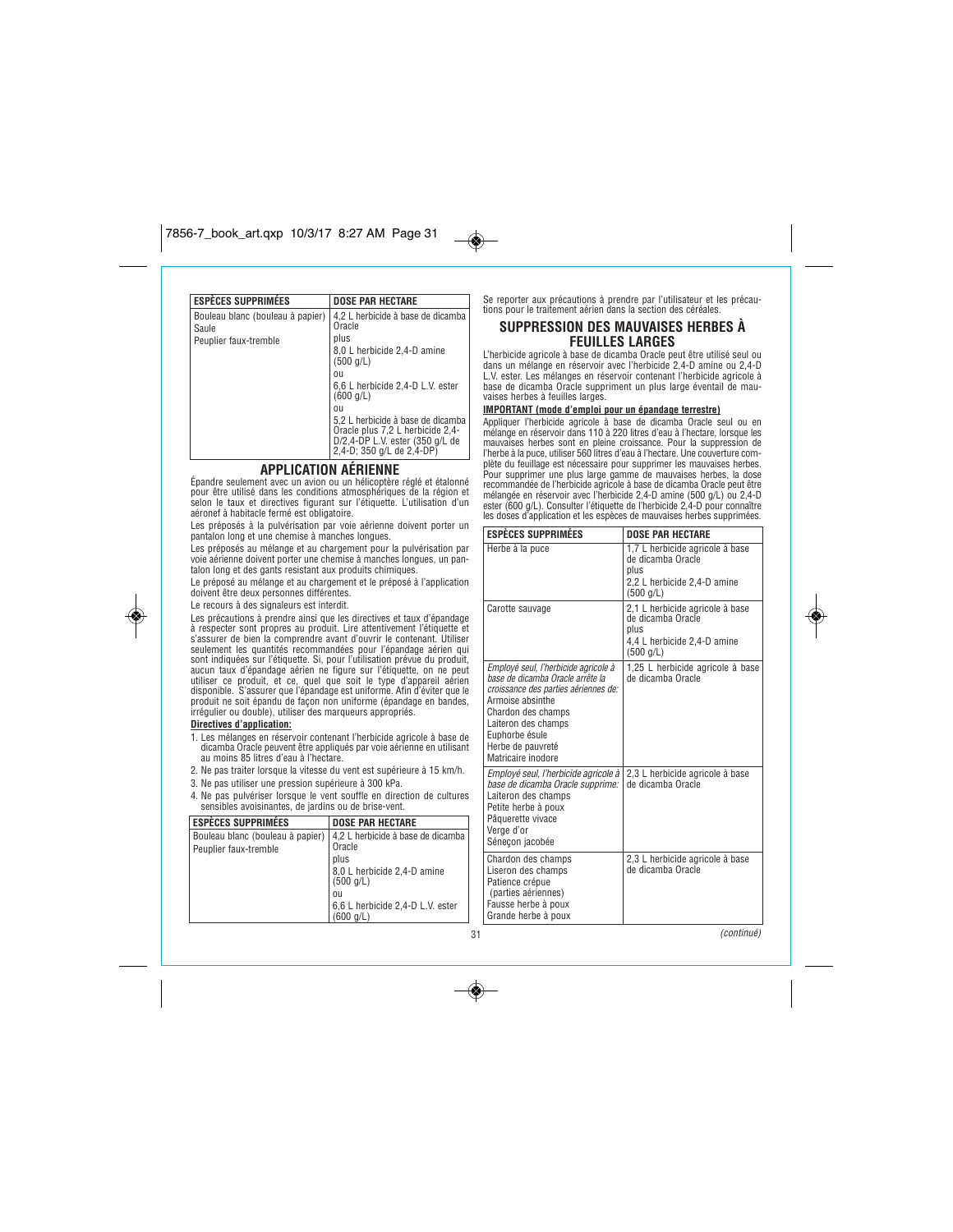| <b>ESPÈCES SUPPRIMÉES</b>                                                                                                                                                                                              | <b>DOSE PAR HECTARE</b>                              |
|------------------------------------------------------------------------------------------------------------------------------------------------------------------------------------------------------------------------|------------------------------------------------------|
| Centaurée diffuse<br>Salsifis majeur<br>Cerise de terre<br>Armoise rustique<br>Herbe de pauvreté<br>Petite oseille<br>Euphorbe à feuilles de serpolet                                                                  | 4,6 L herbicide agricole à base<br>de dicamba Oracle |
| Gypsophile<br>Armoise douce<br>Kalmia à feuilles étroites<br>Houlque laineuse<br>et cause l'arrêt de croissance des<br>parties aériennes de :<br>Fougère aigle (pteridium)<br>Potentille vivace<br>Centaurée de Russie | 9,2 L herbicide agricole à base<br>de dicamba Oracle |

# **SUPPRESSION DE LA VÉGÉTATION EN BORD DE ROUTE**

*L'herbicide agricole à base de dicamba Oracle peut être utilisé en mélange avec l'herbicide Roundup\* pour la suppression de la végéta-tion annuelle sur des bandes de 1 à 2 mètres sur les accotements des routes. Les mélanges en réservoir de l'herbicide agricole à base de dicamba Oracle avec les herbicides Roundup et 2,4-D amine offrent un spectre d'action plus large pour la suppression totale de la végétation des bords de route. Application terrestre seulement.*

### **IMPORTANT (Mode d'emploi)**

◈

- *1. Appliquer de 1,25 à 2,5 L/ha de l'herbicide agricole à base de dicamba Oracle dans un mélange en réservoir avec 0,75 à 1,0 L/ha de l'herbicide Roundup\*.*
- *2. Appliquer 0,3 L/ha de l'herbicide agricole à base de dicamba Oracle dans un mélange en réservoir avec 1,2 L/ha de l'herbicide 2,4-D amine (500 g/L) et 0,75 à 1,0 L/ha de l'herbicide Roundup.*

*\*Consulter l'étiquette de l'herbicide Roundup pour connaître la dose appropriée de l'herbicide Roundup pour la suppression de certaines mauvaises herbes spécifiques et pour les précautions et directives d'application additionnelles.*

# **PELOUSES ÉTABLIES :**

*L'herbicide agricole à base de dicamba Oracle peut être utilisé seul ou dans un mélange en réservoir avec l'herbicide 2,4-D amine ou 2,4-D L.V. ester. Les mélanges en réservoir contenant l'herbicide agricole à base de dicamba Oracle suppriment un plus large éventail de mauvaises herbes à feuilles larges et sont particulièrement efficaces pour lutter contre le pissenlit et le plantain.* 

*NE PAS utiliser en zone résidentielle, c'est-à-dire des sites où des personnes peuvent être exposées au produit durant la pulvérisation ou après, notamment à proximité des maisons, des écoles, des parcs, des terrains de jeu et des édifices publics.*

*NE PAS appliquer par voie aérienne.*

### **IMPORTANT (mode d'emploi)**

*Appliquer l'herbicide agricole à base de dicamba Oracle ou les mélanges en réservoir contenant l'herbicide agricole à base de dicam-ba Oracle à raison d'au moins 110 litres d'eau à l'hectare en application foliaire sur les mauvaises herbes en pleine croissance. De meilleurs*

*résultats seront obtenus si l'application est faite très tôt au printemps ou à l'automne, au moins deux semaines avant les premières gelées. Appliquer avec précaution dans le voisinage des arbres et arbustes. Ne pas appliquer dans la zone des racines des arbres et des arbustes. Ne pas appliquer sur les pelouses d'agrostide. Ne pas râteler, tondre ou arroser la pelouse dans les 24 heures suivant l'application. Pour sup-primer une plus large gamme de mauvaises herbes, la dose recommandée de l'herbicide agricole à base de dicamba Oracle peut être mélangée en réservoir avec 2,2 litres de l'herbicide 2,4-D amine (500 g/L) ou 2 litres de l'herbicide 2,4-D ester (600 g/L).*

*Les préposés à l'application doivent porter une combinaison par-dessus un pantalon long, une chemise à manches longues et des gants résistant aux produits chimiques.*

*Pour les applications au moyen d'un pulvérisateur manuel à haute pression, les préposés à l'application doivent utiliser un volume maximal de bouillie de 400 L par jour (traitement localisé contre les mauvaises herbes à feuilles larges).*

| <b>DOSE PAR HECTARE</b>                                 |
|---------------------------------------------------------|
|                                                         |
| 1,25 L herbicide agricole à base<br>l de dicamba Oracle |
|                                                         |
|                                                         |

*Ce produit n'empêche pas la croissance des mauvaises herbes. Appliquer seulement en présence de mauvaises herbes. L'efficacité est maximale lorsque l'herbicide est appliqué sur les feuilles des mauvaises herbes en croissance active.*

*NE PAS faire plus de deux traitements généralisés par saison. Cela ne comprend pas les traitements localisés. Si la gravité du problème d'en*vahissement par les mauvaises herbes ne justifie pas un traitement<br>généralisé (c'est-à-dire sur la pelouse entière), envisager le traitement<br>localisé seulement dans les secteurs peuplés par les mauvaises herbes. *Éviter d'appliquer ce produit lorsque le vent souffle en rafales.*

*TOXIQUE pour les plantes terrestres à feuilles larges. Ce produit peut également endommager les plantes à feuilles larges à proximité du site de traitement. Si le produit est appliqué à l'aide d'un pulvérisateur manuel, NE PAS diriger le jet vers les plantes ornementales ou les jardins, ou laisser le nuage de pulvérisation dériver jusqu'à de telles cultures.*

*NE PAS appliquer sur les racines exposées des arbres ou des plantes ornementales.*

*Afin d'éviter le ruissellement, NE PAS appliquer sur les voies d'accès, les trottoirs et les autres surfaces dures.*

## *NE PAS irriguer pendant 24 heures après le traitement.*

### **DÉLAI DE SÉCURITÉ APRÈS TRAITEMENT :**

*Pendant l'application du produit, ne pas laisser les gens (excepté l'opérateur) ni les animaux de compagnie pénétrer dans la zone traitée. N'entrer dans la zone traitée qu'après avoir laissé sécher complètement le produit pulvérisé.*

### **GESTION DE LA DÉRIVE :**

*Application avec un pulvérisateur agricole*

*NE PAS appliquer par calme plat ni lorsque les vents soufflent en rafales. NE PAS pulvériser en gouttelettes de taille inférieure au calibre moyen de la classification de l'American Society of Agricultural Engineers (ASAE). La rampe de pulvérisation doit être fixée à 60 cm ou moins au-dessus du sol ou du couvert végétal.*

*32*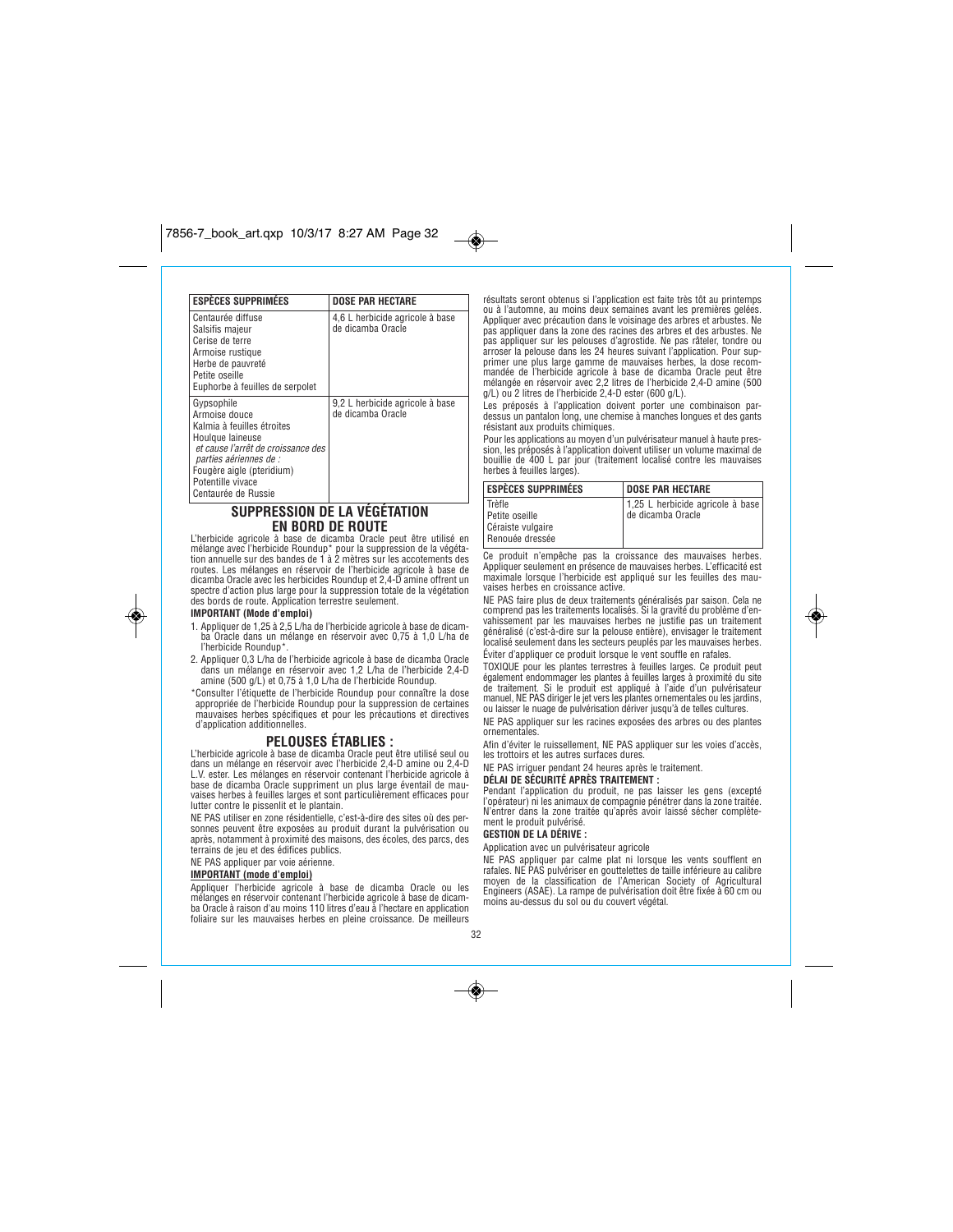### **Zones tampons**

◈

*Aucune zone tampon n'est requise pour l'utilisation des méthodes ou des équipements de pulvérisation suivants : pulvérisateur manuel ou à réservoir dorsal, et traitement localisé.* 

*Il est nécessaire que les zones tampons précisées dans le tableau cidessous séparent le point d'application directe du produit et la lisière la plus rapprochée en aval des habitats terrestres sensibles (tels que pâturages, terres boisées, brise-vent, terres à bois, haies, zones riveraines et terres arbustives), des habitats d'eau douce sensibles (tels que lacs, rivières, bourbiers, étangs, fondrières des Prairies, criques, marais, ruisseaux, réservoirs et milieux humides) et des habitats estuariens ou marins sensibles.*

*Lorsqu'on emploie un mélange en réservoir, il faut prendre connaissance de l'étiquette des autres produits entrant dans le mélange, et respecter la zone tampon la plus vaste parmi celles exigées pour ces produits (restriction la plus sévère).*

**Zones tampons pour les utilisations sur le gazon en plaques – pré-parations commerciales liquides pouvant être appliquées à l'aide d'un pulvérisateur agricole tracté (comme l'application sur les terrains de golf ou dans les gazonnières)**

| Méthode<br>d'application    | Culture                                                | Méthode d'application Culture<br>Zones tampons (en mètres) néces-<br>saires à la protection des : |   |                               |
|-----------------------------|--------------------------------------------------------|---------------------------------------------------------------------------------------------------|---|-------------------------------|
|                             |                                                        | habitats aquatiques d'une<br>profondeur de :                                                      |   | <b>Habitats</b><br>terrestres |
|                             |                                                        | moins de $1 \text{ m}$ plus de $1 \text{ m}$                                                      |   |                               |
| Pulvérisateur<br>agricole * | gazon en<br>plaques<br>(jusqu'à 135<br>$q$ m.a.&ha)    |                                                                                                   | 0 | 3                             |
|                             | gazon en<br>plaques<br>(550 à 600<br>$\alpha$ m.a.&ha) |                                                                                                   |   | 10                            |

*\* Dans le cas d'un pulvérisateur agricole, il est possible de réduire la zone tampon au moyen d'écrans et de cônes de réduction de la dérive. Les pulvérisateurs dont la rampe est équipée d'un écran sur toute sa longueur et qui s'étend jusqu'au couvert végétal ou au sol permettent de réduire la zone tampon figurant sur l'étiquette de 70 %. L'utilisation d'une rampe de pulvérisation dont chaque buse est munie d'un écran conique fixé à moins de 30 centimètres du couvert végétal ou du sol permet de réduire la zone tampon figurant sur l'étiquette de 30 %.*

# **NETTOYAGE ET ÉLIMINATION DES CONTENANTS :**

- *1. Rincer le contenant trois fois ou le rincer sous pression. Ajouter les rinçures au mélange à pulvériser dans le réservoir.*
- *2. Vérifier si un nettoyage supplémentaire du contenant avant son élimination est exigé en vertu de la réglementation provinciale. 3. Rendre le contenant inutilisable.*
- 
- *4. Éliminer le contenant conformément à la réglementation provinciale.*
- *5. Pour tout renseignement concernant l'élimination des produits non utilisés ou dont on veut se départir, s'adresser au fabricant ou à l'or-ganisme de réglementation provincial. S'adresser également à eux en cas de déversement ainsi que pour le nettoyage des déversements.*

#### **L'herbicide agricole à base de dicamba Oracle seul ou avec 2,4-D ou MCPA**

*Suivre les directives ci-dessous pour procéder au nettoyage du matériel de pulvérisation après avoir effectué des traitements avec l'herbicide agricole à base de dicamba Oracle seul ou additionné de 2,4-D ou de MCPA.*

- *1. Arroser à fond les surfaces intérieures et extérieures de l'appareil en remplissant d'eau la moitié du réservoir. Vidanger le réservoir en faisant fonctionner le pulvérisateur jusqu'à ce que le système soit purgé de l'eau de rinçage.*
- *2. Remplir le réservoir d'eau, puis ajouter 1 L d'ammoniaque domestique pour chaque 100 L d'eau. Actionner la pompe pendant 15 à 20 minutes afin de faire circuler la solution. Finalement, laisser s'échapper une petite quantité de la solution d'ammoniaque par la rampe du pulvérisateur et les buses.*
- *3. Vider le réservoir en faisant passer la solution par la rampe.*
- *4. Enlever les buses et les filtres et rincer l'appareil avec deux réservoirs remplis d'eau.*

**L'herbicide agricole à base de dicamba Oracle avec d'autres herbicides** *Les directives ci-dessous concernent le nettoyage du pulvérisateur utilisé pour une application de l'herbicide agricole à base de dicamba Oracle utilisé dans un mélange en réservoir avec des poudres mouillables, des concentrés émulsifiables ou d'autres types de préparations solubles dans l'eau. (Quand on utilise des mélanges en réservoir contenant l'herbicide agricole à base de dicamba Oracle avec des prépa-ration hydrosolubles, il faut ajouter du détergent à l'eau de rinçage).*

- *1. Arroser à fond les surfaces intérieures et extérieures de l'appareil en remplissant d'eau la moitié du réservoir. Vidanger le réservoir en faisant fonctionner le pulvérisateur jusqu'à ce que le système soit purgé de l'eau de rinçage.*
- *2. Remplir le réservoir d'eau, et ajouter en même temps 1 kg de détergent pour chaque 150 L d'eau. Actionner la pompe pendant 5 à 10 minutes afin defaire circuler la solution de détergent dans le système du pulvérisateur; par la suite, laisser s'échapper une petite quantité de solution par la rampe du pulvérisateur et les buses. Laisser la solution agir pendant plusieurs heures, ou mieux encore, toute la nuit.*
- *3. Vider le réservoir en laissant couler cette solution de détergent par la rampe.*
- *4. Répéter l'étape 1 et suivre à nouveau les étapes 2 et 3.* **REMPLISSAGE DES CONTENANTS DE VRAC:**
- *1. Le contenant ne doit être rempli à nouveau qu'avec l'herbicide agricole à base de dicamba Oracle, par le distributeur ou le détaillant. Ne pas utiliser ce contenant à d'autres fins.*
- *2. Refermer le contenant hermétiquement et le retourner à un centre de vrac autorisé.*
- *3. Avant de remplir à nouveau le contenant, l'examiner soigneusement pour détecter toute trace éventuelle de dommages, comme des fissures, des bosses, des renflements, des brèches, des éraflures, ou des filets endommagés ou usés sur le dispositif de fermeture du contenant.*
- *4. Après le remplissage, vérifier que rien ne coule avant de transporter le contenant.*



◈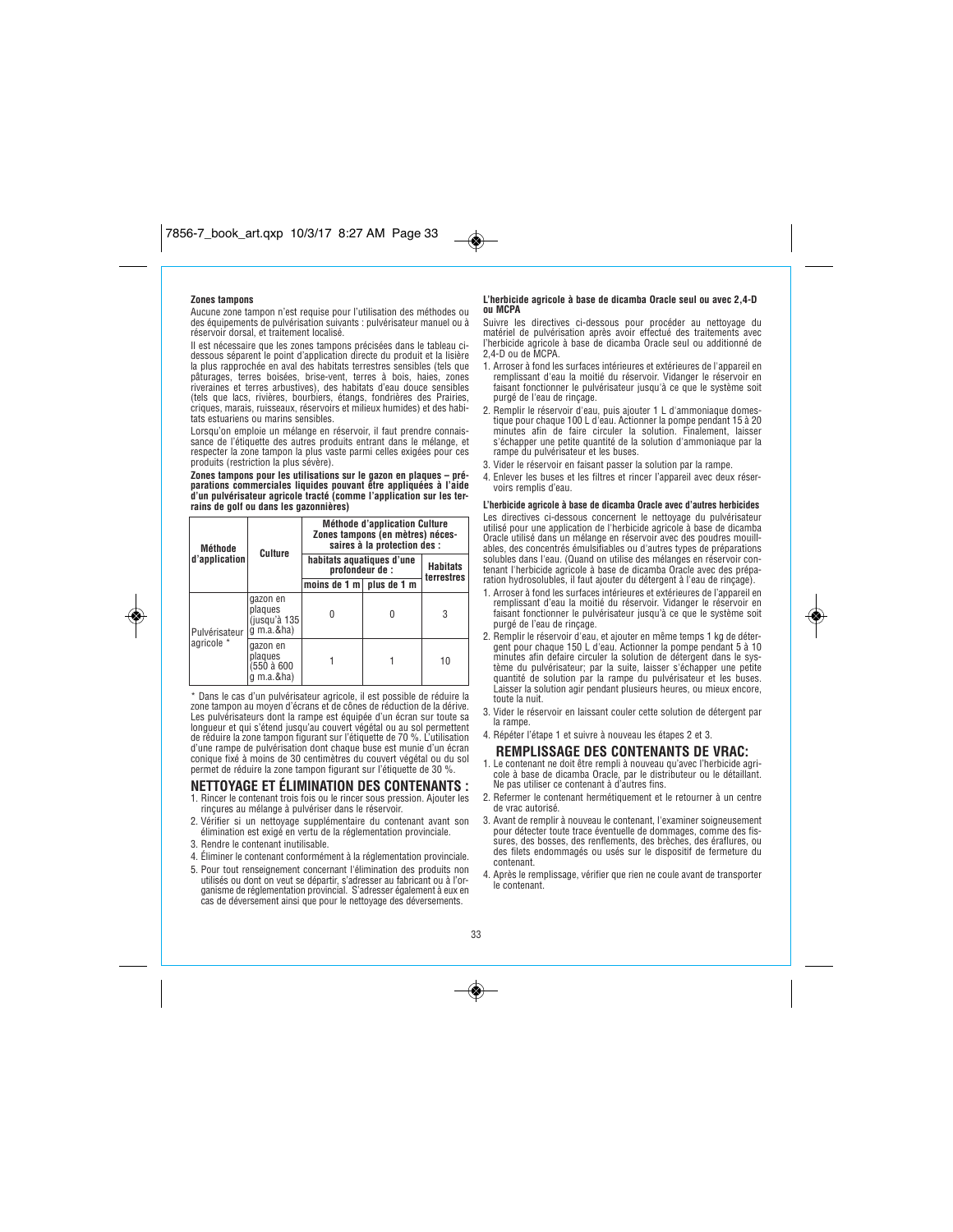7856-7\_book\_art.qxp 10/11/17 9:57 AM Page 34 $\rightarrow$ 

- *5. Ne pas remplir ni transporter un contenant endommagé ou qui coule.*
- 6. Pour tout renseignement concernant l'élimination des produits non<br>utilisés ou dont on veut se départir, s'adresser au fabricant ou à l'or-<br>ganisme de réglementation provincial. S'adresser également à eux en<br>cas de déver
- *7. Si le contenant n'est plus destiné à être rempli, il doit être retourné au point de vente (au distributeur ou au détaillant) pour être éliminé.*

# **ENTREPOSAGE :**

- *1. Conserver l'herbicide agricole à base de dicamba Oracle dans son contenant d'origine seulement, loin des autres pesticides, des engrais et des aliments destinés aux humains ou au bétail.*
- *2. Garder le contenant fermé pour prévenir les déversements et la contamination.*
- *3. Garder les emballages secs en tout temps.*

◈

# **AVIS À L'UTILISATEUR :**

Ce produit antiparasitaire doit être employé strictement selon le mode<br>d'emploi qui figure sur la présente étiquette. L'emploi non conforme à<br>ce mode d'emploi constitue une infraction à la *Loi sur les produits<br>antiparasit sonnes ou de dommages aux biens que l'utilisation du produit peut entraîner.*

*Oracle® est une marque déposée de Gharda Chemicals International, Inc. ® Tous les autres herbicides nommés sont des marques déposées de leurs compagnies respectives.*

*34*

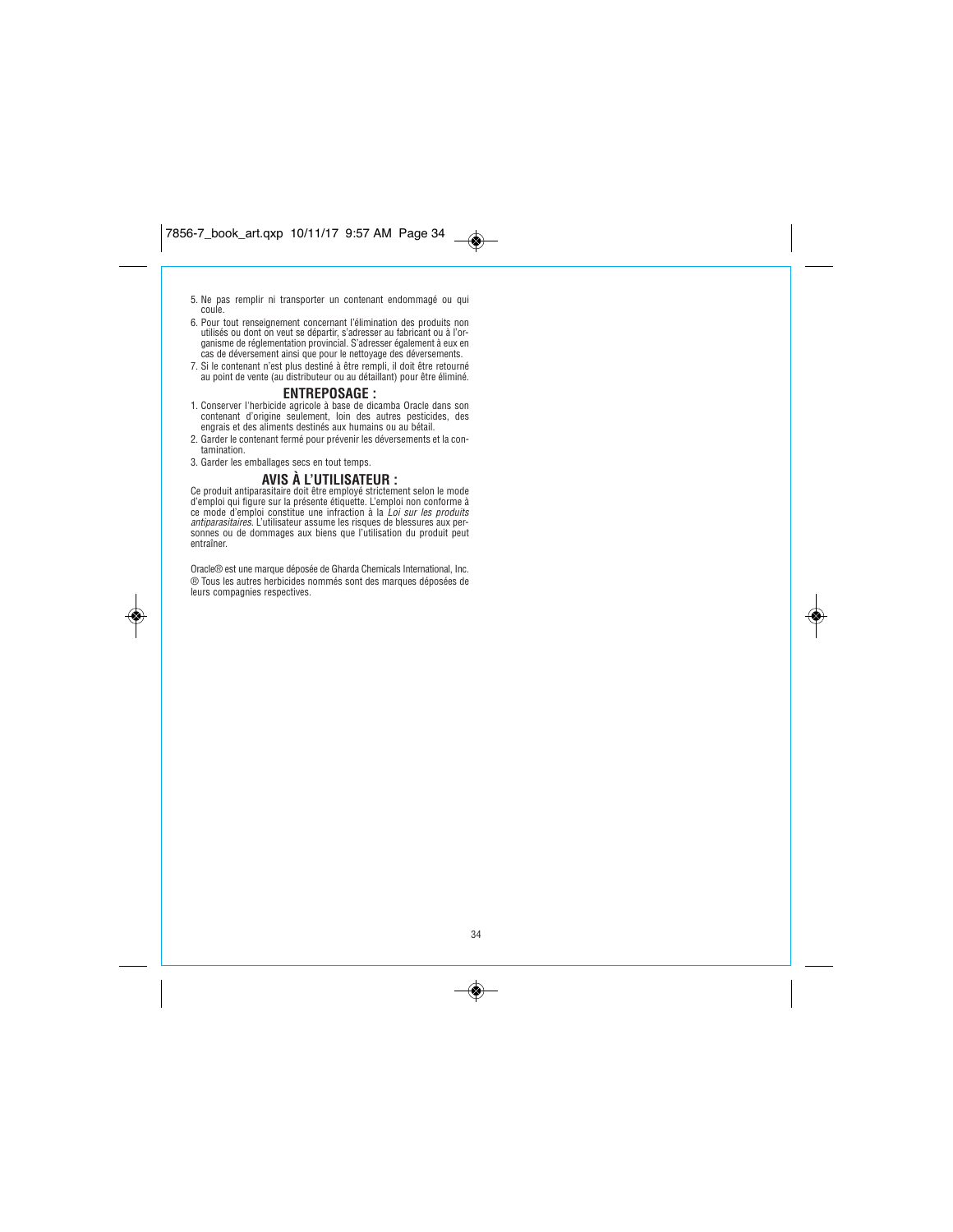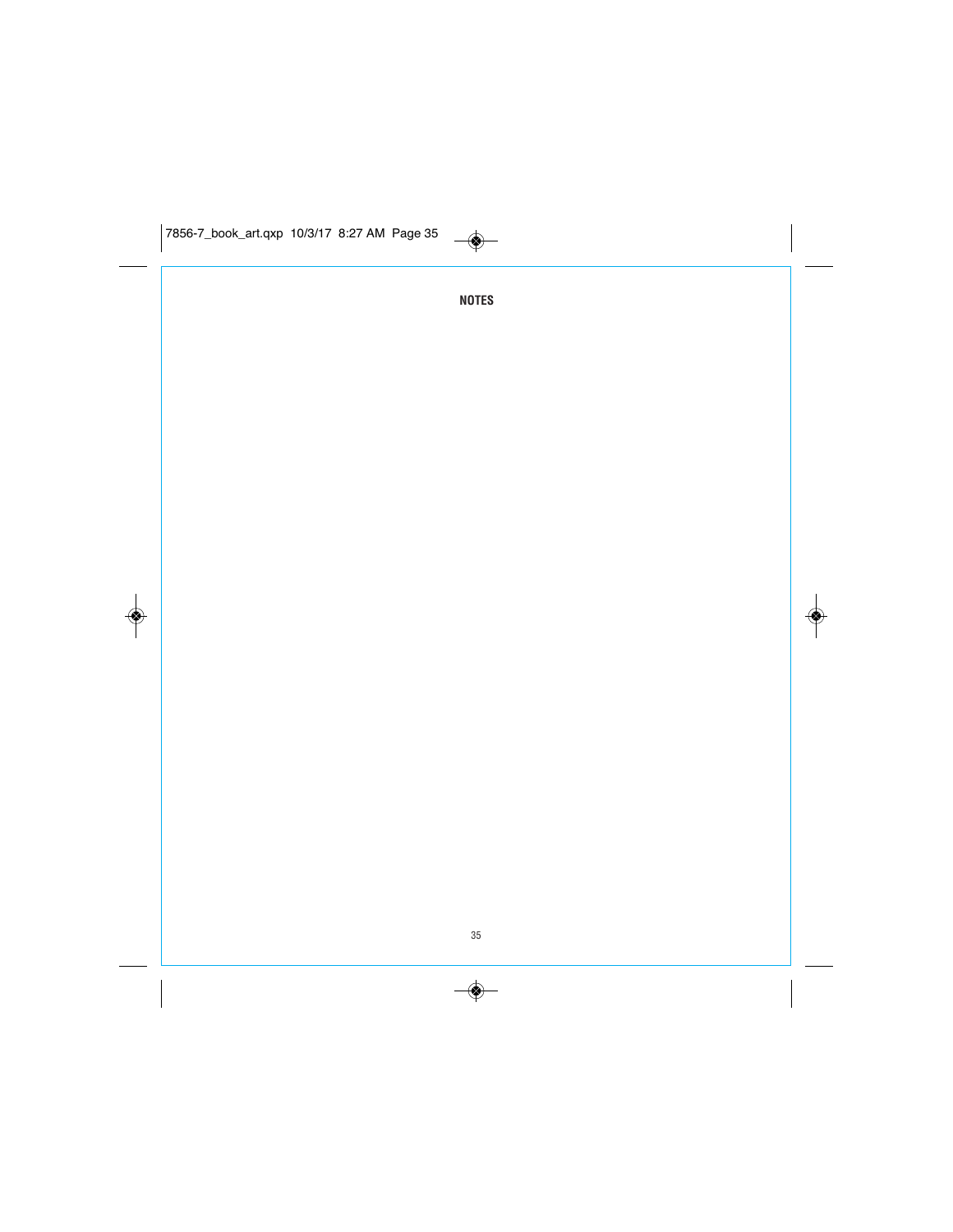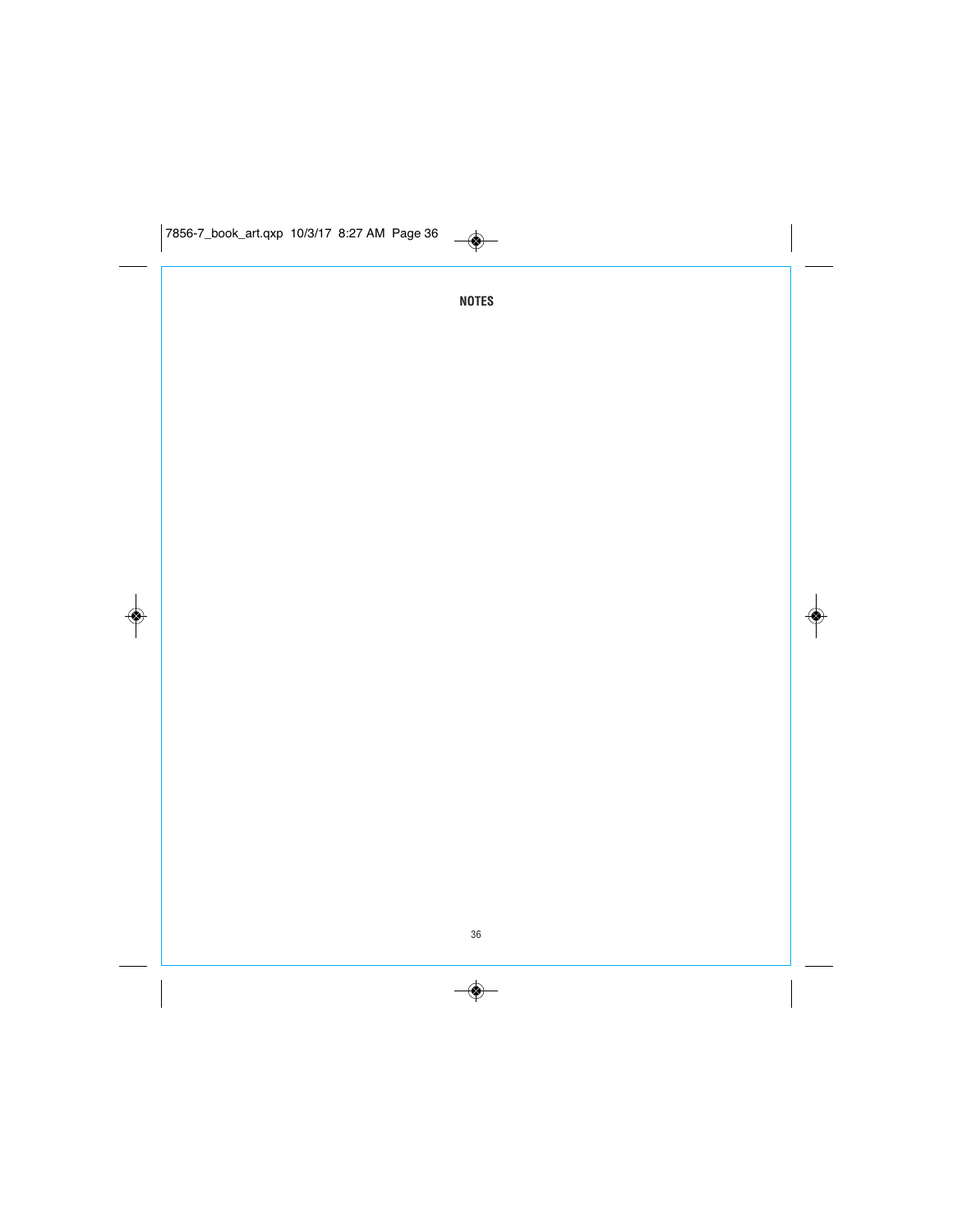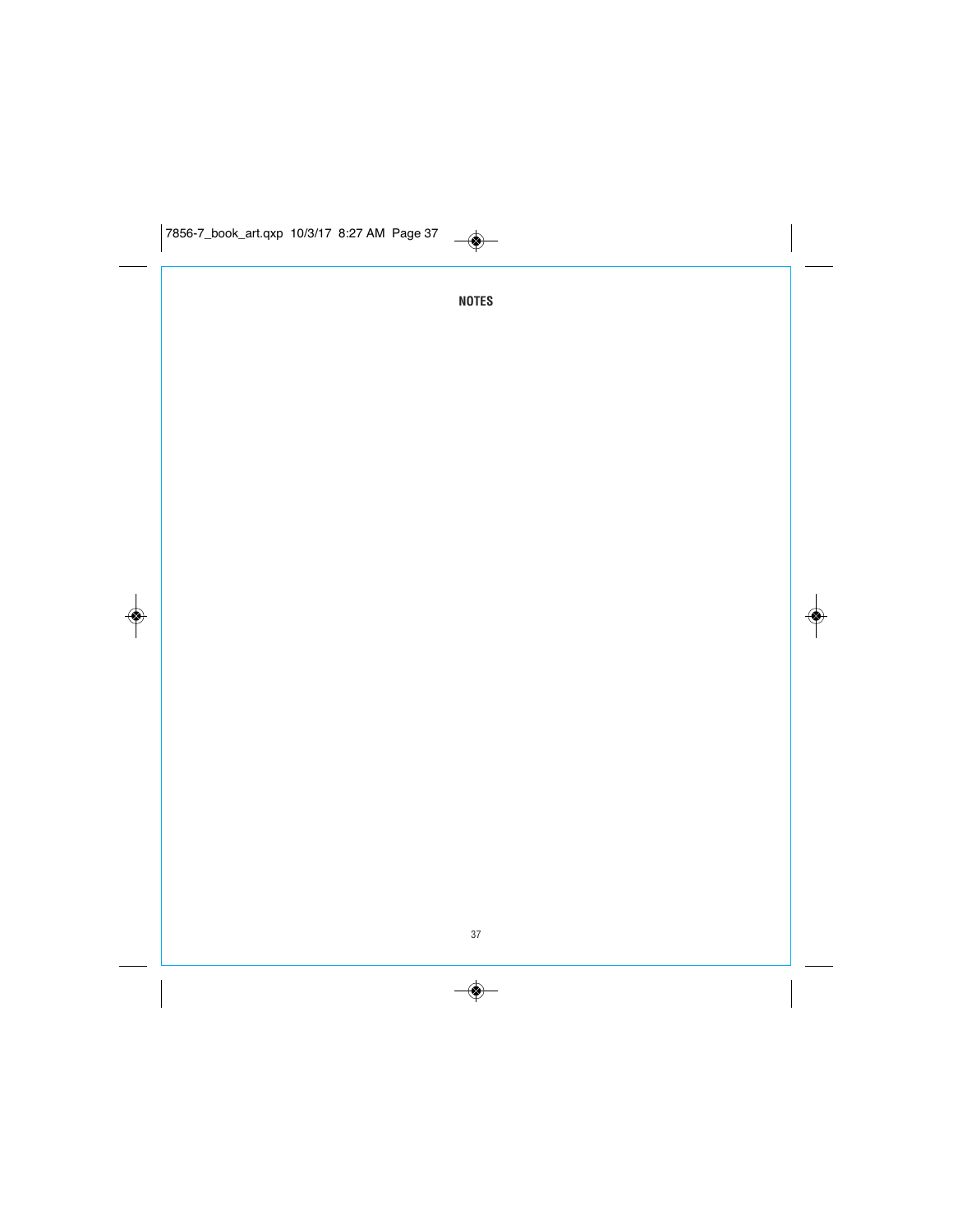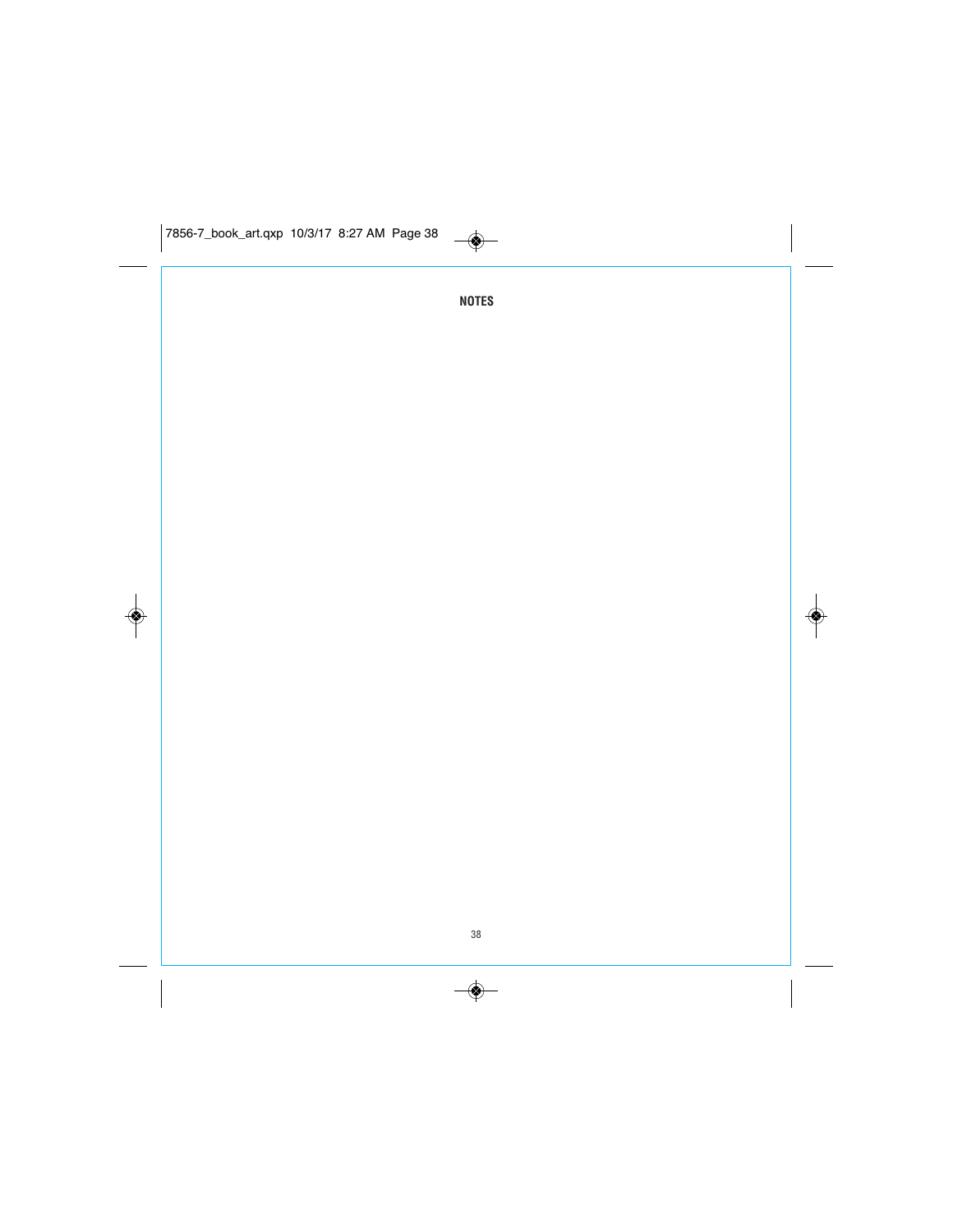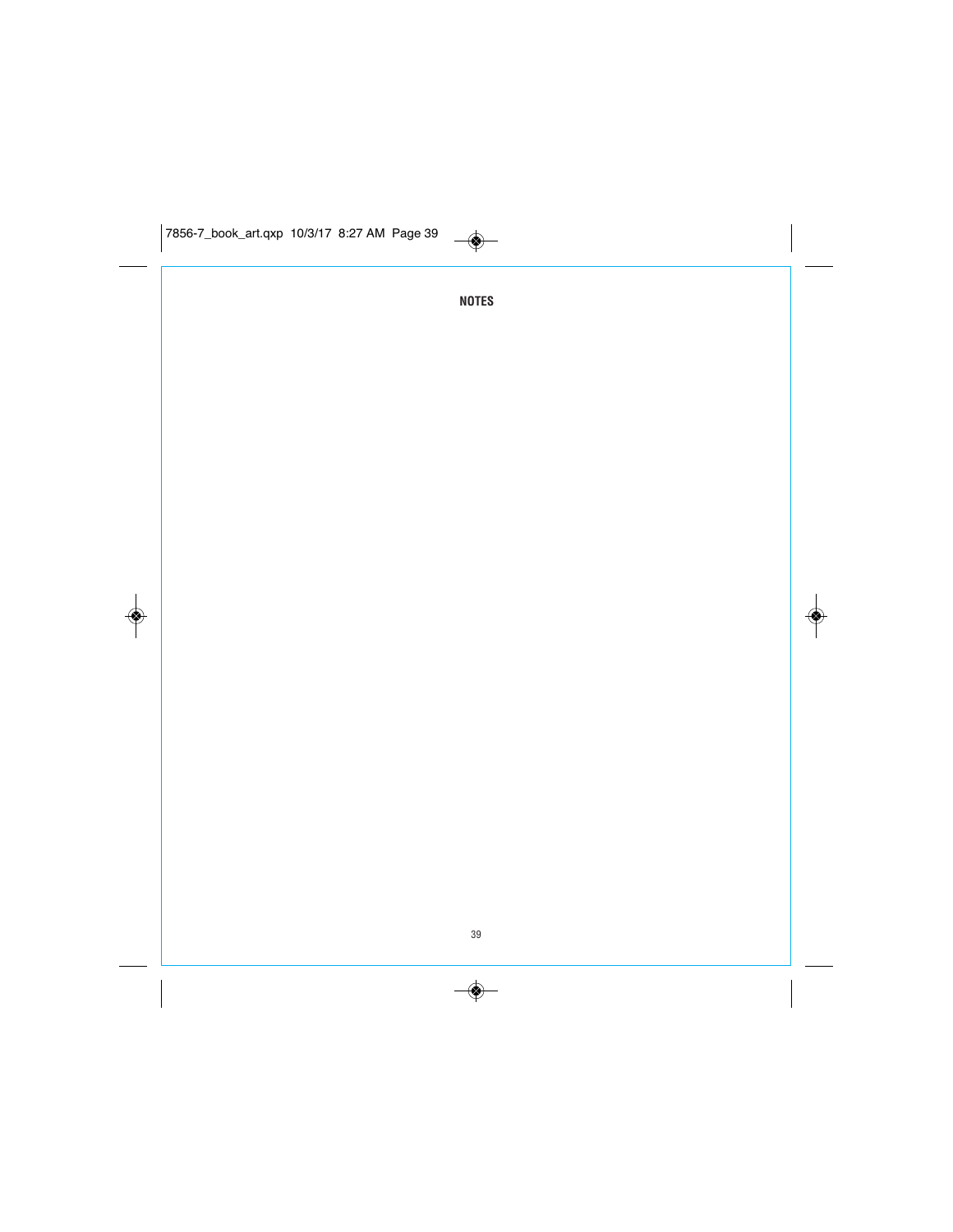